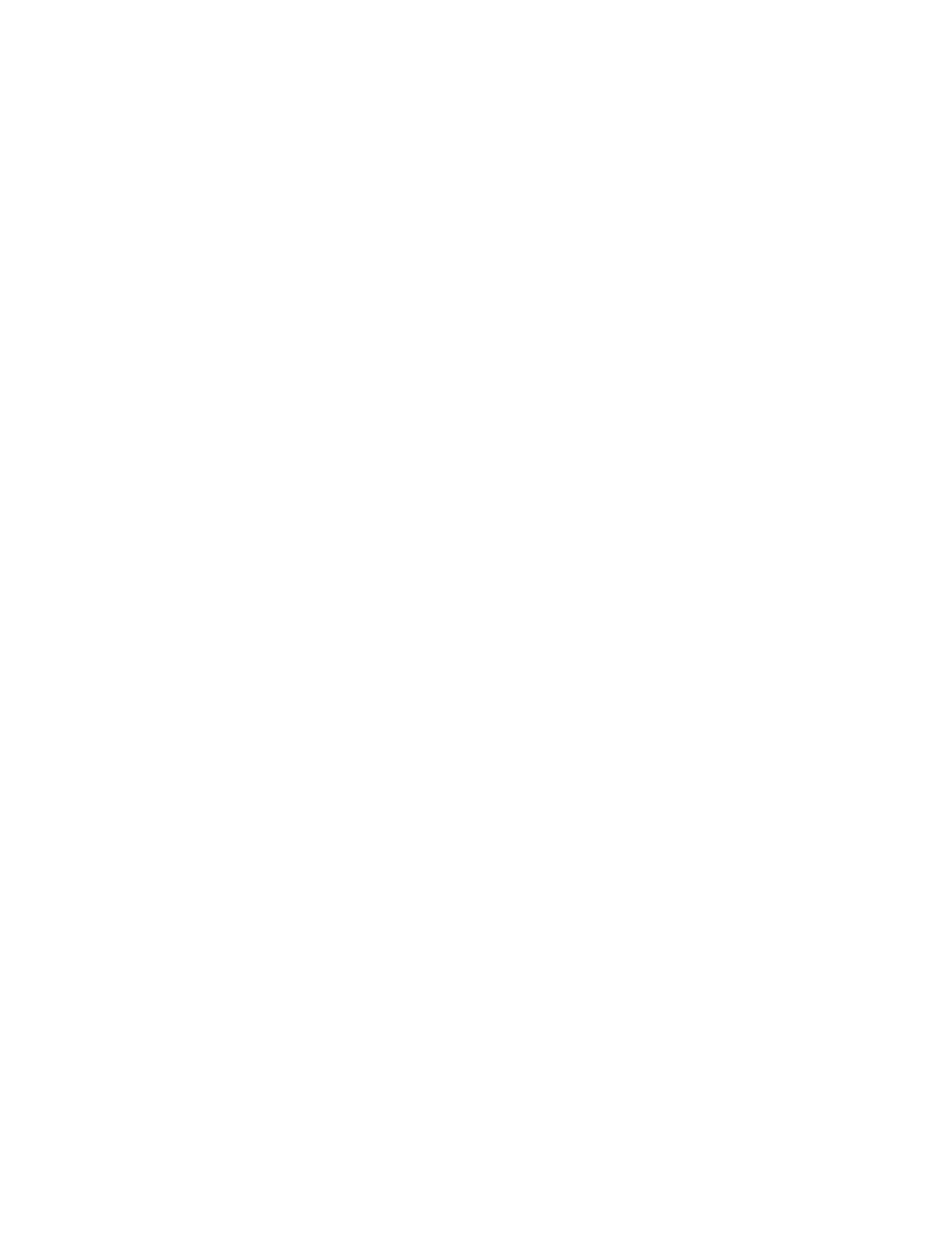# **UNITED STATES SECURITIES AND EXCHANGE COMMISSION**

**Washington, DC 20549**

# **FORM 10-K**

 **ANNUAL REPORT PURSUANT TO SECTION 13 OR 15(d) OF THE SECURITIES EXCHANGE ACT OF 1934**

**For the Fiscal Year Ended December 31, 2019**

**OR**

 **TRANSITION REPORT PURSUANT TO SECTION 13 OR 15(d) OF THE SECURITIES EXCHANGE ACT OF 1934**

**Commission File Number 000-25032**



# **UNIVERSAL STAINLESS & ALLOY PRODUCTS, INC.**

**(Exact name of Registrant as specified in its charter)**

**DELAWARE 25-1724540 (State or other jurisdiction of**

**incorporation or organization)**

**600 MAYER STREET, BRIDGEVILLE, PA 15017** (412) 257-7600 (Address of principal executive offices, including zip code) (Registrant's telephone number, including area code) **(Address of principal executive offices, including zip code) (Registrant's telephone number, including area code)**

**(IRS Employer Identification No.)**

**Securities registered pursuant to Section 12(b) of the Act:** 

Name of Each Exchange on Which Registered<br>The NASDAQ Stock Market, LLC

Common Stock, par value \$0.001 per share

Title of Each Class Trading Symbol<br>
ock. par value \$0.001 per share USAP

**Securities registered pursuant to Section 12(g) of the Act: [None]**

Indicate by check mark if the registrant is a well-known seasoned issuer, as defined in Rule 405 of the Securities Act. Yes  $\Box$  No  $\boxtimes$ 

Indicate by check mark if the registrant is not required to file reports pursuant to Section 13 or Section 15(d) of the Act. Yes  $\Box$  No  $\boxtimes$ 

Indicate by check mark whether the registrant (1) has filed all reports required to be filed by Section 13 or 15(d) of the Securities Exchange Act of 1934 during the preceding 12 months (or for such shorter period that the registrant was required to file such reports), and (2) has been subject to such filing requirements for the past 90 days. Yes  $\boxtimes$  No  $\Box$ Indicate by check mark whether the registrant has submitted electronically every Interactive Data file required to be submitted pursuant to Rule 405 of Regulation S-T during the preceding 12 months (or for such shorter period that the registrant was required to submit such files). Yes  $\boxtimes$  No  $\Box$ 

Indicate by check mark whether the registrant is a large accelerated filer, an accelerated filer, a non-accelerated filer, a smaller reporting company or an emerging growth company. See the definitions of "large accelerated filer", "accelerated filer," "smaller reporting company" and "emerging growth company" in Rule 12b-2 of the Exchange Act.

| Large accelerated filer | Accelerated filer         | 冈 |
|-------------------------|---------------------------|---|
| Non-accelerated filer   | Smaller reporting company | X |
| Emerging growth company |                           |   |

If an emerging growth company **DOCUMENTS INCORPORATED BY REFERENCE** Part III of this Form 10-K incorporates by reference portions of the Company's definitive Proxy Statement for the 2019 Annual Meeting of Stockholders.

, indicate by check mark if the registrant has elected not to use the extended transition period for complying with any new or revised financial accounting standards provided pursuant to Section 13(a) of the Exchange Act.

Indicate by check mark whether the registrant is a shell company (as defined in Rule 12b-2 of the Act). Yes  $\Box$  No  $\boxtimes$ 

The aggregate market value of the voting stock held by non-affiliates of the registrant on June 30, 2019, based on the closing price of \$16.00 per share on that date, was approximately \$136,407,000. For the purposes of this disclosure only, the registrant has assumed that its directors and executive officers are the affiliates of the registrant. The registrant has made no determination that such persons are "affiliates" within the meaning of Rule 405 under the Securities Act of 1933.

As of February 10, 2020, there were 8,788,512 shares of the registrant's common stock outstanding.

**DOCUMENTS INCORPORATED BY REFERENCE** Part III of this Form 10-K incorporates by reference portions of the Company's definitive Proxy Statement for the 2019 Annual Meeting of Stockholders.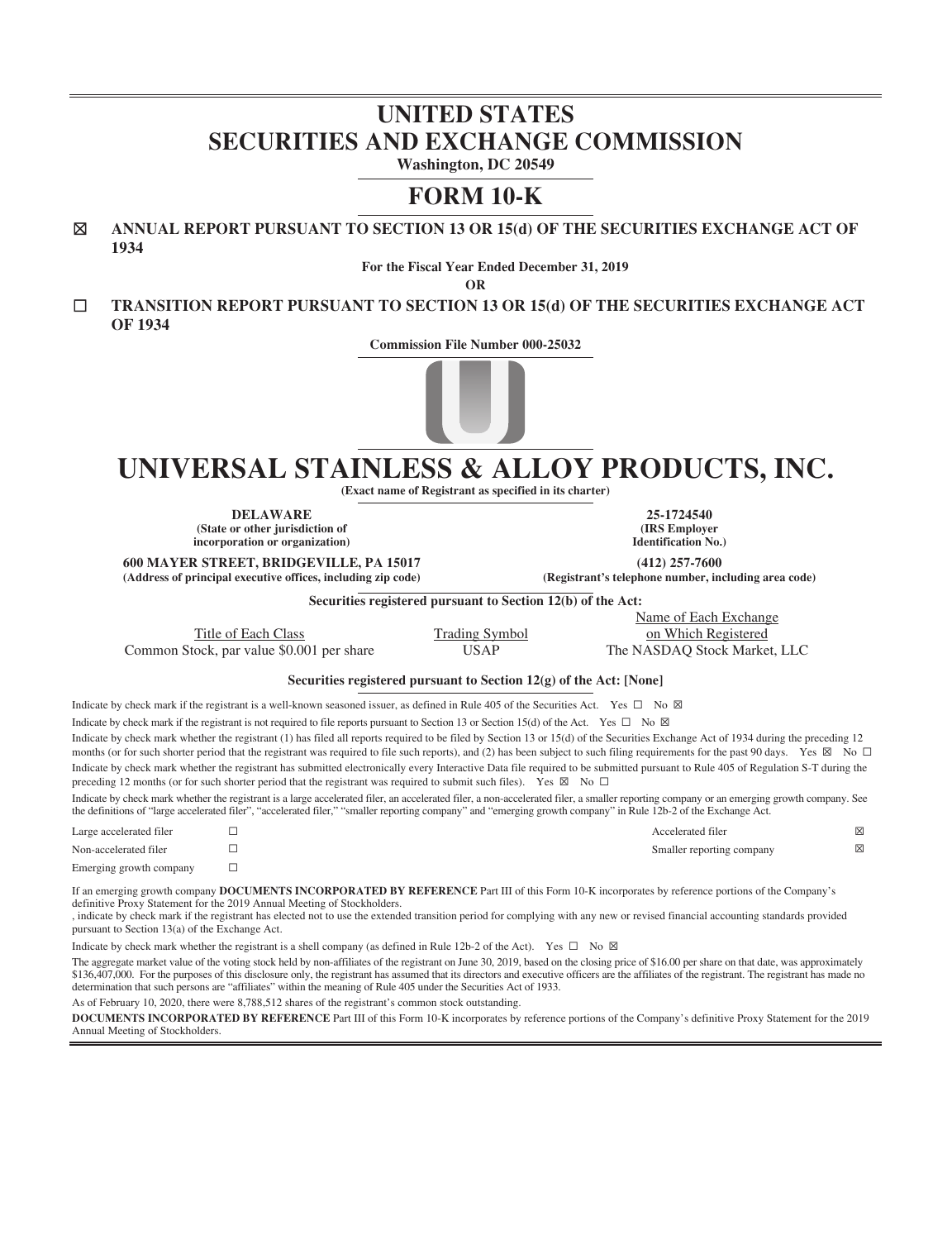# INDEX

| <b>PART I</b>  |                                                                                                                        |    |
|----------------|------------------------------------------------------------------------------------------------------------------------|----|
| Item 1.        | <b>Business</b>                                                                                                        | 1  |
| Item 1A.       | <b>Risk Factors</b>                                                                                                    | 5  |
| Item 1B.       | <b>Unresolved Staff Comments</b>                                                                                       | 10 |
| Item 2.        | Properties                                                                                                             | 10 |
| Item 3.        | <b>Legal Proceedings</b>                                                                                               | 10 |
| Item 4.        | Mine Safety Disclosures                                                                                                | 10 |
| PART II        |                                                                                                                        |    |
| Item 5.        | Market for Registrant's Common Equity, Related Stockholder Matters and Issuer Purchases of Equity<br><b>Securities</b> | 11 |
| Item 6.        | <b>Selected Financial Data</b>                                                                                         | 13 |
| Item 7.        | Management's Discussion and Analysis of Financial Condition and Results of Operations                                  | 14 |
| Item 7A.       | Quantitative and Qualitative Disclosures about Market Risk                                                             | 23 |
| Item 8.        | Financial Statements and Supplementary Data                                                                            | 24 |
| Item 9.        | Changes in and Disagreements with Accountants on Accounting and Financial Disclosure                                   | 47 |
| Item 9A.       | <b>Controls and Procedures</b>                                                                                         | 47 |
| Item 9B.       | Other Information                                                                                                      | 47 |
| PART III       |                                                                                                                        |    |
| Item 10.       | Directors, Executive Officers and Corporate Governance                                                                 | 48 |
| Item 11.       | <b>Executive Compensation</b>                                                                                          | 48 |
| Item 12.       | Security Ownership of Certain Beneficial Owners and Management and Related Stockholder Matters                         | 48 |
| Item 13.       | Certain Relationships and Related Transactions, and Director Independence                                              | 49 |
| Item 14.       | <b>Principal Accountant Fees and Services</b>                                                                          | 49 |
| <b>PART IV</b> |                                                                                                                        |    |
| Item 15.       | <b>Exhibits and Financial Statement Schedules</b>                                                                      | 50 |
| Item $16$ .    | Form 10-K Summary                                                                                                      | 53 |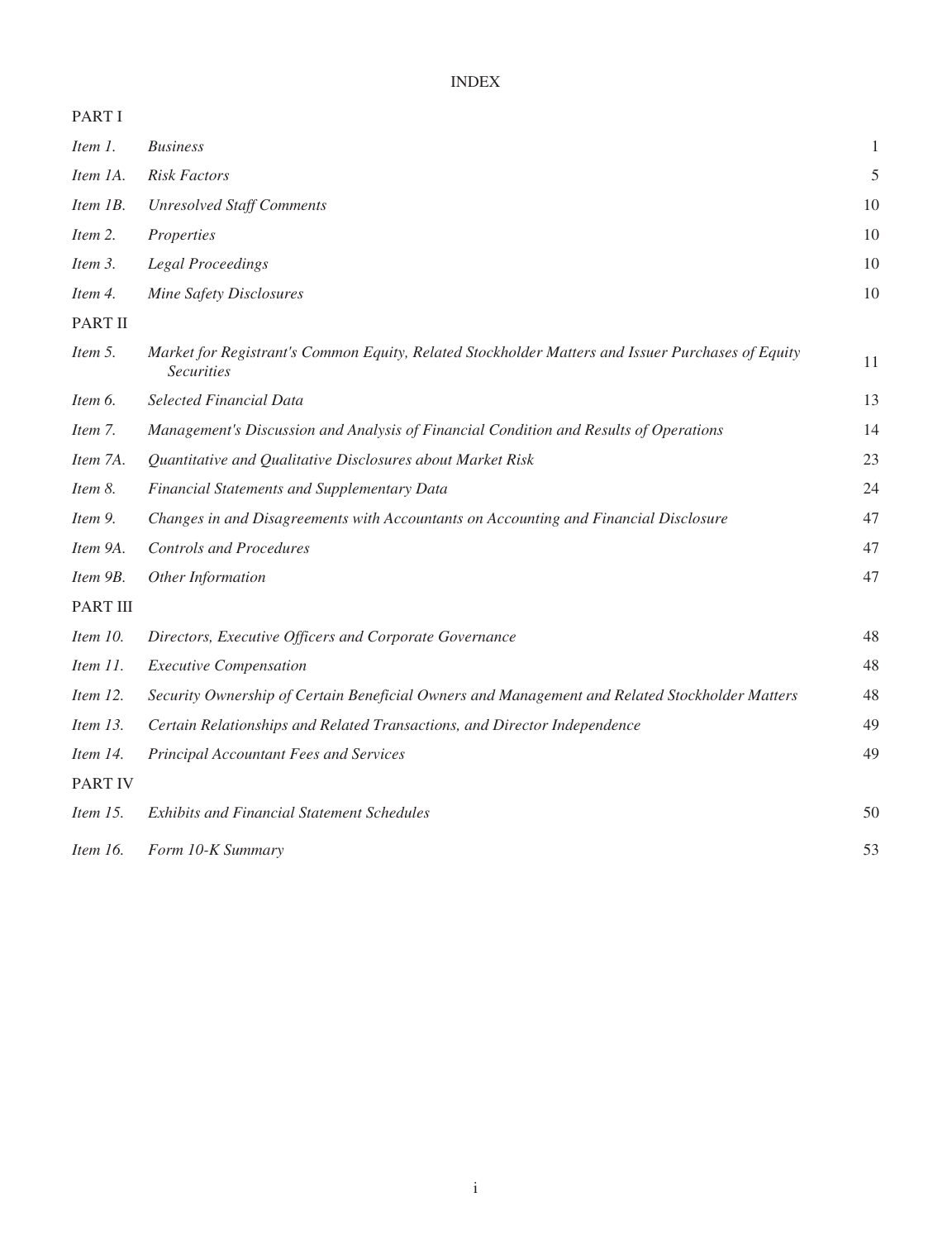# **PART I**

# **CAUTIONARY STATEMENT FOR PURPOSES OF THE "SAFE HARBOR" PROVISIONS OF THE PRIVATE SECURITIES LITIGATION REFORM ACT OF 1995**

The statements contained in this Annual Report on Form 10-K ("Form 10-K") of Universal Stainless & Alloy Products, Inc. and its wholly-owned subsidiaries (collectively, "we," "us," "our," or the "Company"), including, but not limited to, the statements contained in Item 1, "*Business*," and Item 7, "*Management's Discussion and Analysis of the Financial Condition and Results of Operations,*" along with statements contained in other reports that we have filed with the Securities and Exchange Commission (the "SEC"), external documents and oral presentations, which are not historical facts are considered to be "forward-looking statements" within the meaning of Section 27A of the Securities Act of 1933, as amended, and Section 21E of the Securities Act of 1934, as amended. These statements which may be expressed in a variety of ways, including the use of forward looking terminology such as "believe," "expect," "seek," "intend," "may," "will," "should," "could," "potential," "continue," "estimate," "plan," or "anticipate," or the negatives thereof, other variations thereon or compatible terminology, relate to, among other things, statements regarding future growth, cost savings, expanded production capacity, broader product lines, greater capacity to meet customer quality reliability, price and delivery needs, enhanced competitive posture, and the effect of new accounting pronouncements. We do not undertake any obligation to publicly update any forward-looking statements.

These forward-looking statements, and any forward looking statements contained in other public disclosures of the Company which make reference to the cautionary factors contained in this Form 10-K, are based on assumptions that involve risks and uncertainties and are subject to change based on the considerations described below. We discuss many of these risks and uncertainties in greater detail in Item 1A, "*Risk Factors*," of this Form 10-K. These and other risks and uncertainties may cause our actual results, performance or achievements to differ materially from anticipated future results, performance or achievements expressed or implied by such forward-looking statements.

# **ITEM 1. BUSINESS**

Universal Stainless & Alloy Products, Inc., which was incorporated in 1994, and its wholly-owned subsidiaries, manufacture and market semi-finished and finished specialty steel products, including stainless steel, nickel alloys, tool steel and certain other premium alloyed steels. Our manufacturing process involves melting, remelting, heat treating, hot and cold rolling, forging, machining and cold drawing of semi-finished and finished specialty steels. Our products are sold to service centers, forgers, rerollers and original equipment manufacturers ("OEMs"). Our customers further process our products for use in a variety of industries, including the aerospace, power generation, oil and gas, heavy equipment and general industrial markets. We also perform conversion services on materials supplied by customers.

We operate in four locations: Bridgeville and Titusville, Pennsylvania; Dunkirk, New York; and North Jackson, Ohio. Our corporate headquarters is located at our Bridgeville location. We operate these four manufacturing locations as one business segment.

We produce a wide variety of specialty steel grades using several manufacturing processes including vacuum induction melting ("VIM"), vacuum-arc remelting ("VAR"), elecro-slag remelting ("ESR") and argon oxygen decarburization ("AOD"). At our Bridgeville and North Jackson facilities, we produce specialty steel products in the form of semi-finished and finished long products (ingots, blooms, billets and bars). In addition, the Bridgeville facility produces flat rolled products (slabs and plates). Semi-finished long products are primarily used by our Dunkirk facility and certain customers to produce finished bar and rod. Finished bar products that we manufacture are primarily used by OEMs and by service center customers for distribution to a variety of end users. We also produce customized shapes primarily for OEMs that are cold rolled from purchased coiled strip, flat bar or extruded bar at our precision rolled products department, located at our Titusville facility.

# INDUSTRY OVERVIEW

The specialty steel industry is a relatively small but distinct segment of the overall steel industry. Specialty steels include stainless steels, nickel alloys, tool steels, electrical steels, high-temperature alloys, magnetic alloys and electronic alloys. Specialty steels are made with a high alloy content, suitable for use in environments that demand exceptional hardness, toughness, strength and resistance to heat, corrosion or abrasion, or combinations thereof. Specialty steels generally must conform to more demanding customer specifications for consistency, straightness and surface finish than carbon steels. For the years ended December 31, 2019, 2018 and 2017, approximately 70% of our net sales were derived from stainless steel products.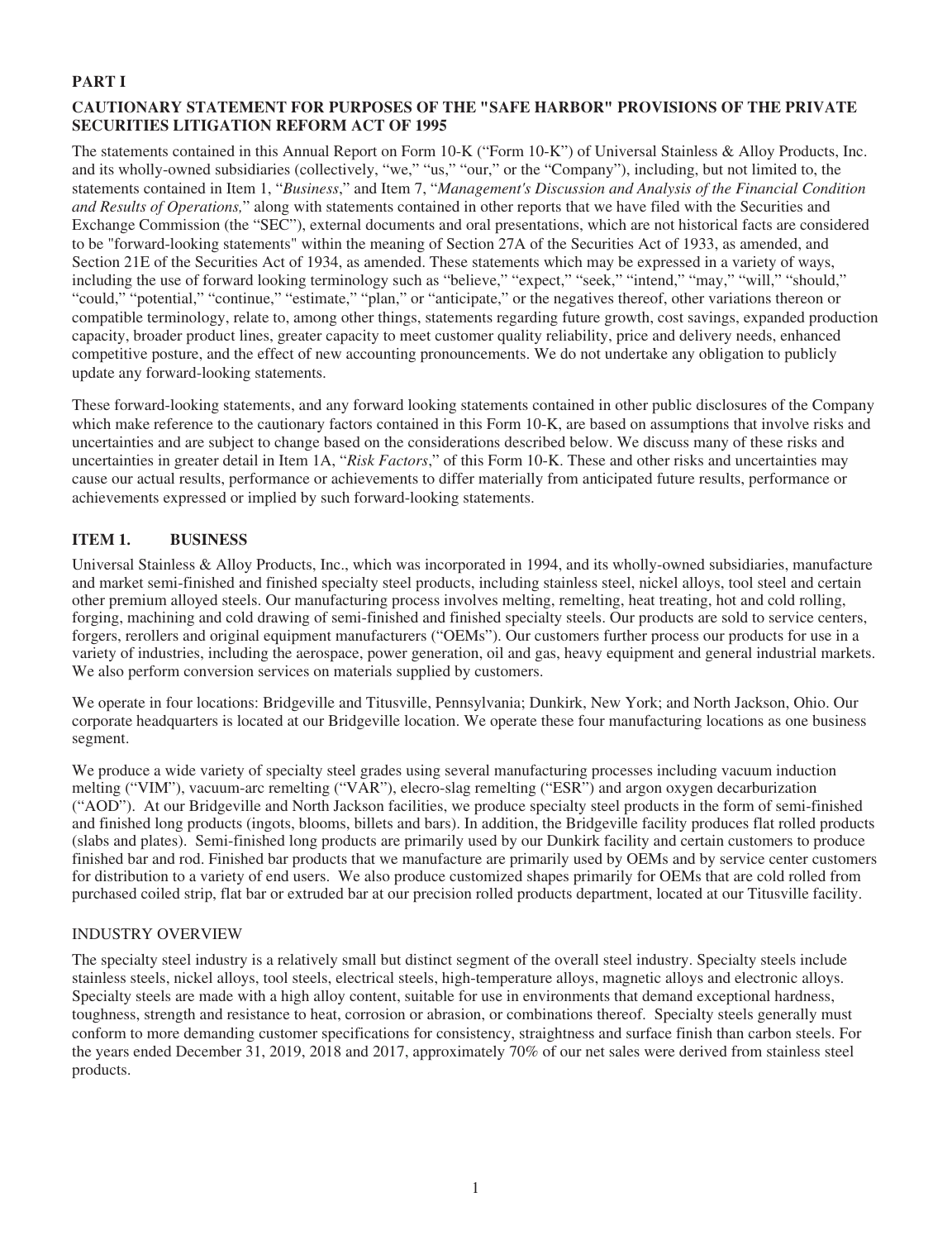We primarily manufacture our products within the following product lines and, generally, in response to customer orders:

*Stainless Steel.* Stainless steel, which represents the largest part of the specialty steel market, contains elements such as nickel, chrome and molybdenum that give it the unique qualities of high strength, good wear characteristics, natural attractiveness, ease of maintenance and resistance to corrosion and heat. Stainless steel is used, among other applications, in the aerospace, oil and gas, power generation and automotive industries, as well as in the manufacturing of equipment for food handling, health and medical, chemical processing and pollution control.

*High-Strength Low Alloy Steel.* High-strength low alloy steel is a relative term that refers to those steels that maintain alloying elements that range in versatility. The alloy elements of nickel, chrome and molybdenum in such steels typically exceeds the alloy element of carbon steels but not that of high-temperature alloy steel. High-strength low alloy steels are manufactured for use generally in the aerospace industry.

*Tool Steel.* Tool steels contain elements of nickel, chrome, vanadium and molybdenum to produce specific hardness characteristics that enable tool steels to form, cut, shape and shear other materials in the manufacturing process. Heating and cooling at precise rates in the heat-treating process bring out these hardness characteristics. Tool steels are utilized in the manufacturing of metals, plastics, paper and aluminum extrusions, pharmaceuticals, electronics and optics.

*High-Temperature Alloy Steel.* These steels are designed to meet critical requirements of heat resistance and structural integrity. They generally have very high nickel content relative to other types of specialty steels. High-temperature alloy steels are manufactured for use generally in the aerospace industry.

Our net sales by principal product line were as follows:

| For the years ended December 31,    | 2019 |         |  | 2018    | 2017 |         |  |
|-------------------------------------|------|---------|--|---------|------|---------|--|
| (dollars in thousands)              |      |         |  |         |      |         |  |
| Stainless steel                     | \$   | 177,934 |  | 174,743 |      | 139,603 |  |
| High-strength low alloy steel       |      | 34,164  |  | 23,829  |      | 15,693  |  |
| Tool steel                          |      | 22,303  |  | 40,308  |      | 32,279  |  |
| High-temperature alloy steel        |      | 4.337   |  | 11.467  |      | 12,435  |  |
| Conversion services and other sales |      | 4.269   |  | 5,580   |      | 2,633   |  |
| Total net sales                     |      | 243,007 |  | 255,927 |      | 202,643 |  |

# RAW MATERIALS AND SUPPLIES

We depend on the delivery of key raw materials for our day-to-day melting operations. These key raw materials are carbon and stainless scrap metal and alloys, primarily consisting of nickel, chrome, molybdenum, vanadium and copper. Scrap metal is primarily generated by industrial sources and is purchased through a number of scrap brokers and processors. We also recycle scrap metal generated from our own production operations as a source of metal for our melt shops. Alloys are generally purchased from domestic agents and primarily originate in North America, Australia, China, Russia, South America and South Africa.

Our Bridgeville and North Jackson facilities currently supply semi-finished specialty steel products as starting materials to our other operating facilities. Semi-finished specialty steel starting materials, which we cannot produce at a competitive cost, are purchased from other suppliers. We generally purchase these starting materials from steel strip coil suppliers, extruders, flat rolled producers and service centers. We believe that adequate supplies of starting material will continue to be available.

The cost of raw materials represents approximately 40% of the cost of products sold in 2019 and 2018, and approximately 35% of the cost of products sold in 2017. Raw material costs can be impacted by significant price changes. Raw material prices vary based on numerous factors, including quality, and are subject to frequent market fluctuations. The average price of several of our major raw materials, including molybdenum, vanadium, and carbon scrap, decreased in 2019 compared to the prior year. The average price of nickel increased in 2019 compared to the prior year. Future raw material prices cannot be predicted with any degree of certainty. We do not maintain any fixed-price long-term agreements with any of our raw material suppliers.

We apply a raw material surcharge in our pricing mechanism to align our pricing with fluctuations in commodity costs. Short lead time orders embed the surcharge into the price at the time of order entry. Longer lead time orders apply the raw material surcharge in effect at the time of shipment to better align the selling price with commodity costs. Surcharges are published on our website, and can fluctuate by month in line with commodity cost changes. Over time, our surcharge will effectively offset changes in raw material costs; however, during a period of rising or falling prices the timing will cause variation between reporting periods.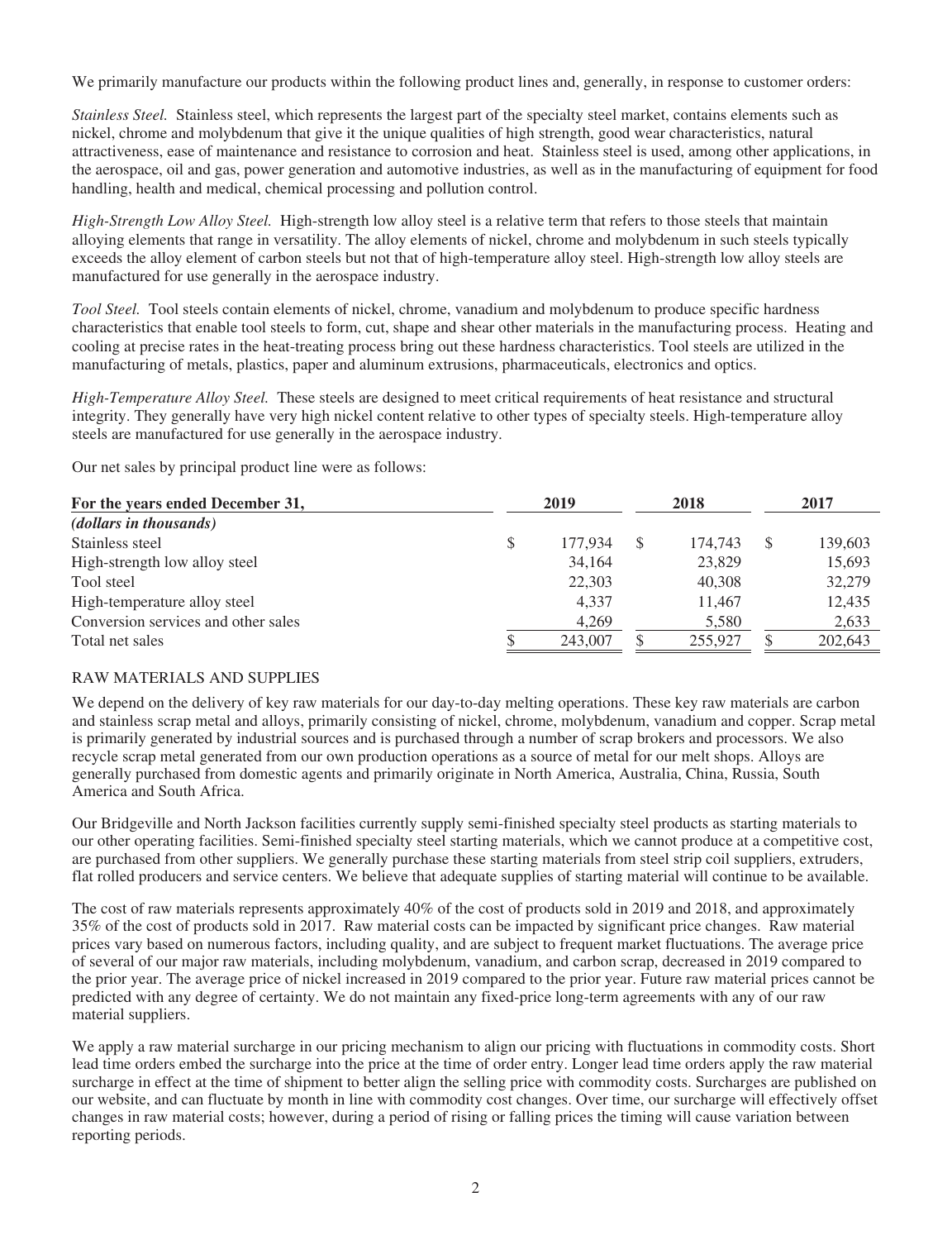Our operations at our Bridgeville and North Jackson facilities also require consumable operating supplies other than raw materials. Our Bridgeville facility uses graphite electrodes in the melting process, which are sourced from various suppliers both domestically and overseas. The price of these electrodes significantly increased during 2018 and through the third quarter of 2019, resulting in increased cost on the products sold during 2019.

# **CUSTOMERS**

Our largest customer in 2019, Reliance Steel & Aluminum Co. ("Reliance"), accounted for approximately 27%, 18% and 17% of our net sales for the years ended December 31, 2019, 2018 and 2017, respectively. The increase in 2019 is primarily due to Reliance's acquisition of another one of our customers at the end of 2019.

Our next largest customer in 2019 was Outokumpu Stainless Bar, LLC, which accounted for approximately 11% of our net sales. No other customer accounted for more than 10% of our net sales during 2019, 2018 or 2017.

International sales approximated 7% of annual net sales in 2019, 8% in 2018, and 9% in 2017.

## BACKLOG

Our backlog of orders (excluding surcharges) on hand as of December 31, 2019 was approximately \$119.1 million compared to approximately \$126.2 million at December 31, 2018. We expect substantially all of the backlog orders as of December 31, 2019 to be filled during 2020. Our backlog may not be indicative of actual sales because certain surcharges are not determinable until the order is shipped to the customer and, therefore, should not be used as a direct measure of future revenue. However, we expect that our actual sales will be higher than the backlog once the actual surcharges are determined.

#### **COMPETITION**

Competition in our markets is based upon product quality, delivery capability, customer service, customer approval and price. Maintaining high standards of product quality, while responding quickly to customer needs and keeping production costs at competitive levels, is essential to our ability to compete in these markets.

We believe that there are several companies that manufacture one or more similar specialty steel products that are significant competitors. There are a few smaller producing companies and material converters that are also considered to be competitors.

High import penetration of specialty steel products, especially stainless and tool steels, also impacts the competitive nature within the United States. Unfair pricing practices by foreign producers have resulted in high import penetration into the U.S. markets in which we participate.

## EMPLOYEE RELATIONS

We consider the maintenance of good relations with our employees to be important to the successful conduct of our business. We have profit-sharing plans for certain salaried and hourly employees and for all of our employees represented by United Steelworkers (the "USW") and have equity ownership programs for all of our eligible employees, in an effort to forge an alliance between our employees' interests and those of our stockholders. At December 31, 2019, 2018 and 2017, we had 795, 781, and 703 employees, respectively, of which 611, 607, and 564, respectively, were USW members.

## **Collective Bargaining Agreements**

Our Bridgeville, Titusville, Dunkirk and North Jackson facilities recognize the USW as the exclusive representative for their hourly employees with respect to the terms and conditions of their employment. The following collective bargaining agreements are currently in place:

| <b>Facility</b>    | <b>Commencement Date</b> | <b>Expiration Date</b> |
|--------------------|--------------------------|------------------------|
| <b>Bridgeville</b> | September 2018           | August 2023            |
| North Jackson      | July 2018                | June 2024              |
| Dunkirk            | November 2017            | October 2022           |
| Titusville         | October 2015             | September 2020         |

We believe a critical component of our collective bargaining agreements is the inclusion of a profit sharing plan.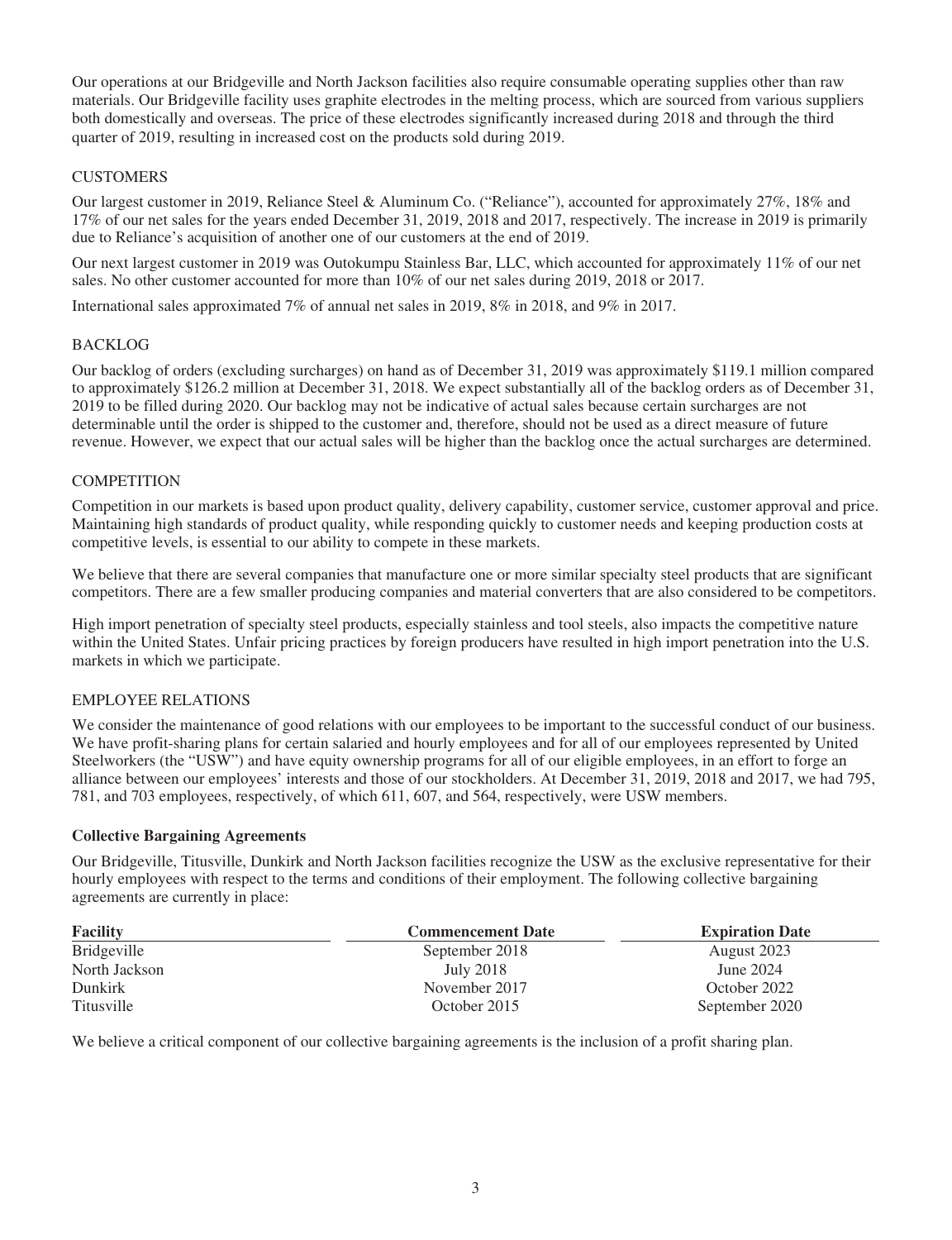# **Employee Benefit Plans**

We maintain a  $401(k)$  retirement plan for our hourly and salaried employees. Pursuant to the  $401(k)$  plan, participants may elect to make pre-tax and after-tax contributions, subject to certain limitations imposed under the Internal Revenue Code of 1986, as amended. In addition, we make periodic contributions to the 401(k) plan for the hourly employees employed at the North Jackson, Dunkirk and Titusville facilities, based on service. Prior to the collective bargaining agreement reached with North Jackson hourly employees in 2018, contributions were based upon the employee's age and wage rate for hourly employees at the North Jackson facility.

We make periodic contributions for the salaried employees at all locations based upon their service and their individual contribution to the 401(k) retirement plan. Prior to the North Jackson collective bargaining agreement, we made periodic contributions based upon the employee's age, annual salary, and their individual contributions for salaried employees at the North Jackson facility.

We participate in the Steelworkers Pension Trust (the "Trust"), a multi-employer defined-benefit pension plan that is open to all hourly and salaried employees associated with the Bridgeville facility. We make periodic contributions to the Trust based on hours worked at a fixed rate for each hourly employee and a fixed monthly contribution on behalf of each salaried employee.

We also provide group life and health insurance plans for our hourly and salary employees.

# **Employee Stock Purchase Plan**

Under the 1996 Employee Stock Purchase Plan, as amended (the "Plan"), the Company is authorized to issue up to 300,000 shares of common stock to its full-time employees, nearly all of whom are eligible to participate. Under the terms of the Plan, employees can choose as of January 1 and July 1 of each year to have up to 10% of their total earnings withheld to purchase up to 100 shares of our common stock each six-month period. The purchase price of the stock is 85% of the lower of its beginning-of-the-period or end-of-the-period market prices. At December 31, 2019, we have issued 251,367 shares of common stock since the Plan's inception.

# ENVIRONMENTAL

We are subject to federal, state and local environmental laws and regulations (collectively, "Environmental Laws"), including those governing discharges of pollutants into the air and water, and the generation, handling and disposal of hazardous and non-hazardous substances. We monitor our compliance with applicable Environmental Laws and, accordingly, believe that we are currently in compliance with all laws and regulations in all material respects. We are subject periodically to environmental compliance reviews by various regulatory offices. We may be liable for the remediation of contamination associated with generation, handling and disposal activities. Environmental costs could be incurred, which may be significant, related to environmental compliance, at any time or from time to time in the future.

## EXECUTIVE OFFICERS

The following table sets forth, as of February 19, 2020, certain information with respect to the executive officers of the Company:

|                             | <b>Executive</b>     |                                                                  |
|-----------------------------|----------------------|------------------------------------------------------------------|
| Name (Age)                  | <b>Officer Since</b> | <b>Position</b>                                                  |
| Dennis M. Oates (67)        | 2008                 | Chairman, President and Chief Executive Officer                  |
| Christopher M. Zimmer (46)  | 2010                 | Executive Vice President and Chief Commercial Officer            |
| Graham McIntosh, Ph.D. (57) | 2015                 | Executive Vice President and Chief Technology Officer            |
| Paul A. McGrath (68)        | 1996                 | Vice President of Administration, General Counsel and Secretary  |
| Christopher T. Scanlon (44) | 2018                 | Vice President of Finance, Chief Financial Officer and Treasurer |
| Alyssa H. Snider (41)       | 2018                 | Vice President and Chief Human Resources Officer                 |

Dennis M. Oates has been President and Chief Executive Officer of the Company since 2008. Mr. Oates was named to the Company's Board of Directors in 2007. Mr. Oates previously served as Senior Vice President of the Specialty Alloys Operations of Carpenter Technology Corporation from 2003 to 2007. Mr. Oates also served as President and Chief Executive Officer of TW Metals, Inc. from 1998 to 2003. In May 2010, the Board of Directors elected Mr. Oates to the additional position of Chairman.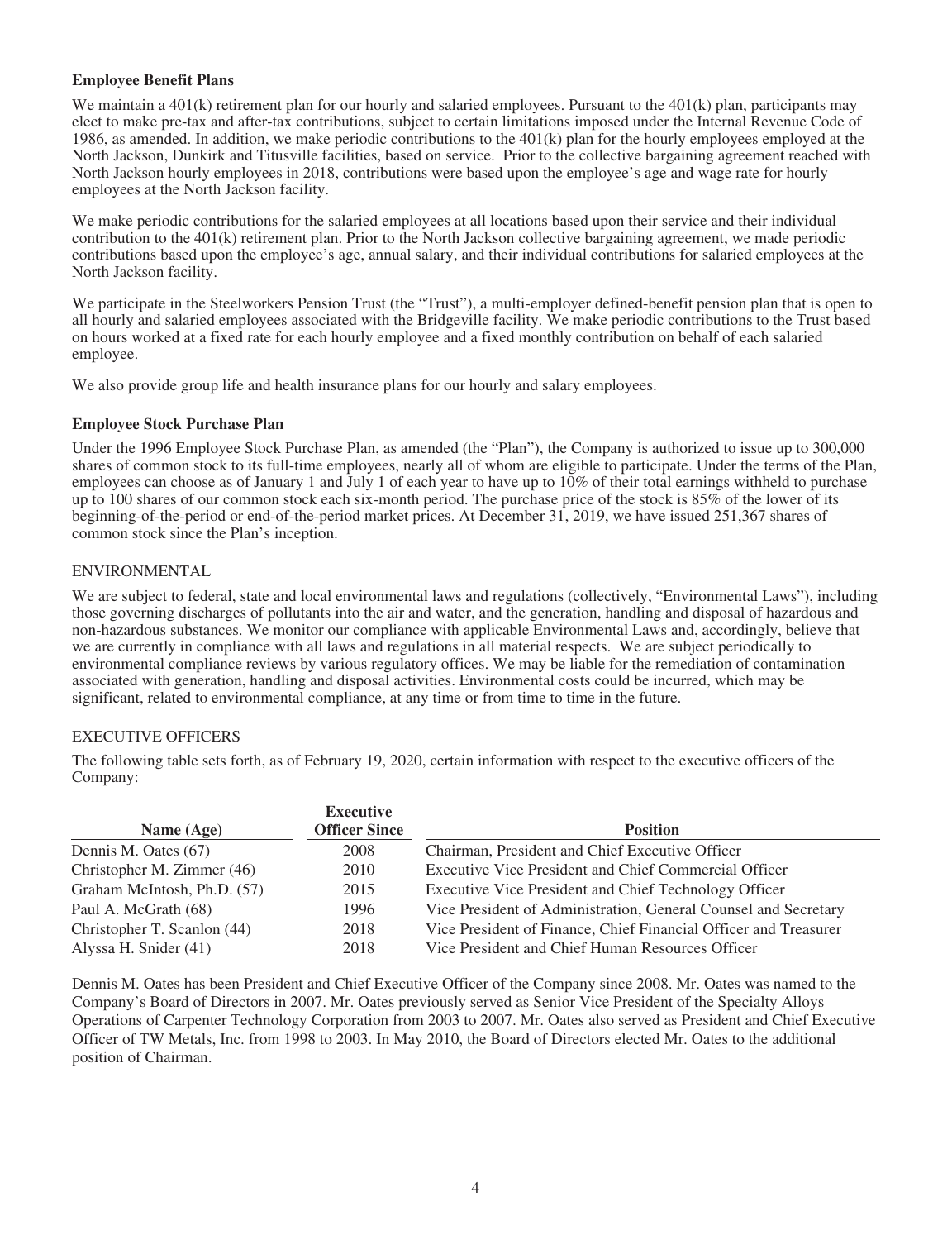Christopher M. Zimmer has been Executive Vice President and Chief Commercial Officer since July 2014. Mr. Zimmer served as Vice President of Sales and Marketing from 2008 to July 2014. Mr. Zimmer previously served as Vice President of Sales and Marketing for Schmoltz+Bickenbach USA from 1995 to 2008. He held positions of increasing responsibility including inside sales, Commercial Manager—stainless bar, General Manager—nickel alloy products, and National Sales Manager.

Graham McIntosh, Ph.D. has been Executive Vice President and Chief Technology Officer since May 2018. Dr. McIntosh also served as the Company's Vice President and Chief Technology Officer from November 2013 until May 2018. Dr. McIntosh previously served as Director of Global Technology Initiatives for Carpenter Technology Corporation where he joined in 2008. Dr. McIntosh also served as Vice President of Technology and Director of Quality for Firth Rixson Viking from 2001 to 2008, and also held several management and technical positions at Wyman-Gordon Livingston from 1987- 2001, where he began his career.

Paul A. McGrath has been Vice President of Administration of the Company since 2007, General Counsel since 1995 and was appointed Secretary in 1996. Mr. McGrath served as Vice President of Operations from 2001 to 2006. Previously, he was employed by Westinghouse Electric Corporation for approximately 24 years in various management positions.

Christopher T. Scanlon has been Vice President of Finance, Chief Financial Officer and Treasurer since April 2018. Mr. Scanlon previously served as Controller and Chief Accounting Officer for L.B. Foster Company, a leading manufacturer and distributor of products and services for transportation and energy infrastructure, where he joined in 2012. Mr. Scanlon also served as Division Controller for Education Management Corporation from 2009 to 2012, and held positions of increasing responsibilities with Bayer Corporation, the U.S. operations of the German-based Bayer AG, and Respironics, Inc.

Alyssa H. Snider has been Vice President and Chief Human Resource Officer since November 2018. Ms. Snider previously served as Americas HR Talent Strategy Advisor, Manufacturing for Shell Oil Company, a global group of energy and petrochemical companies, which she joined in June 2002. She held positions of increasing responsibility including HR Analyst and Business Partner, HR Manager of Capital Projects in the U.S. and Organizational Effectiveness Consultant.

# PATENTS AND TRADEMARKS

We do not consider our business to be materially dependent on patent or trademark protection, and believe we own or maintain effective licenses covering all the intellectual property used in our business. We benefit from our proprietary rights relating to designs, engineering and manufacturing processes and procedures. We seek to protect our proprietary information by use of confidentiality and non-competition agreements with certain employees.

## AVAILABLE INFORMATION

Our common stock is listed on the NASDAQ Global Select Market under the "USAP" ticker symbol. Copies of our Annual Report on Form 10-K, Quarterly Reports on Form 10-Q, current reports on Form 8-K, and any amendments to those reports, as well as proxy and information statements that we file with the SEC, are available free of charge on our website at *www.univstainless.com* as soon as reasonably practicable after such reports are filed with the SEC. The contents of our website are not part of this Form 10-K. Copies of these documents will be available to any shareholder upon request. Requests should be directed in writing to Investor Relations at 600 Mayer Street, Bridgeville, PA 15017. The SEC maintains an Internet site at *www.sec.gov* that contains reports, proxy and information statements and other information regarding issuers, like us, that file electronically with the SEC.

# **ITEM 1A. RISK FACTORS**

We wish to caution each reader of this Form 10-K to consider the following factors and other factors discussed herein and in other past reports, including but not limited to prior year Form 10-K and Form 10-Q reports filed with the SEC. Our business and results of operations could be materially affected by any of the following risks. The factors discussed herein are not exhaustive. Therefore, the factors contained herein should be read together with other reports that we file with the SEC from time to time, which may supplement, modify, supersede, or update the factors listed in this document.

## *A substantial amount of our sales is derived from a limited number of customers.*

Our five largest customers in the aggregate accounted for approximately 54% of our net sales for the year ended December 31, 2019, 43% of our net sales for the year ended 2018 and 41% for the year ended 2017. The accounts receivable balance from these five customers comprised approximately 42% of total accounts receivable at December 31, 2019. An adverse change in, or termination of, the relationship with one or more of our customers or market segments could have a material adverse effect on our results of operations.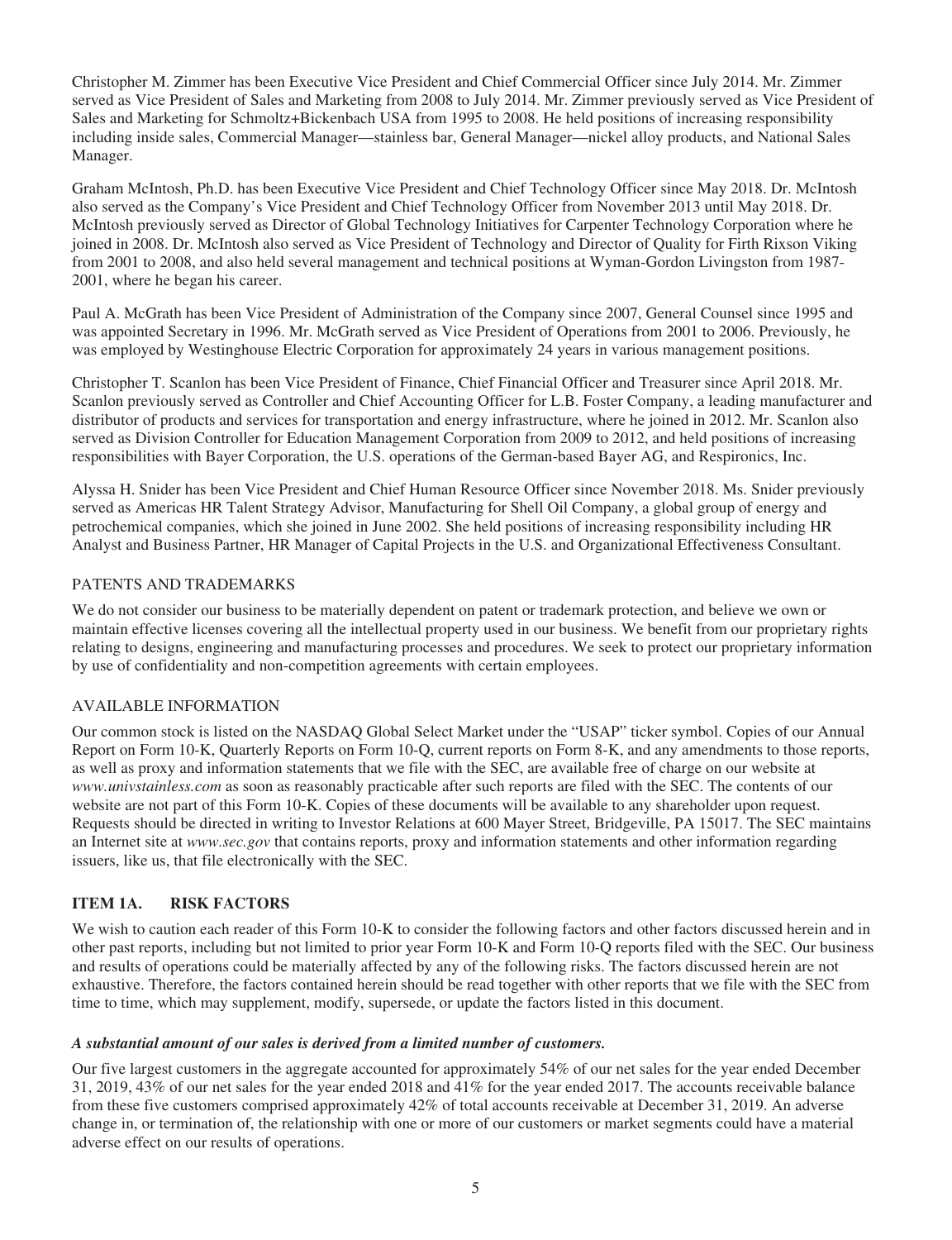### *Our business is very competitive, and increased competition could reduce our sales.*

We compete with domestic and foreign producers of specialty steel products. In addition, many of the finished products sold by our customers are in direct competition with finished products manufactured by foreign sources, which may affect the demand for those customers' products. Any competitive factors that adversely affect the market for finished products manufactured by us or our customers could indirectly adversely affect the demand for our semi-finished products. Additionally, our products compete with products fashioned from alternative materials such as aluminum, composites and plastics, the production of which includes domestic and foreign enterprises. Competition in our field is intense and is expected to continue to be so in the foreseeable future. A majority of our business is not covered under long term supply contracts. There can be no assurance that we will be able to compete successfully in the future.

## *The demand for our products may be cyclical.*

Demand for our products from our customers can be cyclical in nature and sensitive to various factors, including demand, production schedules and other conditions in each of our end markets, fluctuations in inventory levels throughout the supply chain, and general macroeconomic conditions. A significant adverse change in demand for any reason could have a material adverse effect on our results of operations.

## *A substantial amount of our sales is derived from the aerospace industry.*

Approximately 70% of our sales and 55% of our tons shipped represented products sold to customers in the aerospace market in 2019. The aerospace market is historically cyclical due to both external and internal market factors. These factors include general economic conditions, supply chain fluctuations, diminished credit availability, airline profitability, demand for air travel, age of fleets, varying fuel and labor costs, price competition, new technology development and international and domestic political conditions such as military conflict and the threat of terrorism. The length and degree of cyclical fluctuation can be influenced by any one or a combination of these factors and therefore are difficult to predict with certainty.

The aerospace industry is currently projected to experience long-term growth; however a prolonged downturn in the industry would adversely affect the demand for our products and/or the prices at which we are able to sell our products, and our results of operations, business and financial condition could be materially adversely affected. The recent and continued market uncertainty regarding the production schedule and ultimate return to service of the Boeing 737 MAX aircraft could adversely impact our results.

## *Our business may be harmed by failure to develop, commercialize, market and sell new applications and new products.*

We believe that our alloys and metallurgical manufacturing expertise provide us with a competitive advantage over other high-performance alloy producers. Our ability to maintain this competitive advantage depends on our ability to continue to offer products that have equal or better performance characteristics than competing products at competitive prices. Our future growth will depend, in part, on our ability to address the increasingly demanding needs of our customers by enhancing the properties of our existing alloys, by timely developing new applications for our existing products, and by timely developing, commercializing, marketing and selling new products. If we are not successful in these efforts, or if our new products and product enhancements do not adequately meet the requirements of the marketplace and achieve market acceptance, our business could be adversely affected.

Our business requires continuing efforts to obtain new customer approvals on existing products and applications, which is a stringent, difficult process subject to each customer's varying approval methodology and preferences. If we are not successful in these efforts, our business could be adversely affected.

# *We are dependent on the availability and price of raw materials and operating supplies.*

We purchase carbon and stainless scrap metal and alloy additives, principally nickel, chrome, vanadium, molybdenum, manganese and copper, for our melting operation. A substantial portion of the alloy additives is available only from foreign sources, some of which are located in countries that may be subject to unstable political and economic conditions. Those conditions might disrupt supplies or affect the prices of the raw materials. We maintain sales price surcharges on certain of our products to help offset the impact of raw material price fluctuations.

We do not maintain long-term fixed-price supply agreements with any of our raw material suppliers. If our supply of raw materials were interrupted, we might not be able to obtain sufficient quantities of raw materials, or obtain sufficient quantities of such materials at satisfactory prices, which, in either case, could adversely affect our results of operations. In addition, significant volatility in the price of our principal raw materials could adversely affect our financial results and there can be no assurance that the raw material surcharge mechanism employed by us will completely offset immediate changes in our raw material costs.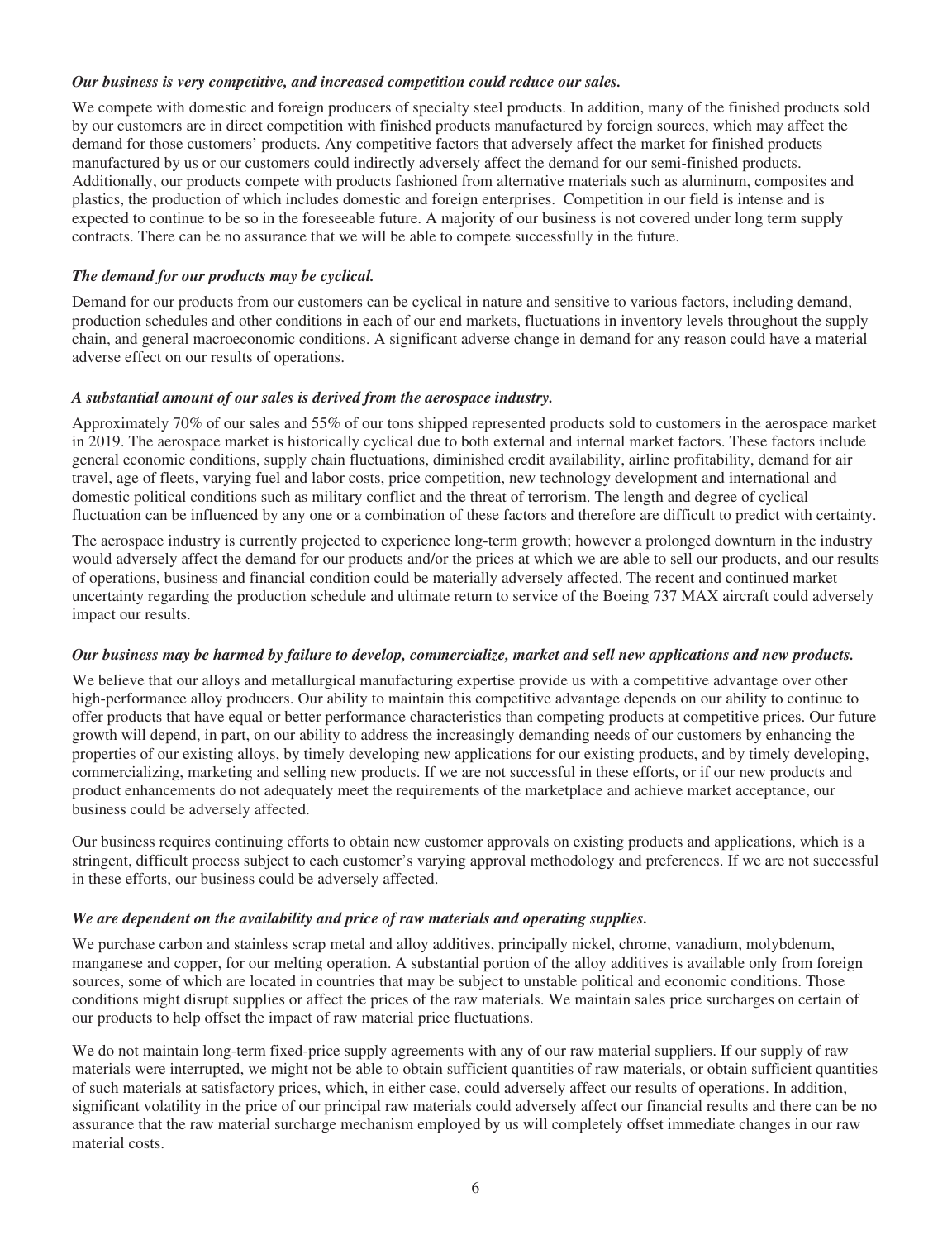Our production processes require consumable operating supplies, such as electrodes, which have increased in price significantly compared to prior years. Significant volatility in the price of our consumable operating supplies could adversely affect our financial results.

# *Our business requires substantial amounts of energy.*

The manufacturing of specialty steel is an energy-intensive process and requires the ready availability of substantial amounts of electricity and natural gas, for which we negotiate competitive supply agreements. While we believe that our energy agreements allow us to compete effectively within the specialty steel industry, the potential for increased costs exists during periods of high demand or supply disruptions. We have a sales price surcharge to help offset the cost fluctuations.

# *We are subject to risks associated with global economic and market factors.*

Our results of operations are affected directly by the level of business activity of our customers and our suppliers, which in turn is affected by global economic and market factors, including health epidemics, impacting the industries and markets that we participate in. We are susceptible to macroeconomic downturns in the United States and abroad that may affect the general economic climate, our performance and the demand of our customers. We may face significant challenges if conditions in the financial markets deteriorate. There can be no assurance that global economic and market conditions will not adversely impact our results of operations, cash flow or financial position in the future.

Existing free trade laws and regulations, such as the North American Free Trade Agreement and its anticipated successor agreement, the United States-Mexico-Canada Agreement, which is still subject to legislative approval, provide certain beneficial duties and tariffs for qualifying imports and exports, subject to compliance with the applicable classification and other requirements. Changes in laws or policies governing the terms of foreign trade, and in particularly increased trade restrictions, tariffs or taxes on imports from countries where we sell products or purchase materials could have a material adverse effect on our business and financial results. Given the uncertainty regarding the scope and duration of current, proposed, or future imposed tariffs, we can provide no assurance that any strategies we implement to mitigate the impact of such tariffs on the Company will be successful.

# *Our business depends largely on our ability to attract and retain key personnel.*

We depend on the continued service, availability and ability to attract skilled personnel, including members of our executive management team, other management positions, and metallurgists, along with maintenance and production positions. Our inability to attract and retain such people may adversely impact our ability to fill existing roles and support growth. Attraction and retention of qualified personnel remains challenging as the labor market remains tight.

Further, the loss of key personnel could adversely affect our ability to perform until suitable replacements can be found.

# *Our business may be harmed by strikes or work stoppages.*

At December 31, 2019, we had 611 employees, out of a total of 795, who were covered under collective bargaining agreements with the USW expiring at various dates in 2020 to 2024. There can be no assurance that we will be successful in timely concluding collective bargaining agreements with the USW to succeed the agreements that expire, in which case, we may experience strikes or work stoppages that may have a material adverse impact on our results of operations.

# *Our business may be harmed by failures on critical manufacturing equipment.*

Our manufacturing processes are dependent upon certain critical pieces of specialty steel making equipment, including our 50-ton electric-arc furnace and AOD vessel, our ESR, VIM and VAR furnaces, our radial hydraulic forge and our universal rolling mill. In the event a critical piece of equipment should become inoperative as a result of unexpected equipment failure, such as the fire at our North Jackson, OH forge during 2019, there can be no assurance that our operations would not be substantially curtailed, which may have a negative effect on our financial results.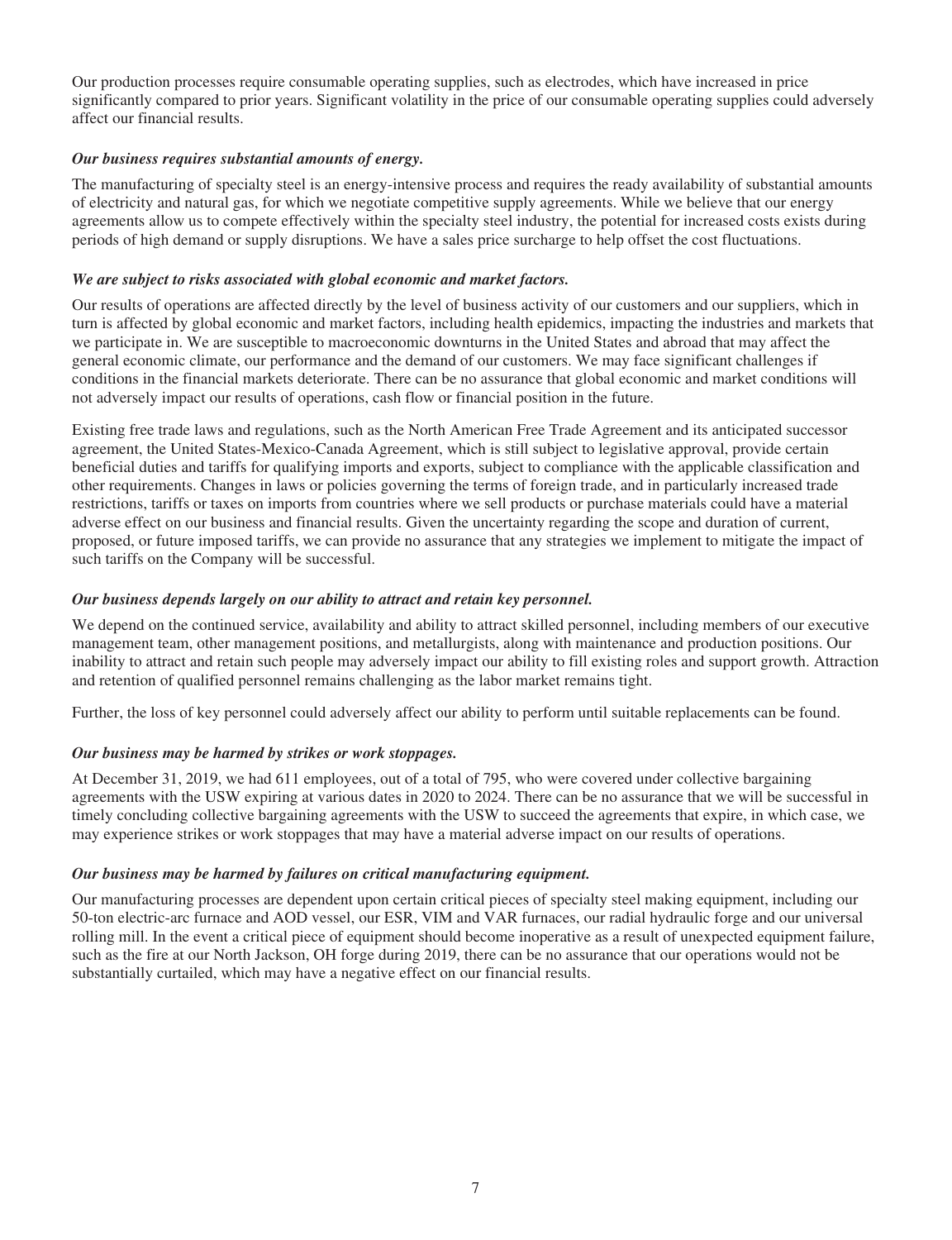## *Our business may be harmed if we are unable to meet our debt service requirements or the covenants in our credit agreement, or if interest rates increase.*

We have debt upon which we are required to make scheduled interest and principal payments, and we may incur additional debt in the future. A significant portion of our debt bears interest at variable rates that may increase in the future. A significant increase in interest rates or disruption in the global financial markets may affect our ability to obtain financing or to refinance existing debt on acceptable terms, if at all, and could increase the cost of our borrowings.

Our credit agreement uses the London Interbank Offering Rate ("LIBOR") as a benchmark for establishing the interest rate on a substantial portion of our debt. LIBOR is the subject of recent national, international and other regulatory guidance and proposals for reform. Reforms may cause LIBOR to perform differently than in the past or cause its discontinuance. Further developments and the resulting consequences cannot be entirely predicted, but could include an increase in our interest expense.

Our ability to satisfy our debt obligations will depend upon our future operating performance, which will be affected by prevailing economic conditions in the markets that we serve and financial, business and other factors, many of which are beyond our control. If we are unable to generate sufficient cash to service our debt or if interest rates increase, our results of operations and financial condition could be adversely affected. Our credit agreement, which provides for a \$110.0 million senior secured revolving credit facility and a \$10.0 million senior secured term loan facility, also requires us to comply with certain covenants. Failure to comply with the covenants contained in the credit agreement could result in a default, which, if not waived by our lenders, could substantially increase our borrowing costs and result in acceleration of our debt. As of December 31, 2019, we were in compliance with the covenants in our credit agreement.

## *We believe that our international sales and purchases are associated with various risks.*

We conduct business with suppliers and customers in foreign countries which exposes us to risks associated with international business activities, including effects of the United Kingdom's withdrawal from membership in the European Union (referred to as "Brexit"). We could be significantly impacted by these risks, which include the potential for volatile economic and labor conditions, political instability, collecting accounts receivable and exchange rate fluctuations (which may affect sales revenue to international customers and the margins on international sales when converted into U.S. dollars). International sales approximated 7% of annual net sales in 2019, 8% in 2018 and 9% in 2017, an immaterial portion of which is denominated in foreign currencies.

## *If we are unable to protect our information technology infrastructure against service interruptions, data corruption, cyber-based attacks or network security breaches, our operations could be disrupted.*

We rely on information technology networks and systems to manage and support a variety of business activities, including procurement and supply chain, engineering support, and manufacturing. Our information technology systems, some of which are managed by third-parties, may be susceptible to the inability to continue to receive software updates and contractual vendor support, damage, disruptions or shutdown due to failures during the process of upgrading or replacing software, databases or components thereof, power outages, hardware failures, computer viruses, attacks by computer hackers, telecommunications failures, user errors or catastrophic events. In addition, security breaches could result in unauthorized disclosures of confidential information. If our information technology systems suffer severe damage, disruption or shutdown and our business continuity plans do not effectively resolve the issues in a timely manner, our manufacturing process could be disrupted resulting in late deliveries or even no deliveries if there is a total shutdown.

## *Changes in tax rules and regulations, or interpretations thereof, may adversely affect our effective tax rates.*

We are a U.S. based company with customers and suppliers in foreign countries. We import various raw materials used in our production processes and we export goods to our foreign customers. The United States, the European Commission, countries in the European Union and other countries where we do business have implemented and may consider further changes in relevant tax, border tax, accounting and other laws, regulations and interpretations, that may unfavorably impact our effective tax rate or result in other costs to us.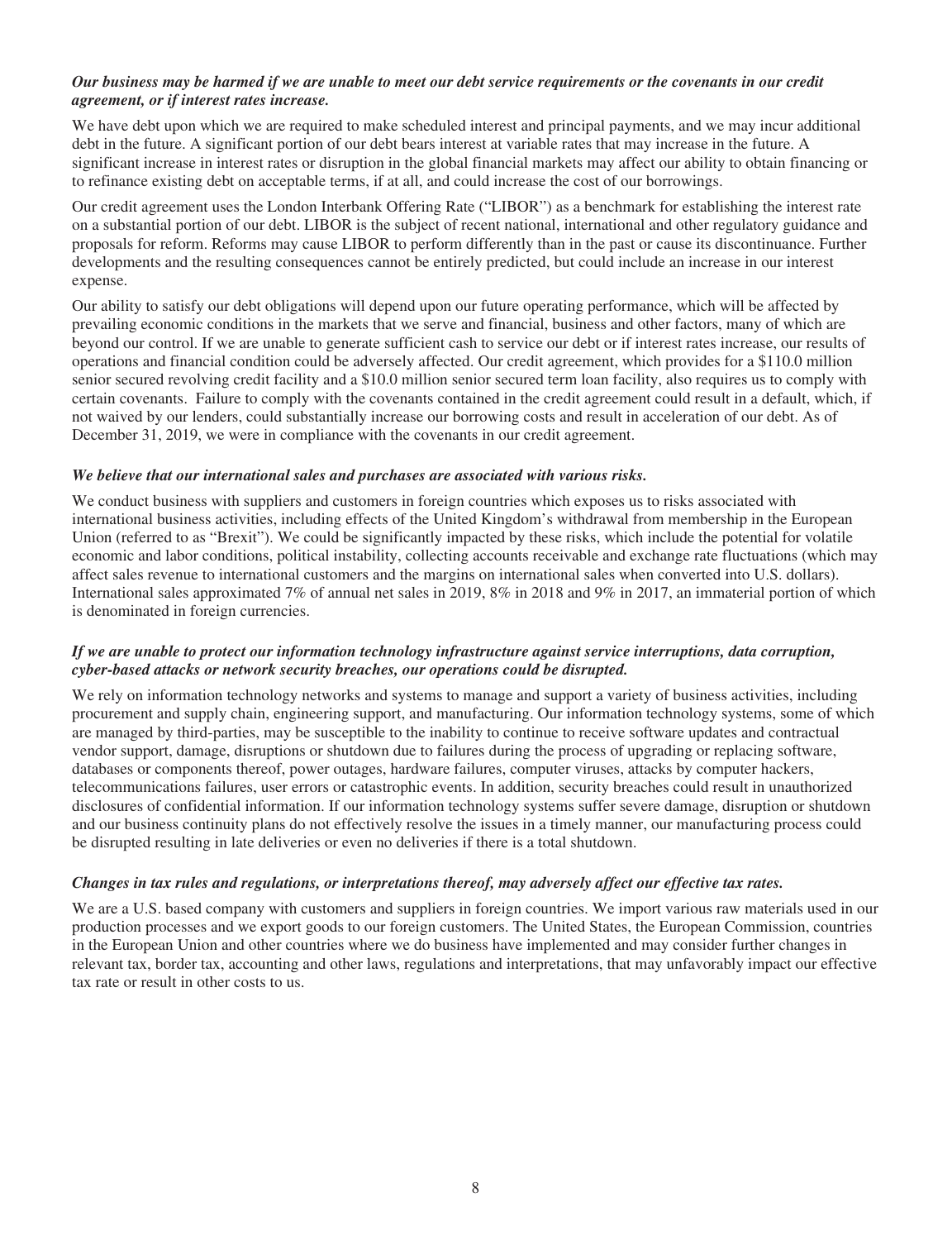## *Our business subjects us to risk of litigation claims, as a routine matter, and this risk increases the potential for a loss that might not be covered by insurance.*

Litigation claims may relate to the conduct of our business, including claims relating to product liability, commercial disputes, employment actions, employee benefits, compliance with domestic and federal laws and personal injury. Due to the uncertainties of litigation, we might not prevail on claims made against us in the lawsuits that we currently face, and additional claims may be made against us in the future. The outcome of litigation cannot be predicted with certainty, and some of these lawsuits, claims or proceedings may be determined adversely to us. The resolution in any reporting period of one or more of these matters could have a material adverse effect on our business.

## *Costs related to our participation in a multi-employer pension plan could increase significantly.*

We participate in the Steelworkers Pension Trust (the "Trust"), a multi-employer defined-benefit pension plan. We make contributions to the Trust with respect to all hourly and salaried employees associated with our Bridgeville facility. Our contributions to the Trust are based on hours worked at a fixed rate for each hourly employee, as determined by the collective bargaining agreement, which expires in August 2023, and a fixed monthly contribution on behalf of each covered salaried employee. The trustees of the Trust have provided us with the latest data available for the Trust year ended December 31, 2018. As of that date, the Trust is not fully funded. Our contribution rates could increase if the Trust is required to adopt a funding improvement plan or a rehabilitation plan as a result of funding deficiencies in excess of specified levels, which may be due to poor performance of Trust investments or other factors, or as a result of future wage and benefit agreements. In addition, if we choose to stop participating in the Trust, our contributions to the Trust decline or the Trust is terminated, we may be required to pay the Trust an amount based on the underfunded status of the Trust, referred to as a withdrawal liability. In the event that our contribution rates increase or if we must pay withdrawal liability because we stop participating in the Trust, our contributions decline or the Trust is terminated, our future results of operations and cash flows may be negatively impacted to a material extent.

# *Our business is subject to stringent environmental, health and safety regulations which may result in significant liabilities and/or costs to maintain compliance.*

Our operations and properties are subject to extensive and varied federal, state, local and international laws and regulations relating to public health, the environment, pollution, and occupational safety and health. We have used, and currently use and manufacture, substances that are considered hazardous or toxic under worker safety and health laws and regulations. We take measures to control or eliminate the continuing risk associated with the environmental, health and safety issues, however we could incur substantial fines and civil or criminal sanctions, cleanup costs, compliance investments and third-party property or injury claims as a result of violations, or non-compliance related to these regulations affecting our facilities and operations.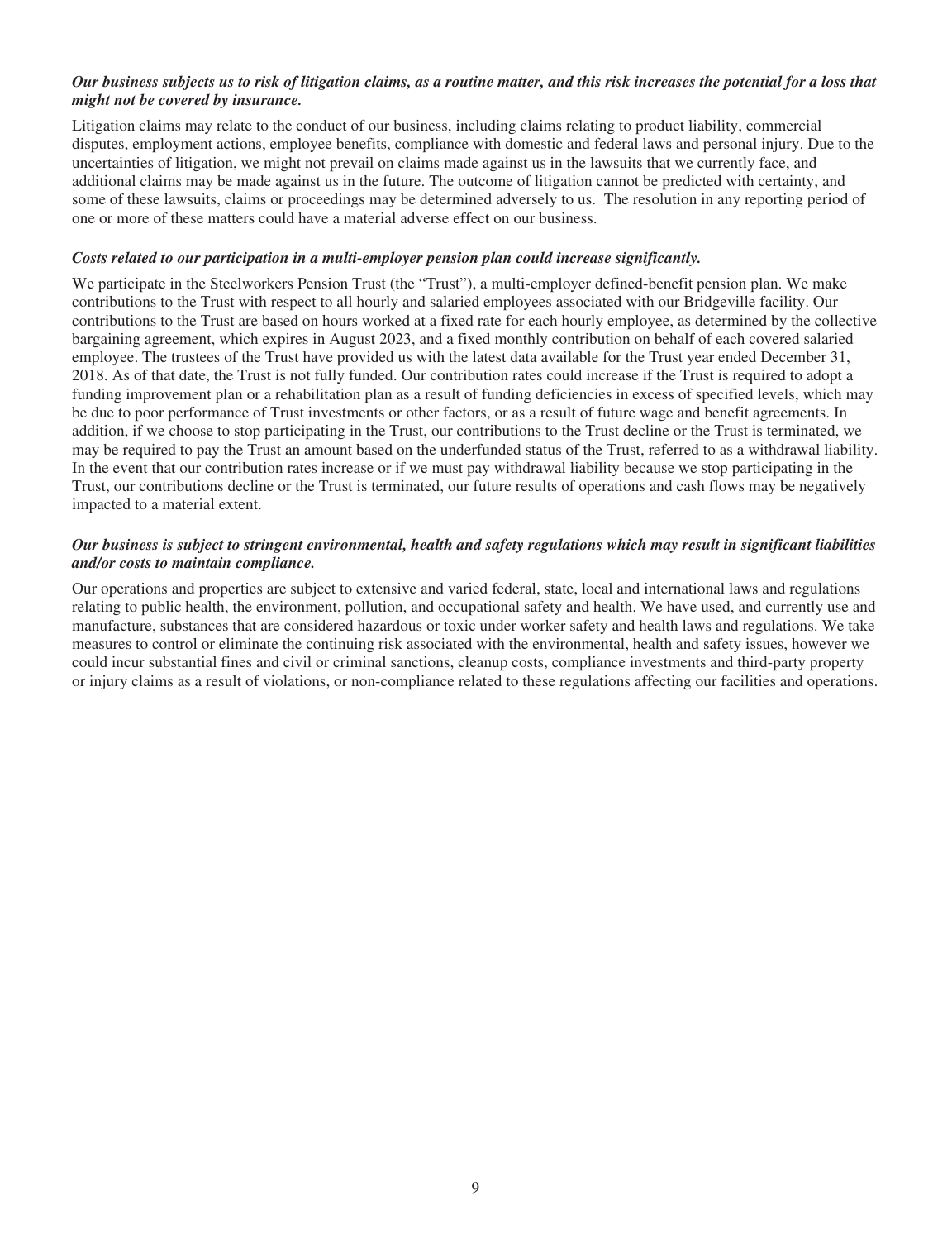# **ITEM 1B. UNRESOLVED STAFF COMMENTS**

None.

# **ITEM 2. PROPERTIES**

We own our Bridgeville, Pennsylvania facility, which consists of approximately 760,000 square feet of floor space and our executive offices on approximately 74 acres. The Bridgeville facility contains melting, remelting, conditioning, rolling, annealing and various other processing equipment. Substantially all products shipped from the Bridgeville facility are processed through its melt shop and universal rolling mill operations.

We own our North Jackson, Ohio facility, which consists of approximately 257,000 square feet of floor space on approximately 110 acres. The North Jackson facility contains melting, remelting, forging, annealing and various other processing operations. Our obligations under our credit agreement, which is more fully described under Item 7, "Management's Discussion and Analysis of Financial Condition and Results of Operations - Liquidity and Capital Resources," are collateralized by a first lien on our real property in North Jackson, Ohio. Also, our obligations under our notes, also more fully described under Item 7, "Management's Discussion and Analysis of Financial Condition and Results of Operations - Liquidity and Capital Resources," are collateralized by a second lien on our North Jackson, Ohio real property.

We own our Dunkirk, New York facility, which consists of approximately 680,000 square feet of floor space on approximately 81 acres. The Dunkirk facility processes semi-finished billet and bar stock through one or more of its five rolling mills, a high temperature annealing facility and/or a round or shape bar finishing facility.

We own our Titusville, Pennsylvania facility, which consists of seven buildings on approximately 10 acres, including two principal buildings of approximately 265,000 square feet in total area. The Titusville facility contains five VAR furnaces and various rolling and finishing equipment.

Specialty steel production is a capital-intensive industry. We believe that our facilities and equipment are suitable for our present manufacturing needs. We believe, however, that we will continue to require capital from time to time to add new equipment and to repair or replace our existing equipment to remain competitive and to enable us to manufacture quality products and provide delivery and other support service assurances to our customers.

# **ITEM 3. LEGAL PROCEEDINGS**

Information regarding the Company's legal proceedings and other commitments and contingencies is set forth in Part II, Item 8, Financial Statements and Supplementary Data, Note 14, which is incorporated by reference into this Item 3.

# **ITEM 4. MINE SAFETY DISCLOSURES**

Not applicable.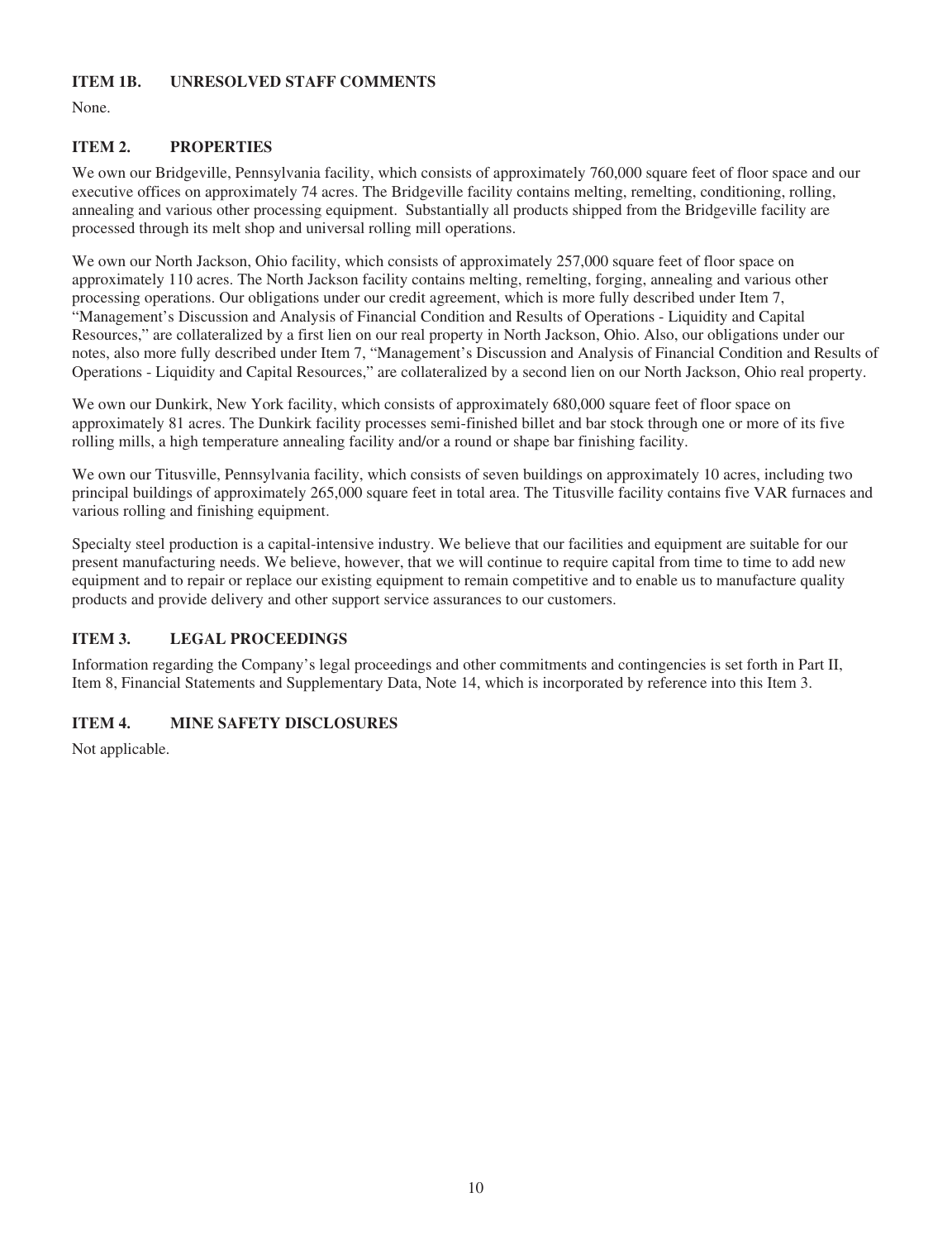# **PART II**

# **ITEM 5. MARKET FOR THE REGISTRANT'S COMMON EQUITY, RELATED STOCKHOLDER MATTERS AND ISSUER PURCHASES OF EQUITY SECURITIES**

At December 31, 2019, a total of 8,788,512 shares of common stock, par value \$0.001 per share, were issued and held by 97 holders of record. There were 294,279 shares of the issued common stock held in treasury at December 31, 2019.

On May 25, 2018, the Company completed an underwritten, public offering involving the issuance and sale by the Company of 1,224,490 shares of common stock at a public offering price of \$24.50 per share. In addition, the Company granted the underwriters a 30-day option to purchase up to an additional 183,673 shares of common stock. On June 1, 2018, the underwriters exercised the option in full, and an additional 183,673 shares of common stock were issued and sold on June 5, 2018. The public offering resulted in gross proceeds to the Company of approximately \$34.5 million, or \$32.2 million net of the underwriting discount and other offering fees and expenses. We used the net proceeds from the public offering to repay amounts outstanding under the Company's revolving credit facility.

# PERFORMANCE GRAPH

The performance graph below compares the cumulative total stockholder return on our common stock with the cumulative total return on the equity securities of the NASDAQ Composite Index and a peer group selected by us. The peer group consists of domestic specialty steel producers: Allegheny Technologies Incorporated; Materion Corporation; Carpenter Technology Corporation; and Haynes International, Inc. The graph assumes an investment of \$100 on December 31, 2014 and reinvestment of dividends, if any, on the date of dividend payment, and the peer group is weighted by each company's market capitalization. The performance graph represents past performance and should not be considered an indication of future performance.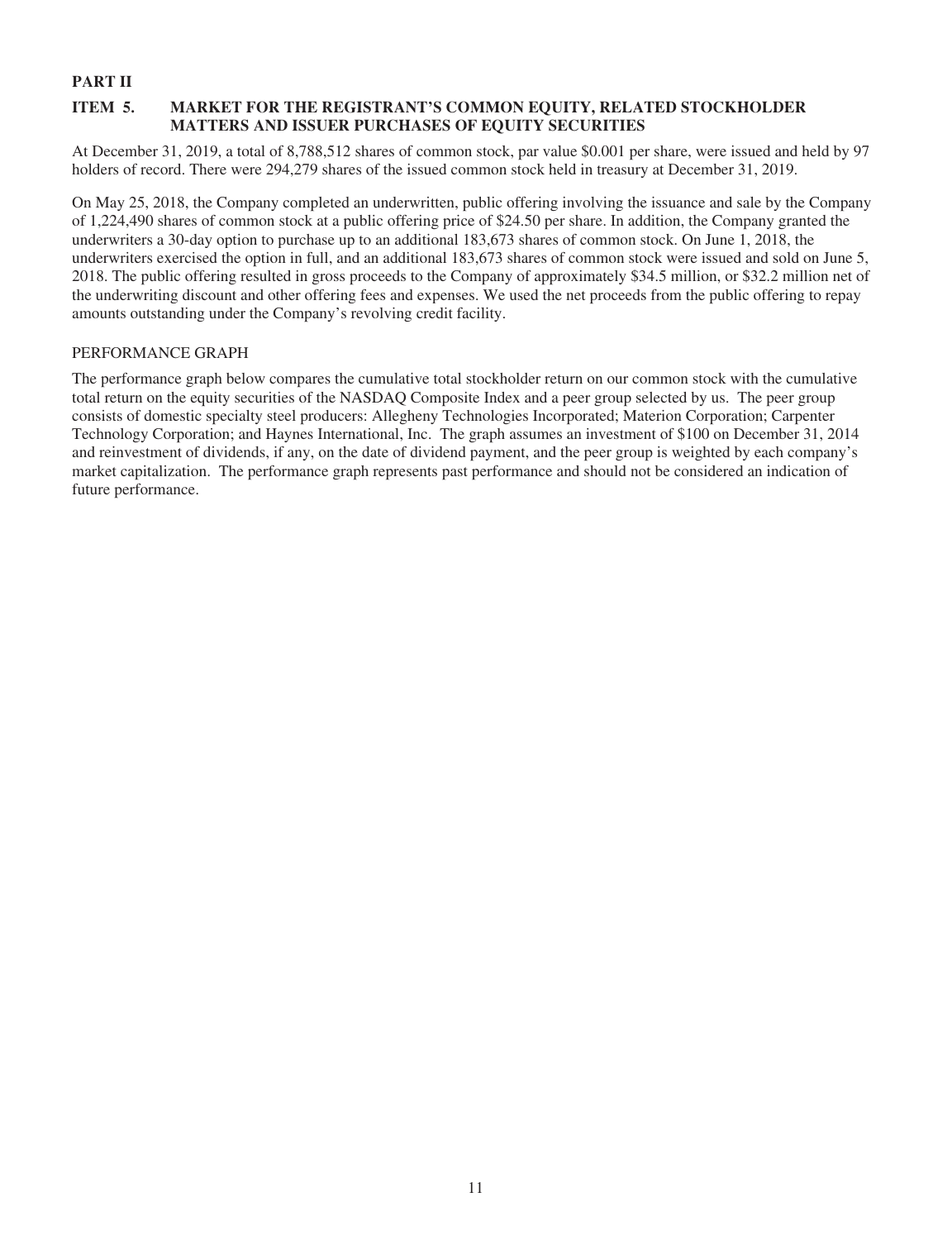

| Comparison of 5-Year Cumulative Total Shareholder Return among Universal Stainless & Alloy Products, Inc., the |  |  |
|----------------------------------------------------------------------------------------------------------------|--|--|
| <b>NASDAQ Composite Index and a Peer Group</b>                                                                 |  |  |

|                                            | For the years ended December 31, |              |  |      |  |                                                        |  |      |  |           |  |        |  |  |
|--------------------------------------------|----------------------------------|--------------|--|------|--|--------------------------------------------------------|--|------|--|-----------|--|--------|--|--|
| <b>Company/Peer/Market</b>                 |                                  | 2014         |  | 2015 |  | 2016                                                   |  | 2017 |  | 2018      |  | 2019   |  |  |
| Universal Stainless & Alloy Products, Inc. |                                  | \$ 100.00 \$ |  |      |  | 36.94 \$ 53.72 \$ 85.17 \$                             |  |      |  | 64.45 S   |  | 59.24  |  |  |
| Peer Group                                 |                                  |              |  |      |  | $$100.00 \text{ }$ \$ 51.05 \ \$ 67.49 \ \$ 91.50 \ \$ |  |      |  | 76.39 \$  |  | 89.91  |  |  |
| NASDAQ Composite Index                     |                                  | 100.00 S     |  |      |  | $106.96 \quad $116.45 \quad $150.96 \quad $$           |  |      |  | 146.67 \$ |  | 200.50 |  |  |

## PREFERRED STOCK

Our Certificate of Incorporation provides that we may, by vote of our Board of Directors, issue up to 1,980,000 shares of preferred stock. The preferred stock may have rights, preferences, privileges and restrictions thereon, including dividend rights, dividend rates, conversion rights, voting rights, terms of redemption, redemption prices, liquidation preferences and the number of shares constituting any series or designation of such series, without further vote or action by the stockholders. The issuance of preferred stock may have the effect of delaying, deferring or preventing a change in control of the Company without further action by the stockholders and may adversely affect the voting and other rights of the holders of common stock. The issuance of preferred stock with voting and conversion rights may adversely affect the voting power of the holders of common stock, including the loss of voting control to others. We have no outstanding preferred stock and have no current plans to issue any of the authorized preferred stock.

## DIVIDENDS

We have never paid a cash dividend on our common stock. Our credit agreement does not permit the payment of cash dividends on our common stock.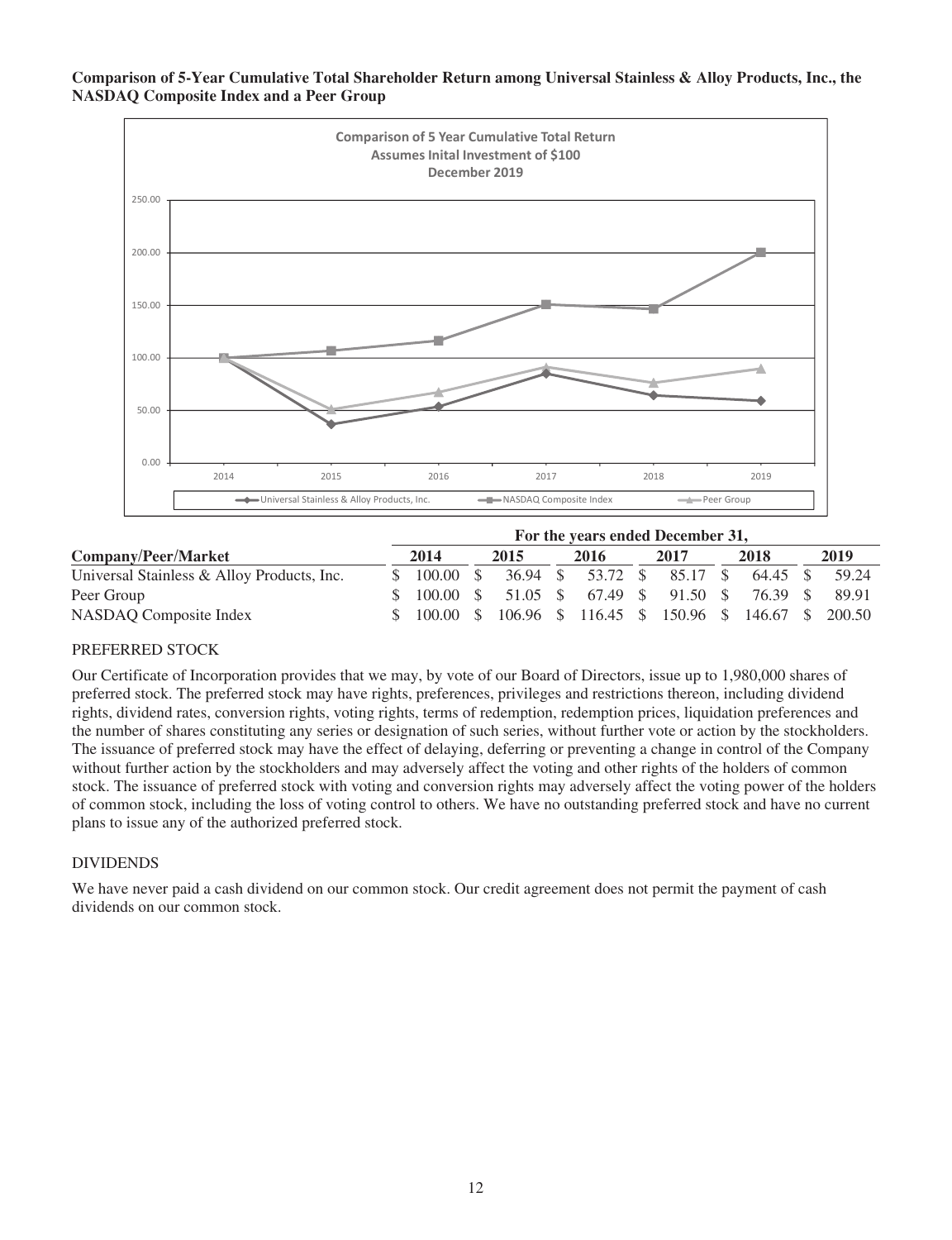# **ITEM 6. SELECTED FINANCIAL DATA**

| For the years ended December 31,                         |    | 2019    |    | 2018                     |    | 2017                     |    | 2016     |     | 2015     |
|----------------------------------------------------------|----|---------|----|--------------------------|----|--------------------------|----|----------|-----|----------|
| (dollars in thousands, except per share amounts)         |    |         |    |                          |    |                          |    |          |     |          |
| Summary of operations:                                   |    |         |    |                          |    |                          |    |          |     |          |
| Net sales                                                | S  | 243,007 | S. | 255,927                  | S. | 202,643                  | S. | 154,434  | S   | 180,660  |
| Goodwill impairment                                      | \$ | ۰       | \$ | $\overline{\phantom{a}}$ | \$ | $\overline{\phantom{0}}$ | S  | ۳        | S   | 20,268   |
| Operating income (loss)                                  | \$ | 7,291   | \$ | 16,070                   | \$ | 4,237                    | \$ | (3,969)  | S   | (30,079) |
| Net income (loss)                                        | \$ | 4,275   | \$ | 10,662                   | \$ | 7,610                    | S  | (5, 347) | S   | (20,672) |
| Financial position at year-end:                          |    |         |    |                          |    |                          |    |          |     |          |
| Cash                                                     | \$ | 170     | \$ | 3,696                    | \$ | 207                      | \$ | 75       | \$  | 112      |
| Working capital                                          | S  | 141,342 | S  | 115,654                  | S  | 101.316                  | S  | 84,397   | \$  | 85,006   |
| Property, plant and equipment, net                       | S  | 176,061 | S  | 177,844                  | S. | 174,444                  | \$ | 182,398  | S   | 193,505  |
| Total assets <sup>1</sup>                                | \$ | 368,399 | S. | 353,320                  | S. | 321,231                  | S. | 296,045  | \$  | 297,302  |
| Long-term debt $1$                                       | \$ | 60.411  | \$ | 42,839                   | \$ | 75,006                   | \$ | 67,998   | \$. | 72,884   |
| Stockholders' equity                                     | S  | 243,136 | S. | 237,011                  | S. | 191,668                  | S  | 181,220  | S   | 184,977  |
| Common share data:                                       |    |         |    |                          |    |                          |    |          |     |          |
| Net income (loss) per common share - Basic <sup>2</sup>  | \$ | 0.49    | \$ | 1.31                     | \$ | 1.05                     | S  | (0.74)   | S   | (2.92)   |
| Net income (loss) per common share -Diluted <sup>2</sup> | \$ | 0.48    | \$ | 1.28                     | \$ | 1.03                     | \$ | (0.74)   | S   | (2.92)   |
|                                                          |    |         |    |                          |    |                          |    |          |     |          |

<sup>1</sup> Total assets and Long-term debt have been adjusted for certain prior periods to reflect the reclassification of deferred financing costs from Other long-term assets to a reduction of debt, consistent with the current period presentation due to the adoption of ASC 2015-3, "Simplifying the Presentation of Debt Issuance Costs".

<sup>2</sup> Includes approximately 1.2 million shares issued on May 25, 2018 and 0.2 million shares issued on June 1, 2018 in conjunction with the Company's underwritten, public offering of common stock. The public offering's impact on the weighted average number of shares for the year ended December 31, 2018 is approximately 0.8 million shares.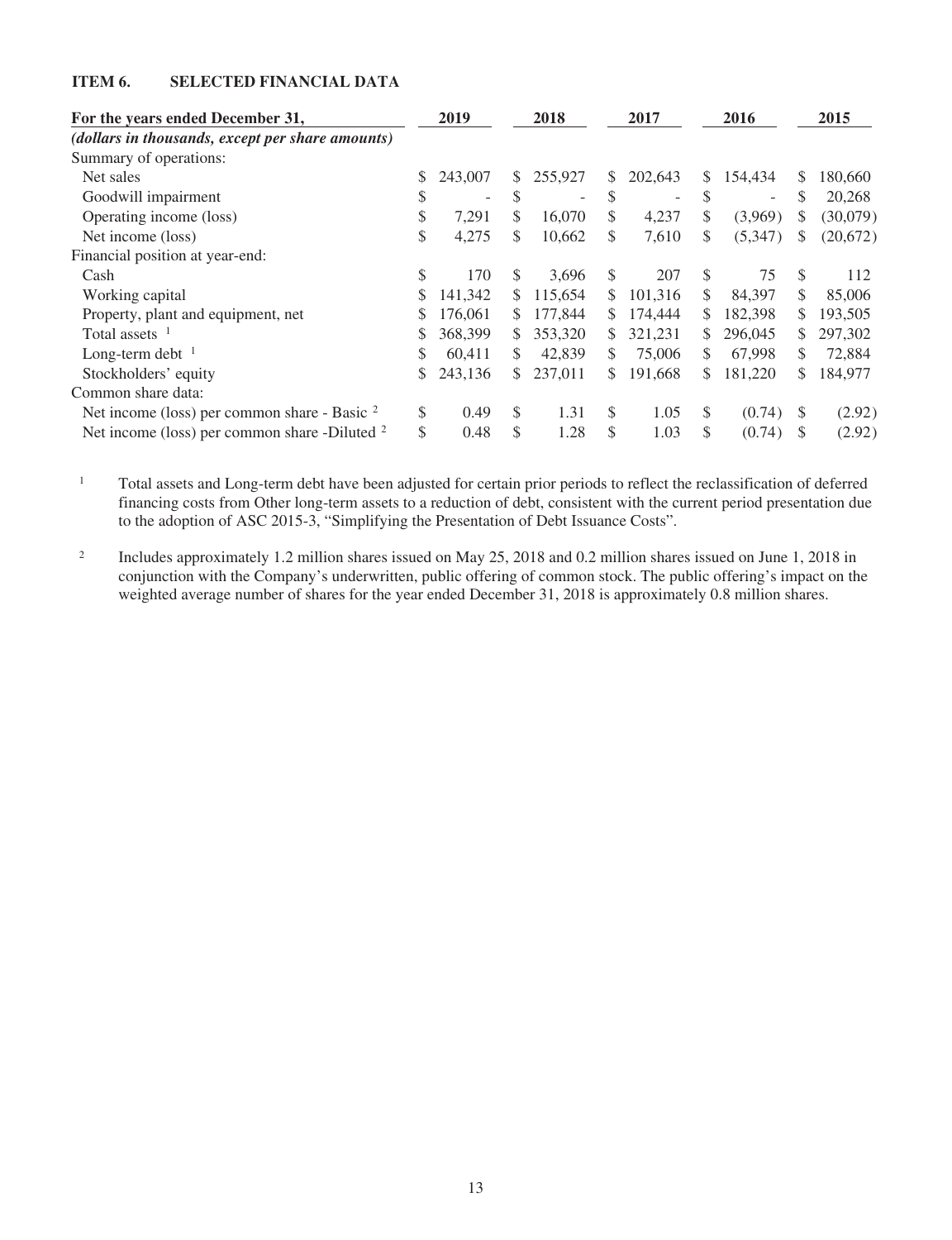### **ITEM 7. MANAGEMENT'S DISCUSSION AND ANALYSIS OF FINANCIAL CONDITION AND RESULTS OF OPERATIONS**

The following Management Discussion and Analysis ("MD&A") is intended to help the reader understand the consolidated results of operations and financial condition of Universal Stainless & Alloy Products, Inc. and its wholly-owned subsidiaries (collectively, "we," "us," "our," or the "Company"). This MD&A should be read in conjunction with our consolidated financial statements and accompanying notes included in this Form 10-K. When reviewing the discussion, you should keep in mind the substantial risks and uncertainties that characterize our business. In particular, we encourage you to review the risk and uncertainties described under Item 1A *"Risk Factors,"* of this Form 10-K. These risks and uncertainties could cause actual results to differ materially from those forecasted in forward-looking statements or implied by past results and trends. Forward-looking statements are statements that attempt to project or anticipate future developments in our business; we encourage you to review the discussion of forward-looking statements under *"Cautionary Statement for Purposes of the "Safe Harbor" Provisions of the Private Securities Litigation Reform Act of 1995,"* at the beginning of this report. These statements, like all statements in this report, speak only as of the date of this report (unless another date is indicated), and we undertake no obligation to update or revise the statements in light of future developments. Unless otherwise specified, any reference to a "year" is to the year ended December 31.

#### **Overview**

We manufacture and market semi-finished and finished specialty steel products, including stainless steel, nickel alloys, tool steel and certain other alloyed steels. Our manufacturing process involves melting, remelting, heat treating, hot and cold rolling, forging, machining and cold drawing of semi-finished and finished specialty steels. Our products are sold to service centers, forgers, rerollers and original equipment manufacturers. Our customers further process our products for use in a variety of industries, including the aerospace, power generation, oil and gas, heavy equipment and general industrial markets. We also perform conversion services on materials supplied by customers.

Our aerospace end market continued to strengthen throughout 2019 and reached \$170.4 million and more than 70% of our total net sales, both of which were new records for the company. Aerospace will continue to be a major driver of our future results, and our aerospace backlog remains healthy going into 2020. Sales into the power generation end market were also up in 2019 compared with 2018, while sales into our other end markets declined compared with 2018. The largest decline was in the heavy equipment end market, which primarily includes our tool steel sales. 2018 was a record year for tool steel sales, and order entry has been strong in the beginning of 2020. We expect tool steel sales to increase in 2020 compared to 2019 levels.

Total Company backlog at the end of 2019 was \$119.1 million, a decrease of 6% compared to \$126.2 million at the end of 2018.

Our 2019 gross margin was 11.4% of net sales, a decline from 14.8% of net sales in 2018. This was due to higher operations costs in the cost of products sold during 2019, lower surcharge revenue from falling raw material indices, and a less favorable product mix, primarily, lower premium alloy and tool steel sales. The increased operations cost was in part due to a fire at our North Jackson facility at the end of the second quarter.

We expect to see margin improvement in 2020 as misalignment between surcharges and material prices lessens, strong production at the North Jackson forge continues following the 2019 fire, and we continue to see incremental operating efficiency benefit from investments in our operations, including our new mid-size bar cell unit at our Dunkirk facility.

Selling, general and administrative ("SG&A") expenses decreased by \$1.4 million in 2019. The decrease in SG&A was driven by lower employee related costs, including incentive compensation.

Overall, our operating income in 2019 was \$7.3 million, compared to \$16.1 million in 2018, reflecting the decrease in sales and gross margin.

During 2019, we used \$4.4 million of cash in our operations, primarily due to higher inventory levels. We used \$17.4 million of cash on capital expenditures, a portion of which was related to payments for a mid-size bar cell unit at our Dunkirk facility.

Our financing activities provided net cash of \$17.8 million, which primarily included net borrowings under our revolving credit facility, partially offset by principal payments on our term loan and scheduled payments of finance leases.

Our operating facilities are integrated, and therefore our chief operating decision maker ("CODM") views the Company as one business unit. Our CODM sets performance goals, assesses performance and makes decisions about resource allocations on a consolidated basis. As a result of these factors, as well as the nature of the financial information available which is reviewed by our CODM, we maintain one reportable segment.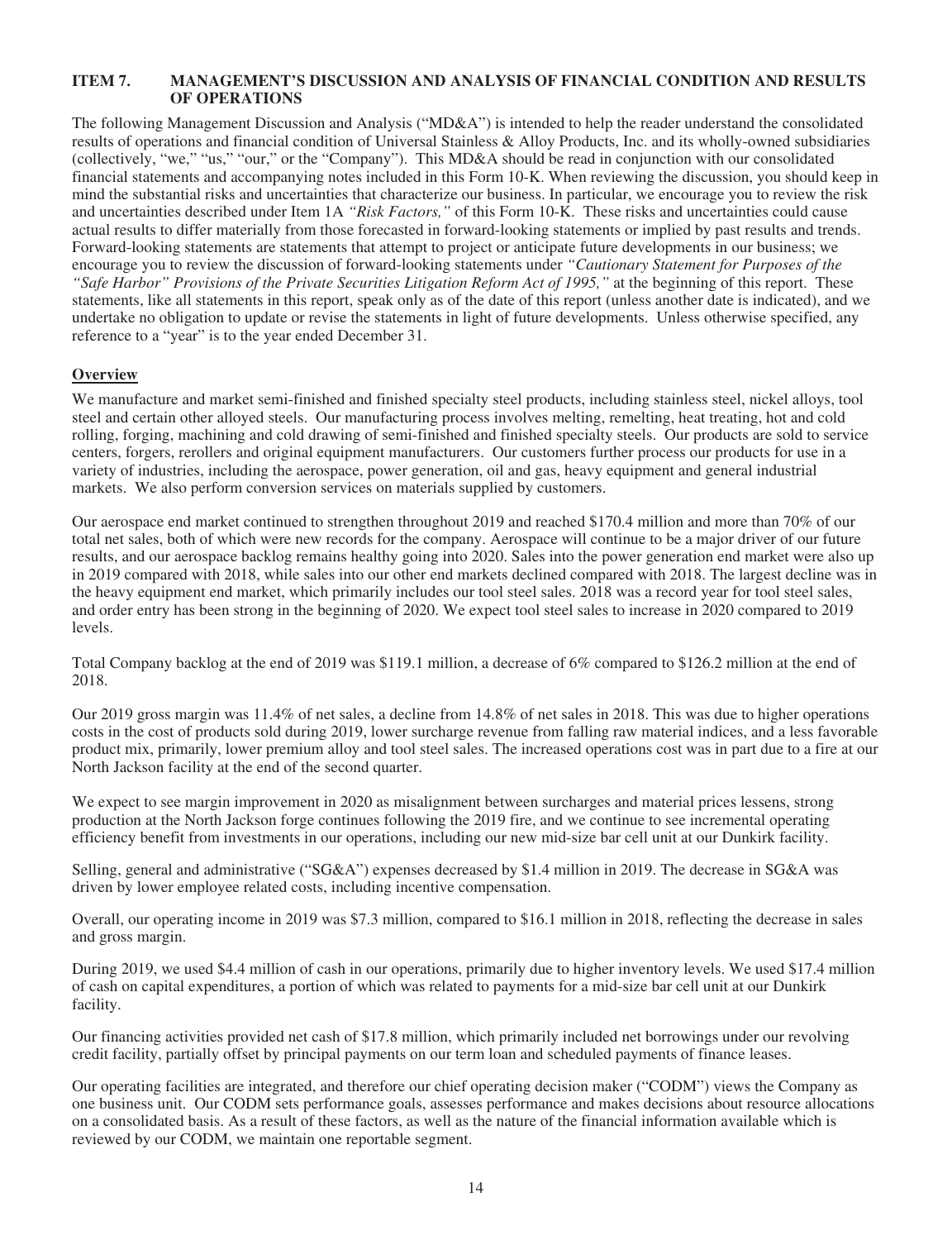# **Results of Operations**

# *2019 Results Compared to 2018*

# **For the years ended December 31, 2019** 2019 2018

*(dollars in thousands, except per*

 *shipped ton information)* 

|                                      |               | Percentage   |                          |              | Percentage Dollar / ton  | Percentage |
|--------------------------------------|---------------|--------------|--------------------------|--------------|--------------------------|------------|
|                                      | Amount        | of net sales | Amount                   | of net sales | variance                 | variance   |
| Net sales:                           |               |              |                          |              |                          |            |
| Stainless steel                      | 177,934<br>\$ | 73.2<br>$\%$ | <sup>\$</sup><br>174,743 | 68.3 %       | 3,191<br>-S              | 1.8 $%$    |
| High-strength low alloy steel        | 34,164        | 14.0         | 23,829                   | 9.3          | 10,335                   | 43.4       |
| Tool steel                           | 22,303        | 9.2          | 40,308                   | 15.7         | (18,005)                 | (44.7)     |
| High-temperature alloy steel         | 4,337         | 1.8          | 11,467                   | 4.5          | (7, 130)                 | (62.2)     |
| Conversion services and other sales  | 4,269         | 1.8          | 5,580                    | 2.2          | (1,311)                  | (23.5)     |
| Total net sales                      | 243,007       | 100.0        | 255,927                  | 100.0        | (12,920)                 | (5.0)      |
| Cost of products sold                | 215,369       | 88.6         | 218,111                  | 85.2         | (2,742)                  | (1.3)      |
| Gross margin                         | 27,638        | 11.4         | 37,816                   | 14.8         | (10, 178)                | (26.9)     |
| Selling, general and administrative  |               |              |                          |              |                          |            |
| expenses                             | 20,347        | 8.4          | 21,746                   | 8.5          | (1,399)                  | (6.4)      |
| Operating income                     | 7,291         | 3.0          | 16,070                   | 6.3          | (8,779)                  | (54.6)     |
| Interest expense                     | 3,765         | 1.5          | 4,047                    | 1.6          | (282)                    | (7.0)      |
| Deferred financing amortization      | 227           | 0.1          | 255                      | 0.1          | (28)                     | (11.0)     |
| Other (income), net                  | (474)         | (0.2)        | (829)                    | (0.3)        | 355                      | 42.8       |
| Income before income taxes           | 3,773         | 1.6          | 12,597                   | 4.9          | (8,824)                  | (70.0)     |
| (Benefit) provision for income taxes | (502)         | (0.2)        | 1,935                    | 0.8          | (2, 437)                 | (125.9)    |
| Net income                           | 4,275         | 1.8 $%$ \$   | 10,662                   | 4.2 %        | (6, 387)<br><sup>S</sup> | $(59.9)\%$ |
| Tons shipped                         | 41,462        |              | 44,554                   |              | (3,092)                  | $(6.9)$ %  |
| Sales dollars per shipped ton        | 5,861         |              | 5,744                    |              | 117                      | 2.0%       |

# **Market Segment Information:**

| For the years ended December 31, | 2019 | 2018 |
|----------------------------------|------|------|
| ( <i>dollars in thousands</i> )  |      |      |

| Amount         | Percentage<br>of net sales | Amount  | <b>Percentage</b><br>of net sales | <b>Dollar</b><br>variance | Percentage<br>variance |
|----------------|----------------------------|---------|-----------------------------------|---------------------------|------------------------|
|                |                            |         |                                   |                           |                        |
| 166,327<br>SS. |                            | 180.165 | 70.4 \%                           | (13,838)<br>-S            | $(7.7)\%$              |
| 24,731         | 10.2                       | 20,582  | 8.0                               | 4.149                     | 20.2                   |
| 27,236         | 11.2                       | 29.337  | 11.5                              | (2,101)                   | (7.2)                  |
| 20,444         | 8.4                        | 20,263  | 7.9                               | 181                       | 0.9                    |
| 4,269          | 1.8                        | 5,580   | 2.2                               | (1,311)                   | (23.5)                 |
| \$243,007      | 100.0 $%$                  | 255,927 | 100.0<br>$\%$                     | (12.920)                  | $(5.0)\%$              |
|                |                            |         | 68.4 % \$<br><sup>S</sup>         |                           |                        |

# **Melt Type Information:**

| For the years ended December 31,    |            | 2019                              |                          | 2018                              |                           |                               |
|-------------------------------------|------------|-----------------------------------|--------------------------|-----------------------------------|---------------------------|-------------------------------|
| ( <i>dollars in thousands</i> )     |            |                                   |                          |                                   |                           |                               |
|                                     | Amount     | <b>Percentage</b><br>of net sales | Amount                   | <b>Percentage</b><br>of net sales | <b>Dollar</b><br>variance | <b>Percentage</b><br>variance |
| Net sales:                          |            |                                   |                          |                                   |                           |                               |
| Specialty alloys                    | \$ 201,120 | 82.7 % \$                         | 209.203                  | $81.7 \%$ \$                      | (8,083)                   | $(3.9)\%$                     |
| Premium alloys                      | 37,618     | 15.5                              | 41,144                   | 16.1                              | (3,526)                   | (8.6)                         |
| Conversion services and other sales | 4,269      | 1.8                               | 5,580                    | 2.2                               | (1,311)                   | (23.5)                        |
| Total net sales                     | 243,007    | 100.0 $%$                         | 255,927<br><sup>\$</sup> | 100.0 $%$                         | (12,920)                  | $(5.0)\%$                     |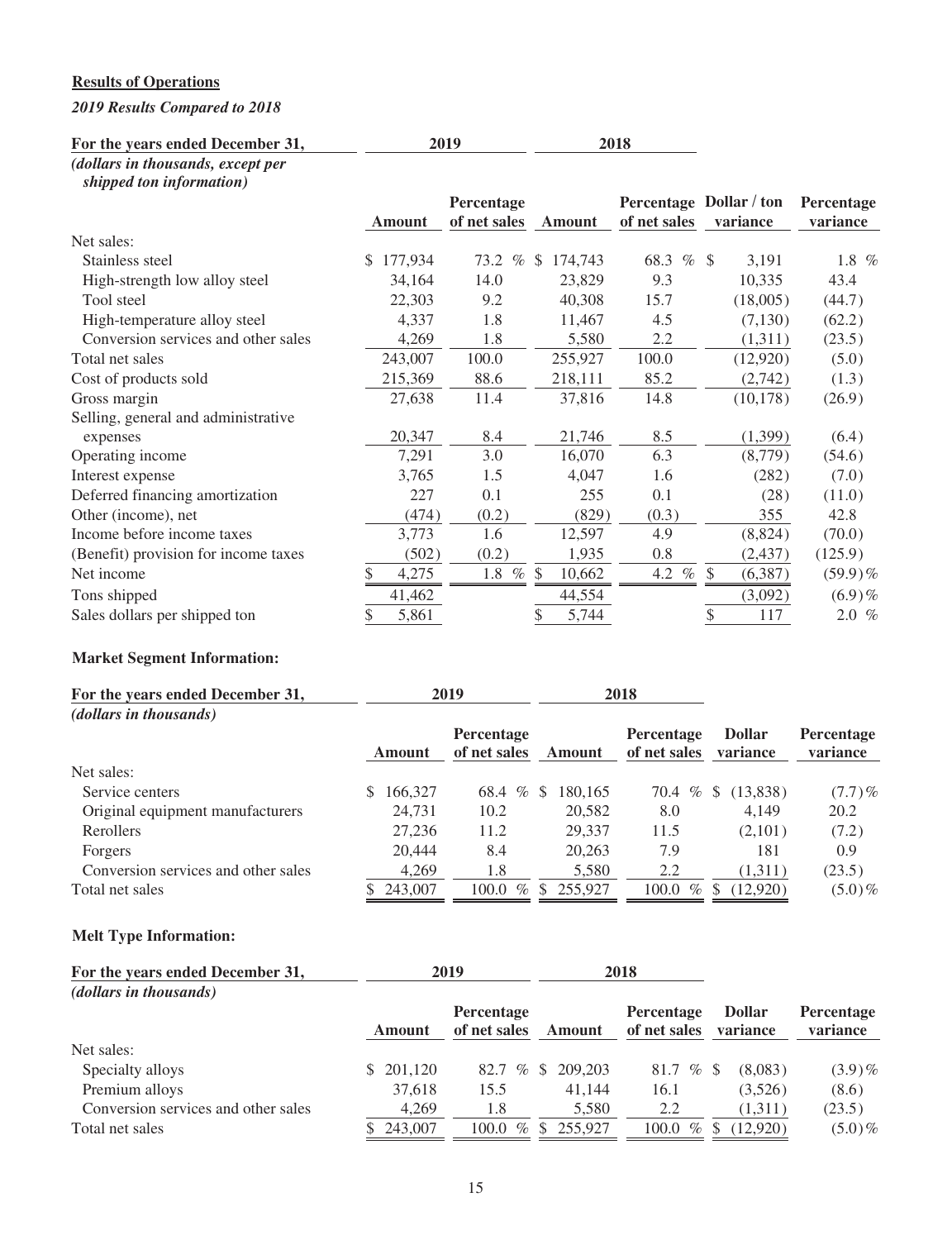The majority of our products are sold to service centers rather than the ultimate end market customers. The end market information in this Annual Report is our estimate based upon our knowledge of our customers and the grade of material sold to them, which they will in-turn sell to the ultimate end market customer.

# **End Market Information:**

| For the years ended December 31,        |               | 2019                       |                         | 2018                              |                           |                               |
|-----------------------------------------|---------------|----------------------------|-------------------------|-----------------------------------|---------------------------|-------------------------------|
| ( <i>dollars in thousands</i> )         | Amount        | Percentage<br>of net sales | Amount                  | <b>Percentage</b><br>of net sales | <b>Dollar</b><br>variance | <b>Percentage</b><br>variance |
| Net sales:                              |               |                            |                         |                                   |                           |                               |
| Aerospace                               | 170,445<br>S. | 70.1 $%$                   | 148,850<br><sup>S</sup> |                                   | 21,595<br>-S              | 14.5 $%$                      |
| Power generation                        | 11,530        | 4.7                        | 9,278                   | 3.6                               | 2,251                     | 24.3                          |
| Oil and gas                             | 25,023        | 10.3                       | 31,493                  | 12.3                              | (6, 470)                  | (20.5)                        |
| Heavy equipment                         | 22,725        | 9.4                        | 41,623                  | 16.3                              | (18, 899)                 | (45.4)                        |
| General industrial, conversion services |               |                            |                         |                                   |                           |                               |
| and other sales                         | 13,285        | 5.5                        | 24,683                  | 9.6                               | (11,398)                  | (46.2)                        |
| Total net sales                         | \$243,007     | 100.0 $%$                  | \$255,927               | 100.0<br>$\%$                     | (12, 920)                 | $(5.0)\%$                     |

## **Net sales:**

Net sales for the year ended December 31, 2019 decreased \$12.9 million, or 5.0%, compared to 2018. The decrease in our sales reflects approximately a 7% decrease in consolidated tons shipped, partially offset by a 2% increase in sales dollars per shipped ton. The decrease in our shipped tons was due to lower tool steel shipments. The increase in sales dollars per shipped ton was driven by higher aerospace end market sales, partially offset by lower surcharges.

## **Gross margin:**

Our gross margin, as a percentage of net sales, was 11.4% in 2019, compared to 14.8% in 2018. The decrease in gross margin is a result of misalignment of melt costs and surcharges for the majority of the year, and increased cost of operations on material sold. The increased operations cost was in part due to a fire at our North Jackson facility at the end of the second quarter, and in part due to product mix.

## **Selling, general and administrative expenses:**

Our SG&A expenses consist primarily of employee costs including salaries, incentive compensation, payroll taxes and benefit related costs, legal and accounting services, share compensation and insurance costs. Our SG&A expenses decreased by \$1.4 million for the year ended December 31, 2019 compared to 2018. The decrease is driven by lower employee related costs, primarily lower incentive compensation accruals. As a percentage of sales, our SG&A expenses were 8.4% in 2019 compared to 8.5% in 2018.

## **Interest expense and deferred financing amortization:**

Our interest costs on our debt was \$3.8 million in 2019 compared with \$4.0 million in 2018. Although our total debt at December 31, 2019 increased compared to December 31, 2018, average debt for 2019 was below 2018 by approximately \$2.0 million. In addition, variable interest rates charged on our Credit Agreement debt decreased during 2019. These two factors result in the \$0.3 million decrease in interest expense. The interest rate on our variable rate debt is determined by a LIBOR-based rate plus an applicable margin based upon achieving certain ratios.

## **Other income:**

Other income was \$0.5 million in 2019 compared to \$0.8 million in 2018. The 2019 other income includes insurance proceeds of \$0.4 million received in the third quarter related to a fire that occurred at our Dunkirk facility in 2017. The prior year other income includes a favorable legal settlement of \$0.7 million received in the second quarter of 2018.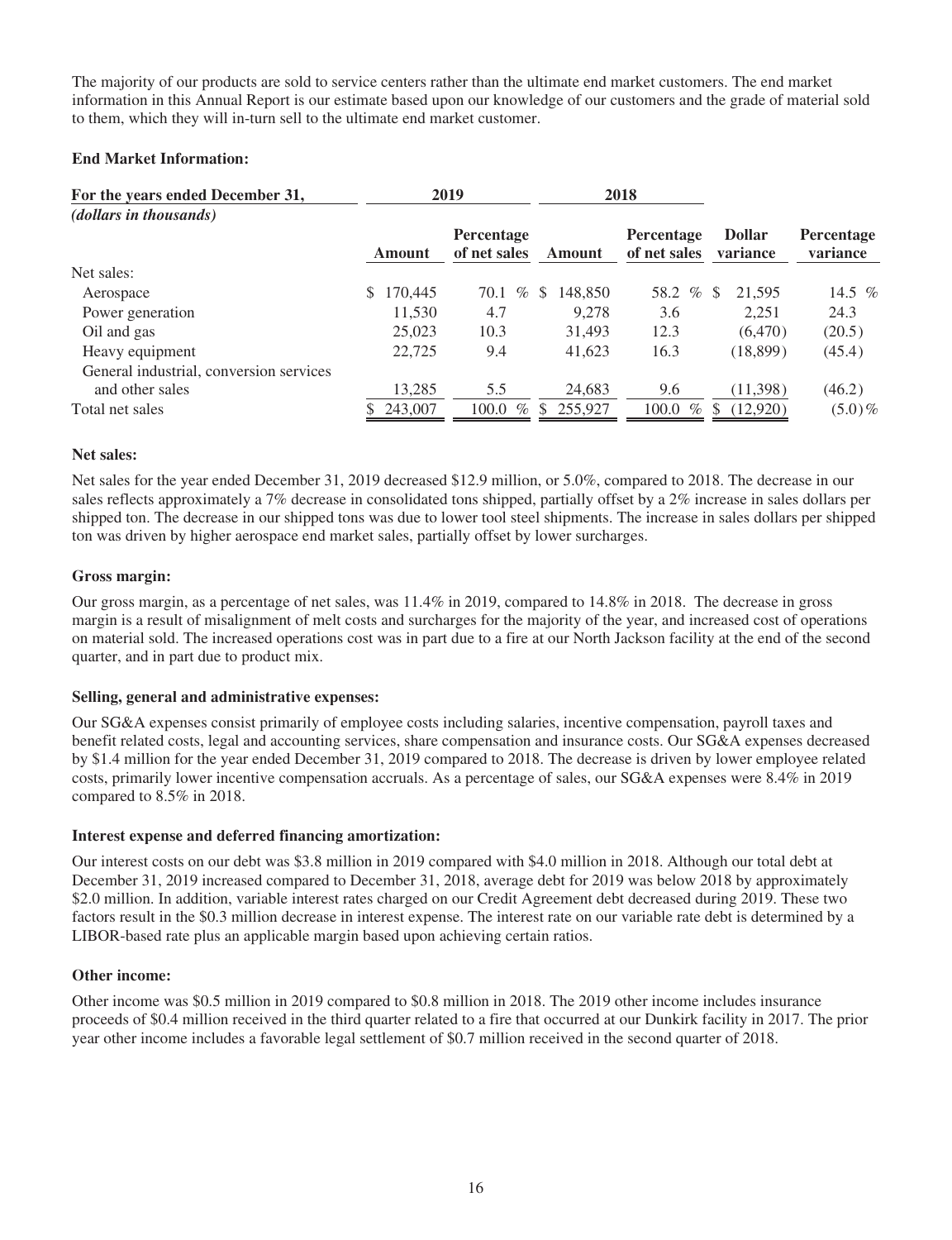# **(Benefit) provision from income taxes:**

The 2019 income tax benefit is \$0.5 million, compared to a provision for income taxes in 2018 of \$1.9 million. The difference is due primarily to lower pretax income and higher research and development tax credits in 2019 compared to the prior year. The significant components of the current year tax provision include the Federal statutory rate of 21%, offset by the benefit of research and development tax credits.

#### **Net income:**

We had net income of \$4.3 million for the year ended December 31, 2019, compared to \$10.7 million for 2018. The decrease is due to the decrease in our net sales and our gross margin during the current year.

## *2018 Results Compared to 2017*

| For the years ended December 31,                              |               | 2018         |               | 2017         |                         |            |
|---------------------------------------------------------------|---------------|--------------|---------------|--------------|-------------------------|------------|
| (dollars in thousands, except per<br>shipped ton information) |               |              |               |              |                         |            |
|                                                               |               | Percentage   |               |              | Percentage Dollar / ton | Percentage |
|                                                               | <b>Amount</b> | of net sales | <b>Amount</b> | of net sales | variance                | variance   |
| Net sales:                                                    |               |              |               |              |                         |            |
| Stainless steel                                               | 174,743<br>S  | 68.3 %       | 139,603<br>S. | $\%$<br>69.0 | 35,140<br>-S            | 25.2 %     |
| High-strength low alloy steel                                 | 23,829        | 9.3          | 15,693        | 7.7          | 8,136                   | 51.8       |
| Tool steel                                                    | 40,308        | 15.7         | 32,279        | 15.9         | 8,029                   | 24.9       |
| High-temperature alloy steel                                  | 11,467        | 4.5          | 12,435        | 6.1          | (968)                   | (7.8)      |
| Conversion services and other sales                           | 5,580         | 2.2          | 2,633         | 1.3          | 2,947                   | 111.9      |
| Total net sales                                               | 255,927       | 100.0        | 202,643       | 100.0        | 53,284                  | 26.3       |
| Cost of products sold                                         | 218,111       | 85.2         | 179,609       | 88.6         | 38,502                  | 21.4       |
| Gross margin                                                  | 37,816        | 14.8         | 23,034        | 11.4         | 14,782                  | 64.2       |
| Selling, general and administrative                           |               |              |               |              |                         |            |
| expenses                                                      | 21,746        | 8.5          | 18,797        | 9.3          | 2,949                   | 15.7       |
| Operating income                                              | 16,070        | 6.3          | 4,237         | 2.1          | 11,833                  | NM         |
| Interest expense                                              | 4,047         | 1.6          | 4,022         | 2.0          | 25                      | 0.6        |
| Deferred financing amortization                               | 255           | 0.1          | 255           | 0.1          |                         |            |
| Other (income), net                                           | (829)         | (0.3)        | (49)          |              | (780)                   | NM         |
| Income before income taxes                                    | 12,597        | 4.9          | 9             | 0.1          | 12,588                  | NM         |
| Provision (benefit) for income taxes                          | 1,935         | 0.8          | (7,601)       | (3.8)        | (9,536)                 | (125.5)    |
| Net income                                                    | 10,662        | 4.2 %        | \$<br>7,610   | $\%$<br>3.8  | $\mathcal{S}$<br>3,052  | $(40.1)\%$ |
| Tons shipped                                                  | 44,554        |              | 39,246        |              | 5,308                   | 13.5 %     |
| Sales dollars per shipped ton                                 | 5,744<br>\$   |              | \$<br>5,163   |              | 581<br>\$               | 11.3 %     |

#### **Market Segment Information:**

| For the years ended December 31,    |               | 2018                              | 2017          |                                   |                           |                               |
|-------------------------------------|---------------|-----------------------------------|---------------|-----------------------------------|---------------------------|-------------------------------|
| ( <i>dollars in thousands</i> )     |               |                                   |               |                                   |                           |                               |
|                                     | Amount        | <b>Percentage</b><br>of net sales | Amount        | <b>Percentage</b><br>of net sales | <b>Dollar</b><br>variance | <b>Percentage</b><br>variance |
| Net sales:                          |               |                                   |               |                                   |                           |                               |
| Service centers                     | \$<br>180,165 | 70.4<br>$\%$                      | 140,259<br>S. | 69.2 %                            | 39,906<br><sup>S</sup>    | 28.5 $%$                      |
| Forgers                             | 20,263        | 7.9                               | 18.442        | 9.1                               | 1.821                     | 9.9                           |
| Rerollers                           | 29.337        | 11.5                              | 23,675        | 11.7                              | 5,662                     | 23.9                          |
| Original equipment manufacturers    | 20,582        | 8.0                               | 17.634        | 8.7                               | 2.948                     | 16.7                          |
| Conversion services and other sales | 5,580         | 2.2                               | 2,633         | 1.3                               | 2,947                     | 111.9                         |
| Total net sales                     | 255,927       | 100.0<br>$\%$                     | 202,643       | $100.0~\%$                        | 53,284                    | 26.3 %                        |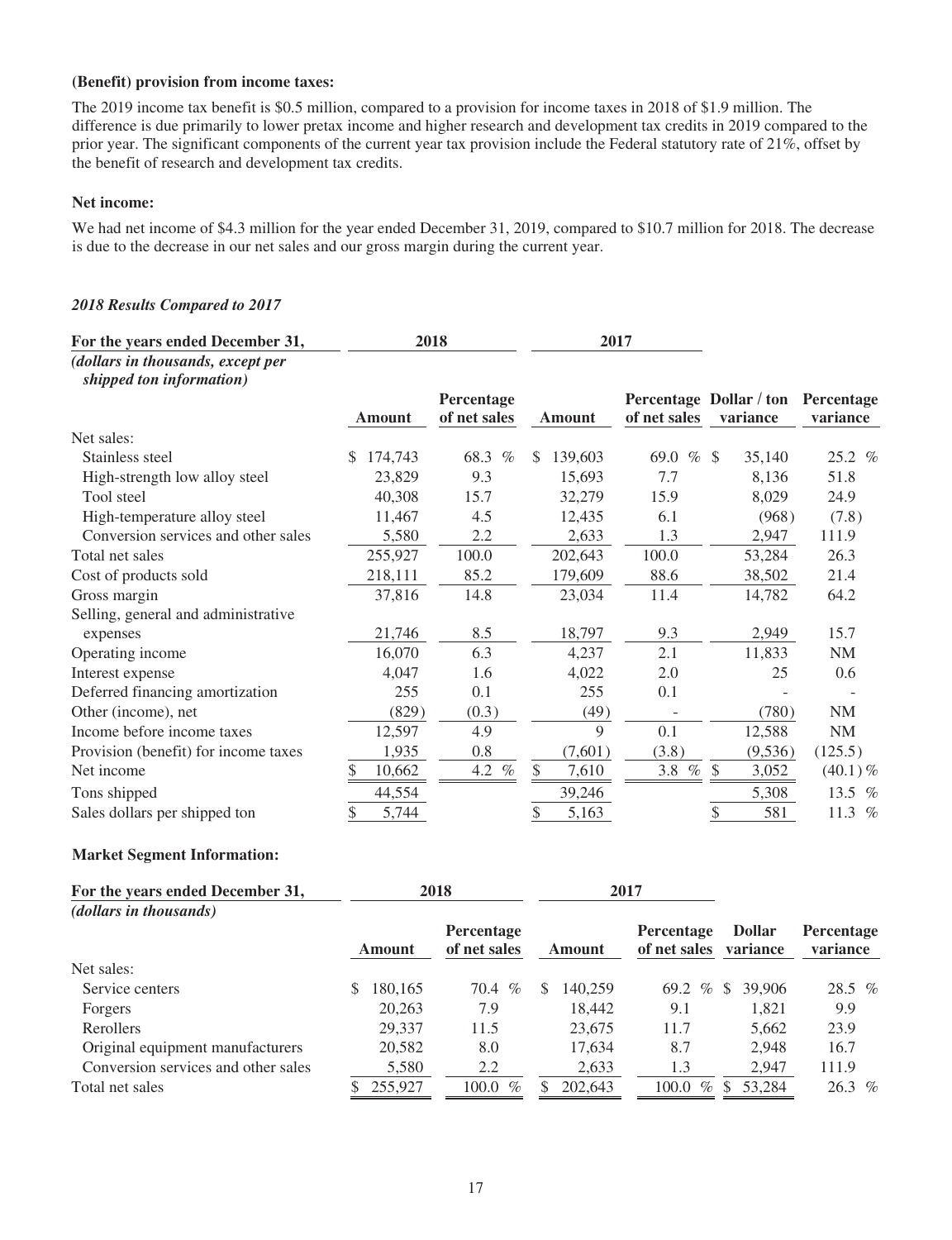# **Melt Type Information:**

| For the years ended December 31,    | 2018          |               | 2017                    |                   |                  |                   |
|-------------------------------------|---------------|---------------|-------------------------|-------------------|------------------|-------------------|
| ( <i>dollars in thousands</i> )     |               |               |                         |                   |                  |                   |
|                                     |               | Percentage    |                         | <b>Percentage</b> | <b>Dollar</b>    | <b>Percentage</b> |
|                                     | Amount        | of net sales  | Amount                  | of net sales      | variance         | variance          |
| Net sales:                          |               |               |                         |                   |                  |                   |
| Specialty alloys                    | 209,203<br>S. | $\%$<br>81.7  | 172.715<br><sup>S</sup> |                   | 85.2 % \$ 36.488 | 21.1 %            |
| Premium alloys                      | 41,144        | 16.1          | 27,295                  | 13.5              | 13,849           | 50.7              |
| Conversion services and other sales | 5,580         | 2.2           | 2,633                   | 1.3               | 2.947            | 111.9             |
| Total net sales                     | 255,927       | $\%$<br>100.0 | 202,643                 | 100.0<br>$\%$     | 53,284           | 26.3%             |

The majority of our products are sold to service centers rather than the ultimate end market customers. The end market information in this Annual Report is our estimate based upon our knowledge of our customers and the grade of material sold to them, which they will in-turn sell to the ultimate end market customer.

## **End Market Information:**

| For the years ended December 31,        |               | 2018 |                            | 2017 |         |                            |        |              |                           |                        |
|-----------------------------------------|---------------|------|----------------------------|------|---------|----------------------------|--------|--------------|---------------------------|------------------------|
| ( <i>dollars in thousands</i> )         |               |      |                            |      |         |                            |        |              |                           |                        |
|                                         | Amount        |      | Percentage<br>of net sales |      | Amount  | Percentage<br>of net sales |        |              | <b>Dollar</b><br>variance | Percentage<br>variance |
| Net sales:                              |               |      |                            |      |         |                            |        |              |                           |                        |
| Aerospace                               | \$<br>148,850 |      | 58.2 %                     | S.   | 111.795 |                            | 55.2 % | <sup>S</sup> | 37,055                    | 33.1 $%$               |
| Power generation                        | 9.278         |      | 3.6                        |      | 16,592  |                            | 8.2    |              | (7,314)                   | (44.1)                 |
| Oil and gas                             | 31,493        |      | 12.3                       |      | 19,069  |                            | 9.4    |              | 12.424                    | 65.2                   |
| Heavy equipment                         | 41.623        |      | 16.3                       |      | 33,876  | 16.7                       |        |              | 7.747                     | 22.9                   |
| General industrial, conversion services |               |      |                            |      |         |                            |        |              |                           |                        |
| and other sales                         | 24,683        |      | 9.6                        |      | 21,311  | 10.5                       |        |              | 3,372                     | 15.8                   |
| Total net sales                         | 255,927       |      | 100.0<br>$\%$              |      | 202,643 | 100.0                      | $\%$   |              | 53,284                    | 26.3 %                 |

## **Net sales:**

Net sales for the year ended December 31, 2018 increased \$53.3 million, or 26.3%, compared to 2017. The increase in our sales reflects a 13.5% increase in consolidated tons shipped, as demand for our products increased as a result of strengthening market conditions throughout 2018, and a 11.3% increase in sales dollars per shipped ton. The increase in sales dollars per shipped ton was driven by improved product mix, increased surcharges, and base price increases implemented during the year.

Our product sales to all of our end markets except Power Generation increased as shown in the above table. Our premium alloy sales reached a record level of \$41.1 million, or 16.1% of total sales, for the year ended December 31, 2018, compared to \$27.3 million, or 13.5% of total sales, for the year ended December 31, 2017. Our premium alloy sales are primarily for the aerospace end market.

## **Gross margin:**

Our gross margin, as a percentage of net sales, increased to 14.8% in 2018 from 11.4% in 2017. The increase in gross margin is a result of better alignment of melt costs and surcharges for the majority of the current year, and the realization of manufacturing and productivity savings. Gross margin in 2018 was adversely impacted toward the end of the year by the misalignment of customer surcharges and melt costs.

## **Selling, general and administrative expenses:**

Our SG&A expenses consist primarily of employee costs including salaries, incentive compensation, payroll taxes and benefit related costs, legal and accounting services, share compensation and insurance costs. Our SG&A expenses increased by \$2.9 million for the year ended December 31, 2018 compared to 2017. The increase is driven by higher employee related costs, including incentive compensation, consistent with increased business activity during the year. As a percentage of sales, our SG&A expenses were 8.5% in 2018 compared to 9.3% in 2017.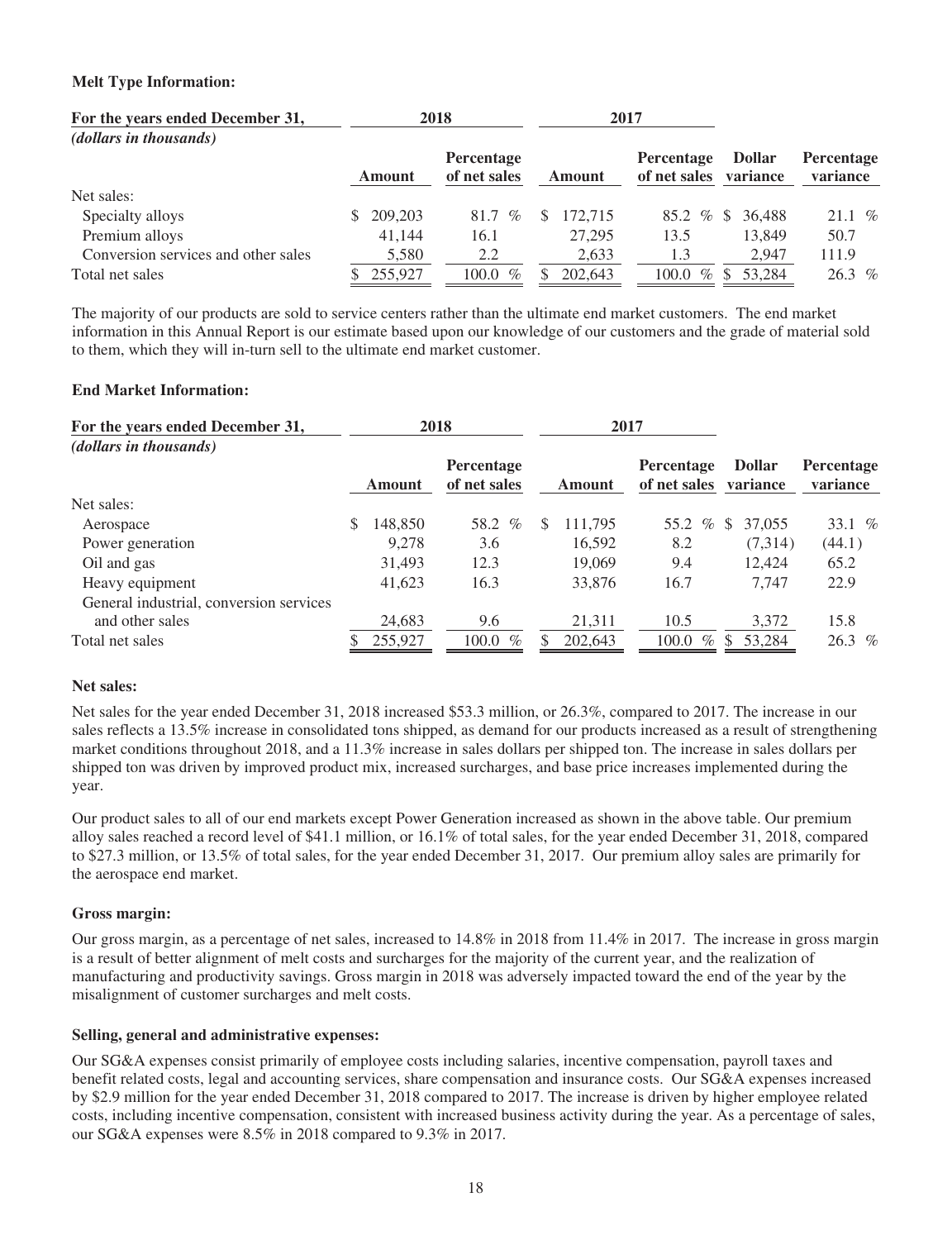### **Interest expense and deferred financing amortization:**

Our interest costs on our debt was \$4.0 million for the years ended December 31, 2018 and 2017. Although our debt levels were substantially reduced for the second half of the 2018, the variable interest rates charged on our Credit Agreement debt increased steadily throughout the year. The interest rate on our variable rate debt is determined by a LIBOR-based rate plus an applicable margin based upon achieving certain ratios.

## **Other income:**

Other income was \$0.8 million in 2018 compared to less than \$0.1 million in 2017. This increase is due to a favorable legal settlement of \$0.7 million received in the second quarter of 2018.

## **Provision (benefit) from income taxes:**

The 2018 income tax provision is \$1.9 million, compared to an income tax benefit of \$7.6 million for 2017. The significant components of the 2018 tax provision include the Federal statutory rate of 21%, offset by the benefit of research and development tax credits. The 2017 tax benefit reflects a one-time adjustment due to the tax rate reduction enacted through the Tax Cuts and Jobs Act in 2017 and a corresponding revaluation of our deferred taxes.

#### **Net income:**

We had net income of \$10.7 million the year ended December 31, 2018, which reflected the increased demand for our products and successful execution of 2018 business plans. This compares to \$7.6 million for 2017, all of which was generated by the one-time tax benefit discussed above.

#### **Liquidity and Capital Resources**

Historically, we have financed our operations through cash provided by operating activities and borrowings on our credit facilities.

During 2018, we completed an underwritten, public offering involving the issuance and sale of approximately 1.4 million shares of common stock which resulted in net proceeds of \$32.2 million. We used the net proceeds from the public offering to repay amounts outstanding under the Company's credit facility. We also entered into a new Credit Agreement and a qualified NMTC financing program in 2018, as further described in Notes 5 and 7, respectively, to our consolidated financial statements included in Item 8, "Financial Statements and Supplementary Data." No similar financing activities occurred during 2019.

## *Net cash provided by operating activities*

During 2019, we used cash from operating activities of \$4.4 million. Net income adjusted for non-cash expenses generated \$24.3 million of cash. Our managed working capital, defined as net accounts receivable plus net inventory minus accounts payable, used \$19.4 million of cash. Inventories increased by \$15.0 million to support strong demand for our aerospace end market products. Accounts receivable increased by \$3.0 million due to the timing of sales and collections activity. Accounts payable decreased by \$1.4 million and Accrued employment costs decreased by \$3.5 million. All other operating activities used \$5.8 million of cash in 2019, primarily driven by a decrease in deferred revenue and an increase in prepaid expense.

During 2018, we generated net cash from operating activities of \$16.6 million. Our managed working capital, defined as net accounts receivable plus net inventory minus accounts payable, used \$22.7 million of cash. Inventories increased by \$20.4 million to support increased demand and increased business activity. Accounts receivable increased by \$7.6 million due to increased sales in the fourth quarter of 2018 compared to the fourth quarter of the prior year. Accounts payable increased by \$5.3 million due to increased business activity levels and timing of payments. Net income adjusted for non-cash expenses generated \$32.8 million and all other operating activities generated \$6.5 million of cash in 2018.

## *Net cash used in investing activities*

Our capital spending was \$17.4 million during 2019 and \$15.4 million during 2018. The current year capital spending includes \$3.8 million to finalize our new mid-size bar finishing unit at our Dunkirk, NY facility.

## *Net cash used in financing activities*

During 2019, financing activities provided \$17.8 million in cash, which was used to finance our capital spending and working capital growth.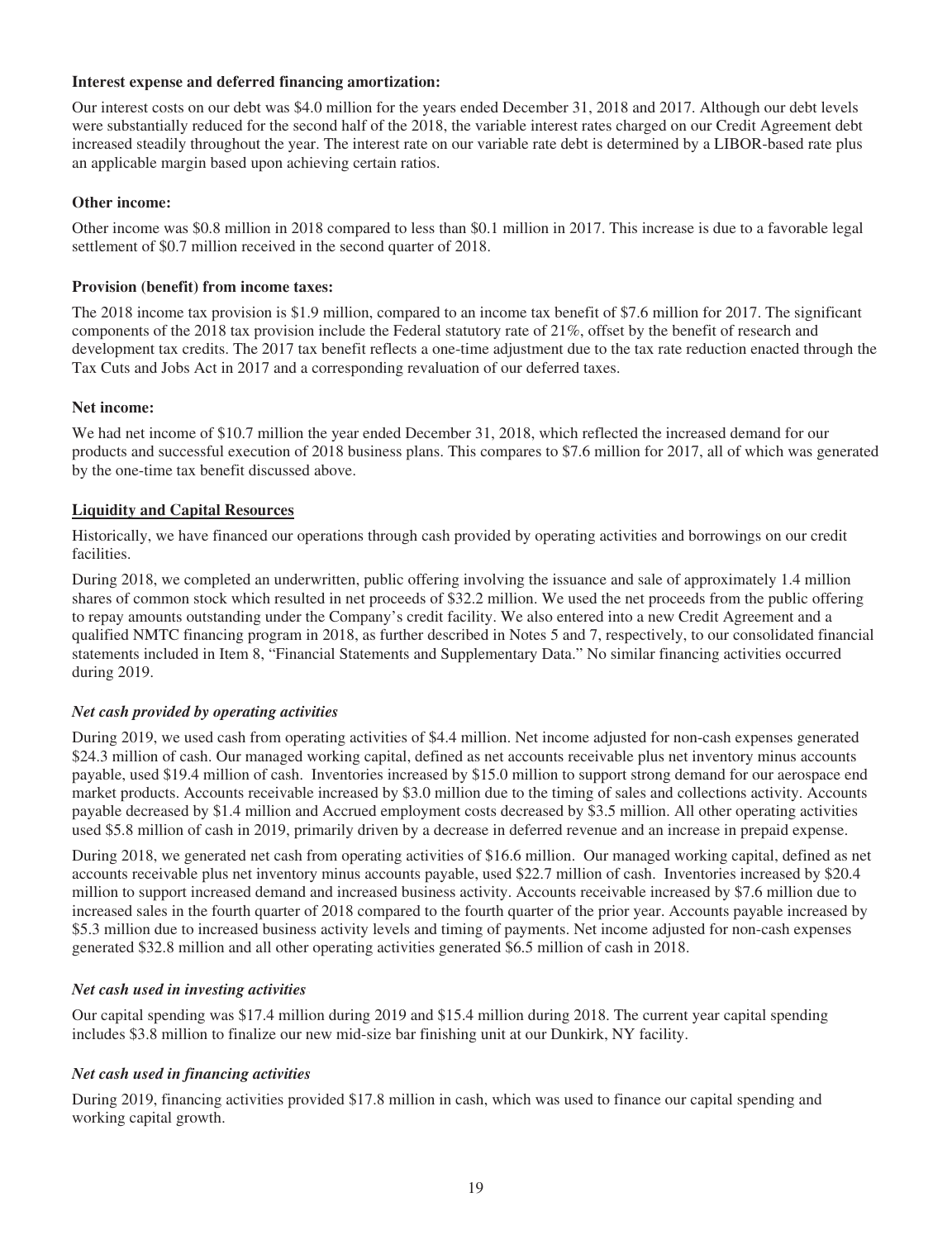During 2018, financing activities provided \$2.7 million in cash. We generated \$32.2 million of cash through net proceeds from the equity offering, which we used to repay amounts outstanding under the Company's credit facility. We decreased borrowings under our Credit Agreement (as defined below), our outstanding notes issued in connection with the acquisition of the North Jackson facility (collectively, the "Notes") and capital leases by \$32.2 million in the aggregate, and entered into the new Credit Agreement during the year. Financing activities were also impacted by borrowings related to the mid-size bar cell capital project at our Dunkirk, NY facility. These borrowings were made in conjunction with utilization of the NMTC financing program and higher working capital levels.

We believe that our cash flows from continuing operations, as well as available borrowings under our credit facility, are adequate to satisfy our working capital, capital expenditure requirements, and other contractual obligations for the foreseeable future, including at least the next 12 months.

# *Raw materials and supplies*

The cost of raw materials represents approximately 40% of the cost of products sold in 2019. The major raw materials used in our operations include nickel, molybdenum, vanadium, chrome and carbon scrap. The average price per pound of nickel increased 6% in 2019 compared to 2018, to \$6.30. The average monthly price per pound of our other major raw materials steadily decreased during 2019. The average price per pound of molybdenum in 2019 was \$11.46 (4% lower than 2018), vanadium was \$21.40 (45% lower), chrome was \$1.02 (26% lower), and carbon scrap was \$0.14 (26% lower).

We maintain sales price surcharge mechanisms to mitigate the risk of substantial raw material cost fluctuations. The market values for these raw materials and others continue to fluctuate based on supply and demand, market disruptions and other factors. Over time, our surcharge mechanisms will effectively offset changes in raw material costs; however, during a period of rising or falling prices the timing will cause variation between reporting periods.

Additionally, our Bridgeville facility uses graphite electrodes as a consumable supply in the melting process. The average price per pound for these electrodes steadily increased during 2018 and through the third quarter of 2019.

# *Capital Resources Including Off-Balance Sheet Arrangements*

We do not maintain off-balance sheet arrangements, nor do we participate in non-exchange traded contracts requiring fair value accounting treatment, or material related-party transaction arrangements.

## *Credit Facility*

On August 3, 2018, we entered into the First Amended and Restated Revolving Credit, Term Loan and Security Agreement ("Credit Agreement") with PNC Bank, National Association, as administrative agent and co-collateral agent, Bank of America, N.A., as co-collateral agent, and PNC Capital Markets LLC, as sole lead arranger and sole bookrunner. The Credit Agreement amended the prior Revolving Credit, Term Loan and Security Agreement ("Prior Agreement"), and provides for a senior secured revolving credit facility not to exceed \$110.0 million ("Revolving Credit Facility") and a senior secured term loan facility ("Term Loan") in the amount of \$10.0 million (together with the Revolving Credit Facility, the "Facilities").

The Facilities, which expire on August 3, 2023 (the "Expiration Date"), are collateralized by a first lien in substantially all of the assets of the Company and its subsidiaries, except that no real property is collateral under the Facilities other than Company's real property in North Jackson, Ohio.

Availability under the Credit Agreement is based on eligible accounts receivable and inventory. Further, the Company must maintain undrawn availability under the Credit Agreement of at least an amount equal to payments due on the notes issued in connection with the acquisition of the North Jackson facility, as defined in the Credit Agreement, plus 12.5% of the maximum borrowing amount of \$110.0 million ("Minimum Liquidity"). At December 31, 2019, the amount of payments due on the notes relevant to the Minimum Liquidity calculation was \$2 million. This requirement exists until the Notes are paid in full, refinanced or extended.

The Company is required to pay a commitment fee of 0.25% based on the daily unused portion of the Revolving Credit Facility.

With respect to the Term Loan, the Company is required to pay quarterly principal installments of approximately \$0.4 million, plus accrued and unpaid interest, on the first day of each fiscal quarter beginning on September 30, 2018. To the extent not previously paid, the Term Loan will become due and payable in full on the Expiration Date.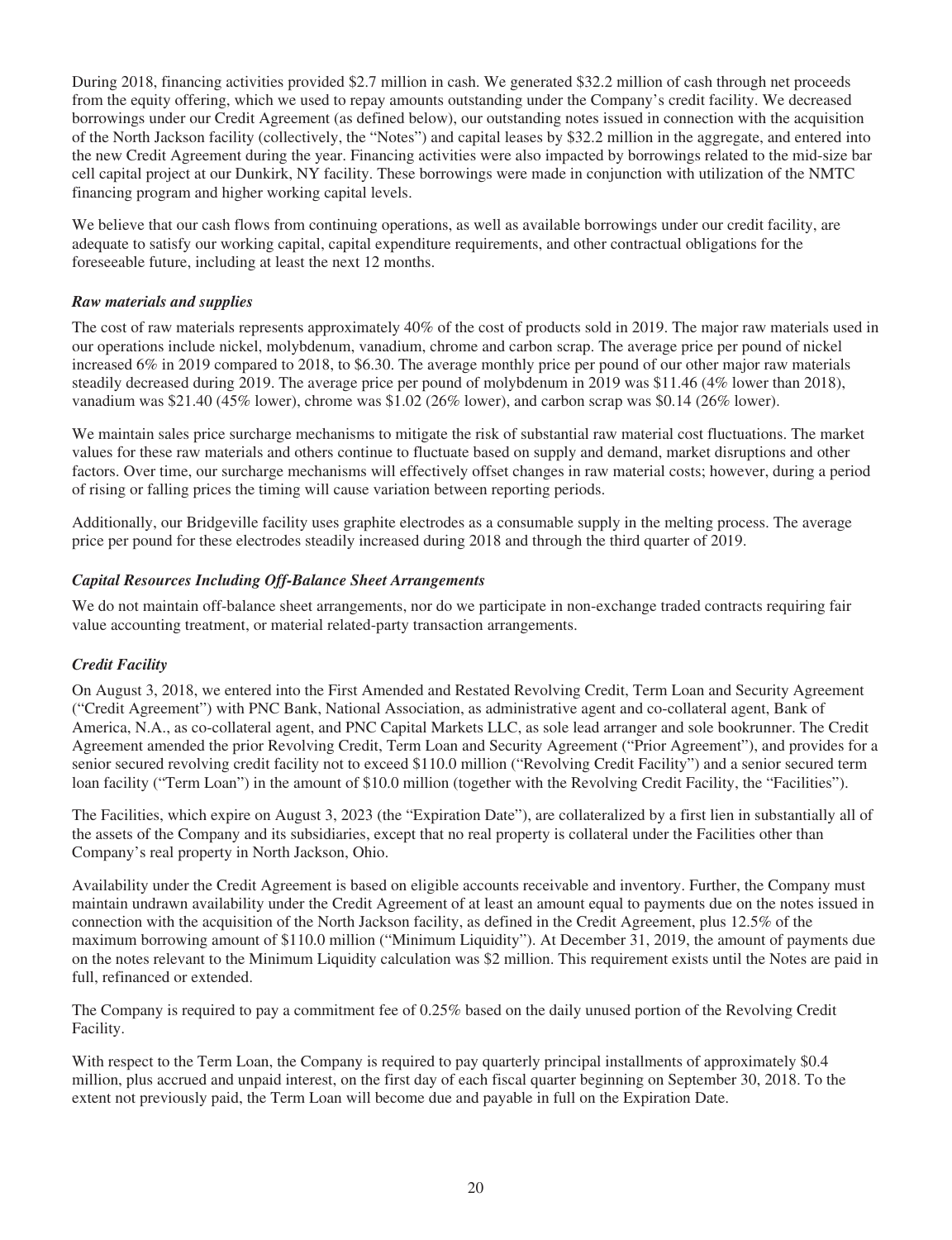Amounts outstanding under the Facilities, at the Company's option, will bear interest at either a base rate or a LIBOR based rate, in either case calculated in accordance with the terms of the Credit Agreement. Interest under the Credit Agreement is payable monthly. We elected to use the LIBOR based rate for the majority of our debt outstanding under the Facilities during 2018. At December 31, 2019, the LIBOR based rate was 3.45% on our Revolving Credit Facility and 3.95% for the Term Loan.

The Credit Agreement contains customary affirmative and negative covenants. If a triggering event occurs as defined in the Credit Agreement, the Company must maintain a fixed charge coverage ratio of not less than 1.10 to 1.0 measured on a rolling four quarter basis and calculated in accordance with the terms of the Credit Agreement.

At December 31, 2019 and 2018, we had net Credit Agreement related deferred financing costs of approximately \$0.7 million and \$0.9 million, respectively. For the years ended December 31, 2019 and 2018, we amortized \$0.2 million and \$0.3 million of those deferred financing costs, respectively. We did not incur any additional deferred financing costs to the Consolidated Balance Sheet during 2019. For the year ended December 31, 2018, we recorded \$0.4 million of additional Credit Agreement related deferred financing costs to the Consolidated Balance Sheet.

# *Notes*

In connection with the acquisition of the North Jackson facility in 2011, we issued \$20.0 million in Notes to the sellers of the facility as partial consideration in the transaction.

On January 21, 2016, the Company entered into Amended and Restated Notes in the aggregate principal amount of \$20.0 million, each in favor of Gorbert Inc. ("Holder"). The Company's obligations under the Notes are collateralized by a second lien on the same assets of the Company that collateralize the obligations of the Company under the Facilities. The Holder had the right to elect at any time on or prior to August 17, 2017 to convert all or any portion of the outstanding principal amount of the Notes. The Holder's conversion rights expired and are no longer subject to exercise.

The Notes were originally scheduled to mature on March 17, 2019. On March 30, 2018, the Company provided notification of its intent to extend the maturity date to March 17, 2020 in accordance with the terms of the Notes. Upon the Company's extension of the maturity date of the Notes to March 17, 2020, principal payments in the aggregate of \$2.0 million were made in March 2019.

On March 18, 2019, the Company provided notification of its intent to extend the maturity date to March 17, 2021 in accordance with the terms of the Notes. Extending the maturity date of the Notes to March 17, 2021 would require a principal payment in the aggregate amount of \$2.0 million to be made in March 2020. In conjunction with the intended extension of the maturity date of the Notes, \$2.0 million has been classified within current portion of long-term debt.

In accordance with the terms of the Notes, the Notes have borne interest at a rate of 6.0% per year since August 17, 2017. All accrued and unpaid interest is payable quarterly in arrears on each September 18, December 18, March 18 and June 18.

# *Leases*

The Company periodically enters into leases in its normal course of business. We adopted the guidance effective in Leases (Topic 842) on January 1, 2019. As a result of adopting the guidance, the Company recorded lease liabilities and right-of-use assets related to its operating leases to the consolidated balance sheet at the present value of minimum lease payments. The assets are included in Other long-term assets in the consolidated balance sheet at December 31, 2019 and are amortized over the respective terms, which are five years or less. The long-term component of the lease liability is recorded in Other longterm liabilities, net and the current component is included in Other current liabilities. During the twelve months ended December 31, 2019, the Company entered into four new lease agreements accounted for as operating leases.

The accounting for finance leases did not change. The right-of-use assets and lease liabilities for finance leases are recorded at the present value of minimum lease payments. The assets are included in Property, plant and equipment, net on the consolidated balance sheets and are depreciated over the respective lease terms. The long-term component of the lease liability is included in Long-term debt and the current component is included in Current portion of long-term debt. During the twelve months ended December 31, 2019 and 2018, the Company did not enter into any material new lease agreements accounted for as a finance lease.

# *Share-Based Activity*

We granted stock options and issued shares of our common stock to officers, employees, and non-employee directors during 2019, 2018 and 2017 through our incentive compensation plans. Refer to Note 12 to our consolidated financial statements included in Item 8, "Financial Statements and Supplementary Data" for further information.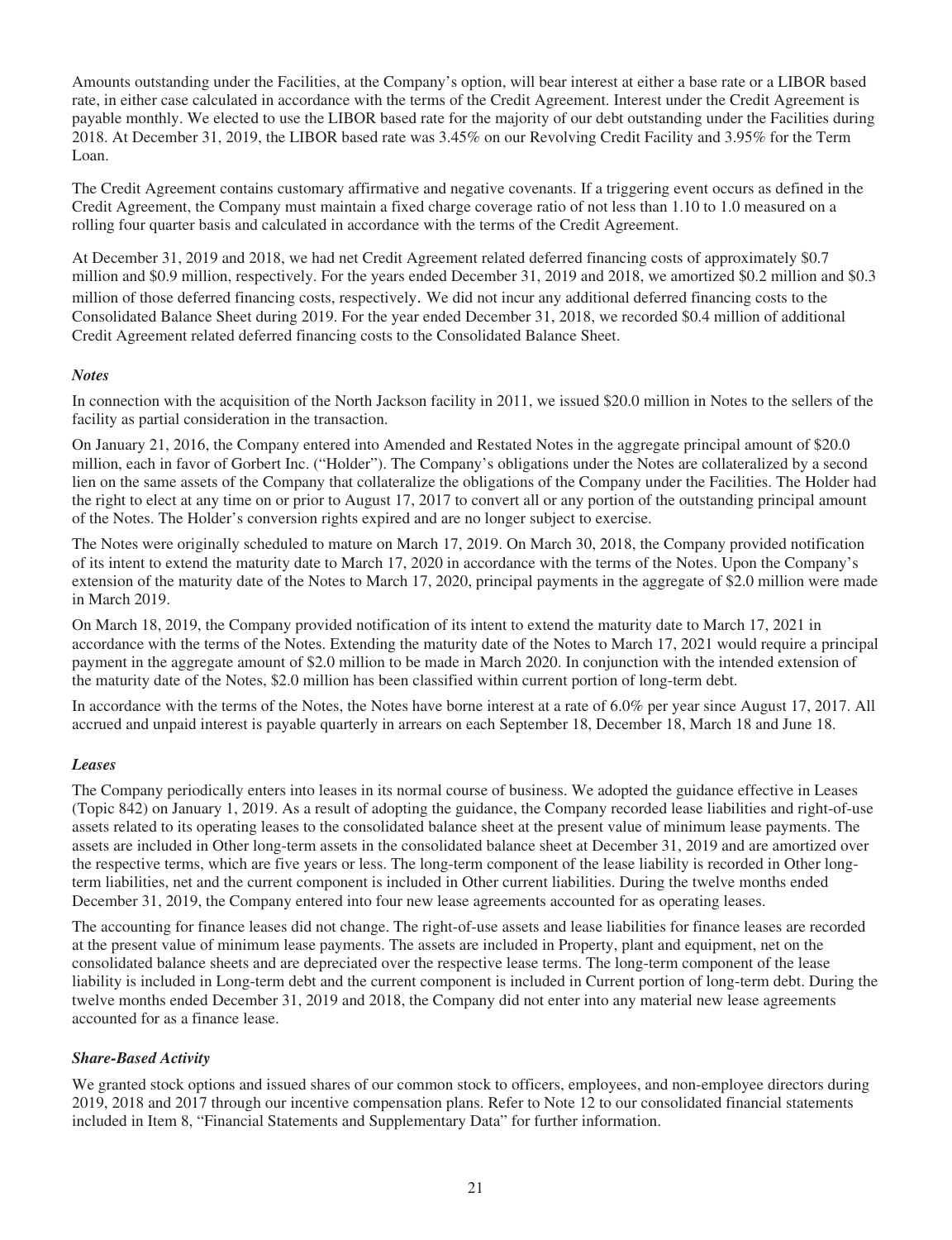# **Contingent Items**

*Product Claims.* We are subject to various claims and legal actions that arise in the normal course of conducting business. There were no material product claims outstanding at December 31, 2019.

*Environmental Matters.* We, as well as other steel companies, are subject to demanding environmental standards imposed by federal, state and local environmental laws and regulations. We are not aware of any environmental condition that currently exists at any of our facilities that are probable or reasonably possible of having a material impact on our results of operations or liquidity.

We are aware of energy usage concerns relating to climate change; however, we are not aware of any pending regulations that are expected to have a material impact on our results of operations or liquidity.

*Legal Matters.* From time to time, various lawsuits and claims have been or may be asserted against us relating to the conduct of our business, including routine litigation relating to commercial and employment matters. The ultimate cost and outcome of any litigation or claim cannot be predicted with certainty. Management believes, based on information presently available, that the likelihood that the ultimate outcome of any such pending matter will have a material adverse effect on its financial condition, or liquidity or a material impact to its results of operations is remote, although the resolution of one or more of these matters may have a material adverse effect on its results of operations for the period in which the resolution occurs.

# **Critical Accounting Estimates**

The Company's revenues are primarily composed of sales of products. Revenue from the sale of products is recognized when the Company satisfies its performance obligation under a contract by transferring control of the promised product to its customer, which in most cases coincides with shipment of the related product. Certain sales qualify for over-time revenue recognition. Sales of certain specified product grades and shapes, and sales from conversion services, are recognized overtime. The Company's identification of and accounting for these sales is discussed further in Note 2 to our consolidated financial statements included in Item 8, "Financial Statements and Supplementary Data."

Management regularly monitors the ability to collect its unpaid sales invoices and the valuation of its receivables. The allowance for doubtful accounts includes specific reserves for the value of outstanding invoices issued to customers that are deemed potentially not collectible.

Inventories are stated at the lower of cost or net realizable value. The cost of inventory is principally determined by the weighted average cost method for material and operation costs. An inventory reserve is provided for material on hand for which management believes cost exceeds net realizable value. We reserve for slow-moving inventory and inventory that is being evaluated under our quality control process. The reserves are based upon management's expected method of disposition.

Property, Plant and Equipment ("PP&E") is stated at historical cost or fair value at acquisition less accumulated depreciation. Depreciation is computed by the straight-line method over the estimated useful lives of the assets for book purposes. Depreciation for income tax purposes is computed using accelerated methods. Upon disposal, assets and related accumulated depreciation are removed from the financial statements and differences between the net book value and proceeds from disposal are generally included in cost of goods sold in the consolidated statement of operations. PP&E is evaluated for impairment whenever events or changes in circumstances indicate that the carrying amount of an asset may not be recoverable in relation to the operating performance and future undiscounted cash flows of the underlying assets. Adjustments are made if the sum of expected future cash flows is less than book value. No impairment reserve was necessary as of December 31, 2019, 2018 or 2017.

Deferred income taxes are provided for temporary differences between amounts of assets and liabilities for financial reporting purposes and the basis of such assets and liabilities as measured by tax laws and regulations. Our deferred tax assets include net operating loss carry forwards that can be used to offset taxable income in future periods and reduce income taxes payable in those future periods. These deferred tax assets will expire, if unused, at various times through 2031. Deferred tax liabilities primarily relate to book / tax depreciation differences. Management assesses the need to record a valuation allowance to reduce deferred tax assets to the amount that is more likely than not to be realized.

The calculation for our share-based compensation expense involves several assumptions. Management believes each assumption used in the valuation is reasonable because it considers the experience of the plan and reasonable expectations. Management estimates volatility based on historical data, future expectations and the expected term of the share-based compensation awards. The assumptions, however, involve inherent uncertainties. As a result, if other assumptions had been used, share-based compensation expense could have varied.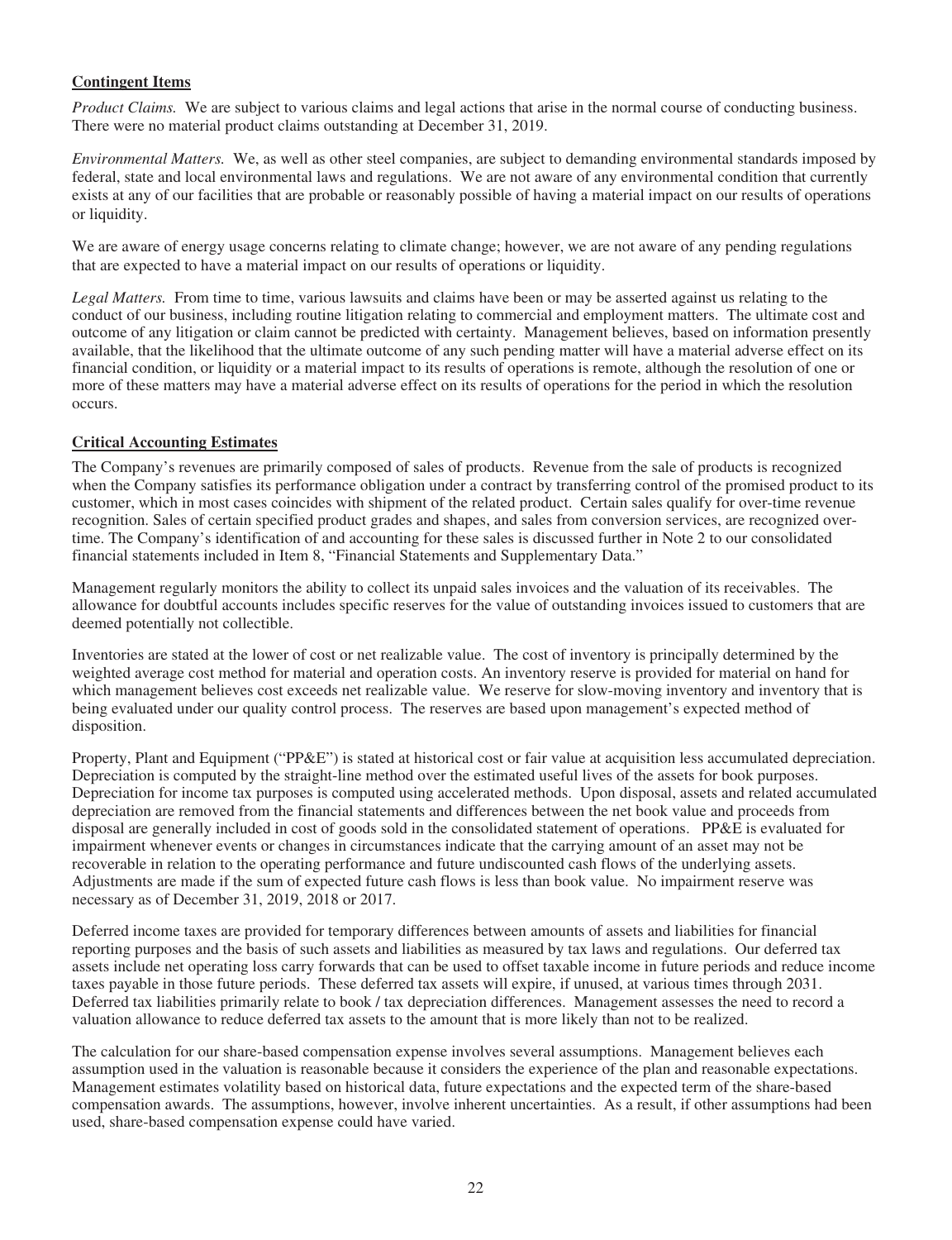# **ITEM 7A. QUANTITATIVE AND QUALITATIVE DISCLOSURES ABOUT MARKET RISK**

Prices for our raw materials and natural gas requirements are subject to frequent market fluctuations, and profit margins may decline in the event market prices increase. Selling price increases and surcharges are utilized to offset raw material and natural gas market price increases.

Raw material prices vary based on numerous factors, including quality, and are subject to frequent market fluctuations. Future raw material prices cannot be predicted with any degree of certainty. We do not maintain any fixed-price long-term agreements with any of our raw material suppliers.

We maintain a sales price surcharge mechanism on certain of our products to help offset the impact of raw material price fluctuations. For certain products, the surcharge is calculated at the time of order entry, based on current raw material prices or prices at the time of shipment. For certain finished products, the surcharge is calculated based on the monthly average raw material prices two months prior to the promised ship date. While the material surcharge mechanism is designed to offset modest fluctuations in raw material prices, it cannot immediately absorb significant spikes in raw material prices. A material change in raw material prices within a short period of time could have a material effect on our financial results and there can be no assurance that the raw material surcharge mechanism will completely offset immediate changes in our raw material costs.

At December 31, 2019, we had \$47.7 million of floating rate debt outstanding with an interest rates between 3.45% and 3.95%. Since the interest rate on floating rate debt changes with the short-term market rate of interest, we are exposed to the risk that these interest rates may increase, raising our interest expense. A hypothetical 1.0% increase or decrease in our floating rate debt interest rates would unfavorably or favorably impact our annual pre-tax results by approximately \$0.5 million.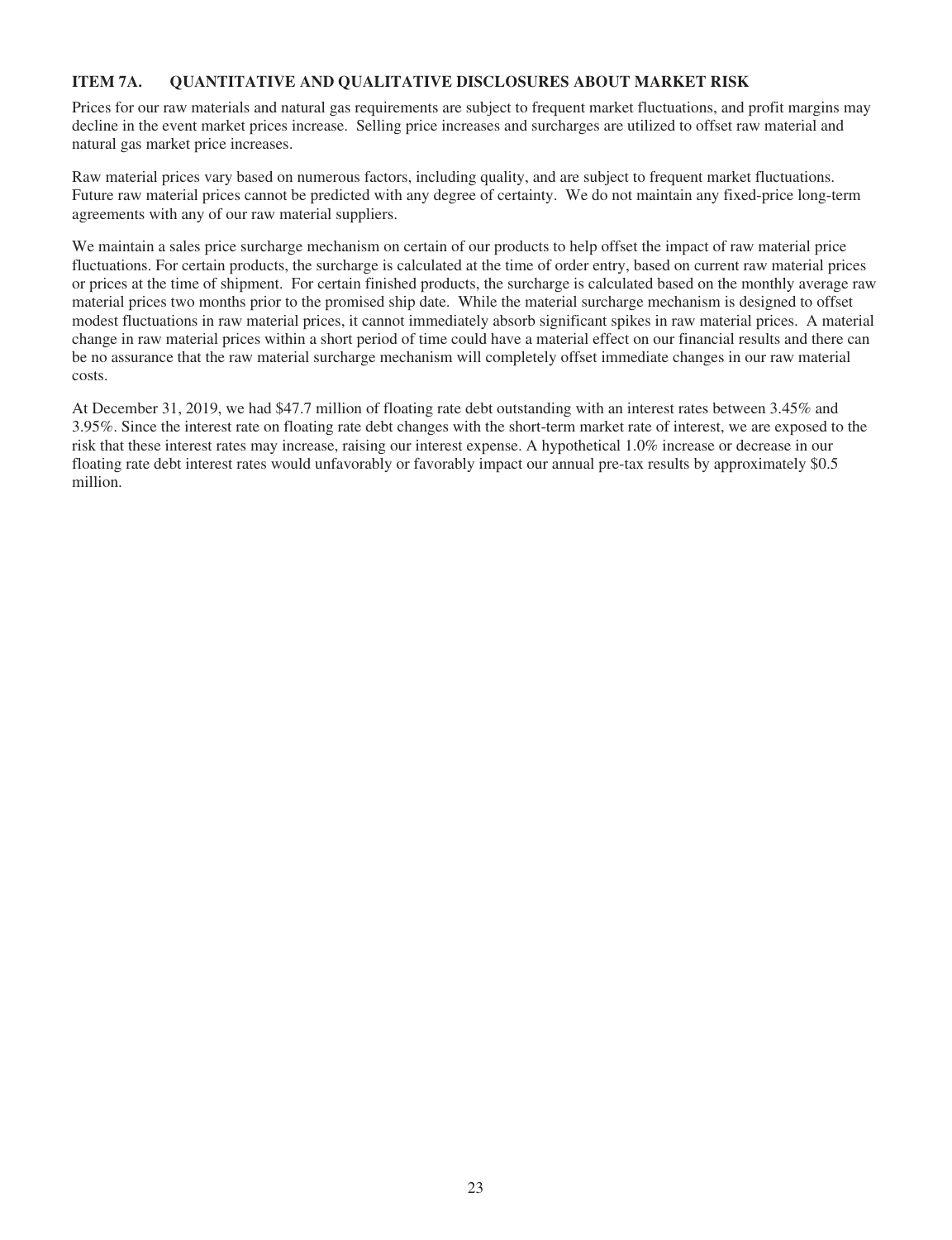# **ITEM 8. FINANCIAL STATEMENTS AND SUPPLEMENTARY DATA**

# **Index to Financial Statements**

|                                                                                                      | <b>Page</b> |
|------------------------------------------------------------------------------------------------------|-------------|
| Management's Report on Internal Control over Financial Reporting                                     | 25          |
| Report of Independent Registered Public Accounting Firm                                              | 26          |
| <b>Financial Statements</b>                                                                          |             |
| Consolidated Statements of Operations for the years ended December 31, 2019, 2018 and 2017           | 28          |
| Consolidated Statements of Comprehensive Income for the years ended December 31, 2019, 2018 and 2017 | 29          |
| Consolidated Balance Sheets at December 31, 2019 and 2018                                            | 30          |
| Consolidated Statements of Cash Flows for the years ended December 31, 2019, 2018 and 2017           | 31          |
| Consolidated Statements of Shareholders' Equity for the years ended December 31, 2019, 2018 and 2017 | 32          |
| Notes to Consolidated Financial Statements                                                           | 33          |
| <b>Consolidated Financial Statement Schedules</b>                                                    |             |
| Schedule II – Valuation and Qualifying Accounts                                                      | 50          |
|                                                                                                      |             |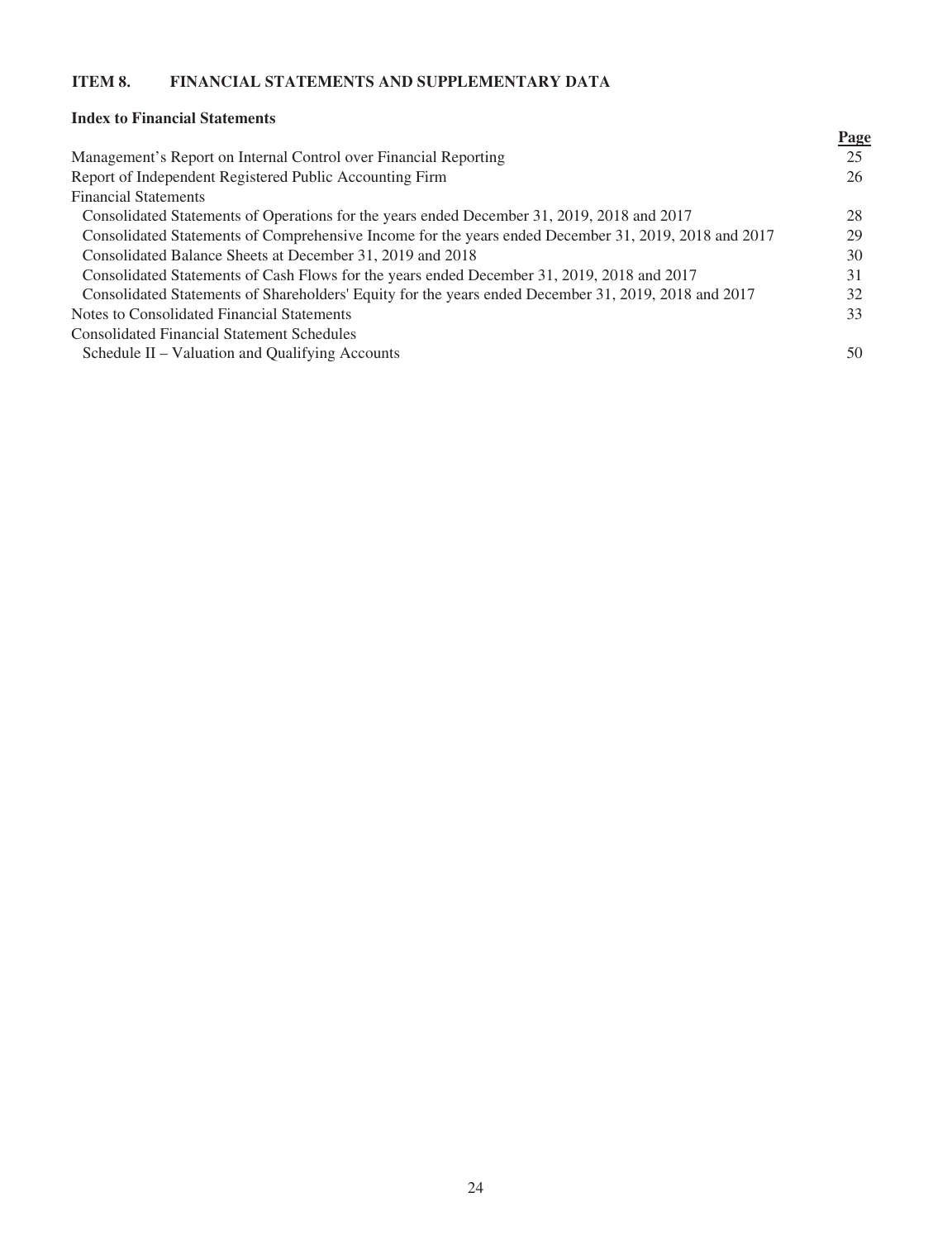# **MANAGEMENT'S REPORT ON INTERNAL CONTROL OVER FINANCIAL REPORTING**

Management is responsible for establishing and maintaining adequate internal control over financial reporting (as defined in Rules 13a-15(f) under the Securities Exchange Act of 1934). Our internal control over financial reporting is designed to provide reasonable assurance to management and the board of directors regarding the preparation and fair presentation of published financial statements. Because of its inherent limitations, internal control over financial reporting may not prevent or detect misstatements. Therefore, even those systems determined to be effective can provide only reasonable assurance with respect to financial statement preparation and presentation. We conducted an assessment of the effectiveness of our internal control over financial reporting based on the criteria established in Internal *Control – Integrated Framework* issued by the Committee of Sponsoring Organizations (COSO) of the Treadway Commission (2013 Framework). Based on our assessment, we believe that, as of December 31, 2019, our internal control over financial reporting is effective.

The effectiveness of internal control over financial reporting as of December 31, 2019 has been audited by Schneider Downs & Co. Inc., an independent registered public accounting firm which also audited our consolidated financial statements. Schneider Downs' attestation report on the consolidated financial statements and management's maintenance of effective internal control over financial reporting is included under the heading "Report of Independent Registered Public Accounting Firm."

Dennis M. Oates Christopher T. Scanlon

/s/ Dennis M. Oates /s/ Christopher T. Scanlon

Chairman, President and Chief Executive Officer Vice President of Finance, Chief Financial Officer and Treasurer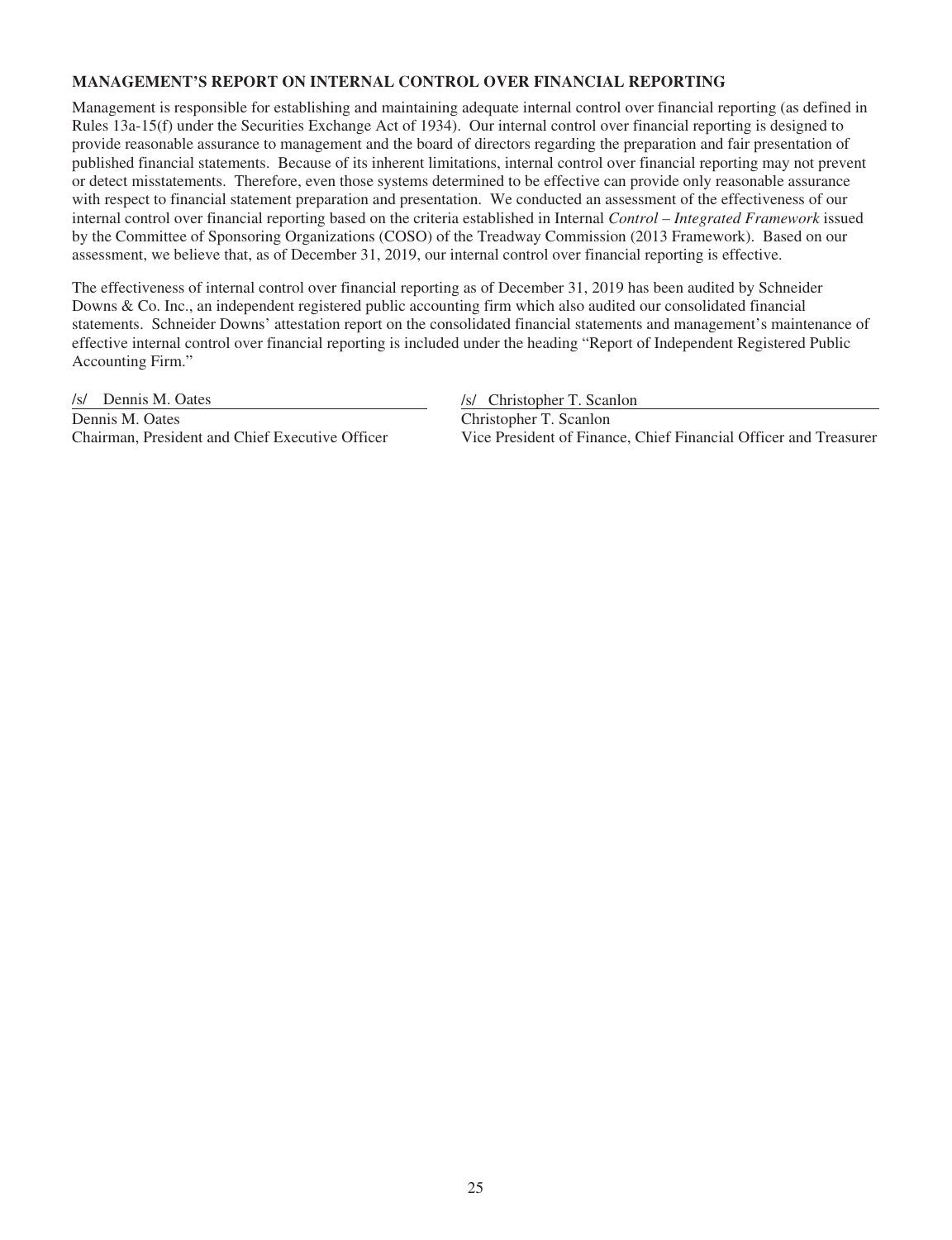## REPORT OF INDEPENDENT REGISTERED PUBLIC ACCOUNTING FIRM

To the Board of Directors and Stockholders of Universal Stainless & Alloy Products, Inc.

#### *Opinions on the Financial Statements and Internal Control over Financial Reporting*

We have audited the accompanying consolidated balance sheets of Universal Stainless & Alloy Products, Inc. (the "Company") as of December 31, 2019 and 2018, and the related consolidated statements of operations, comprehensive income, cash flows, and shareholders' equity for each of the three years in the period ended December 31, 2019, and the related notes and schedules (collectively referred to as the "consolidated financial statements"). We also have audited the Company's internal control over financial reporting as of December 31, 2019, based on criteria established in *Internal Control-Integrated Framework (2013)* issued by the Committee of Sponsoring Organizations of the Treadway Commission (COSO).

In our opinion, the consolidated financial statements referred to above present fairly, in all material respects, the financial position of the Company as of December 31, 2019 and 2018, and the results of its operations and its cash flows for each of the years in the three-year period ended December 31, 2019, in conformity with accounting principles generally accepted in the United States of America. Also, in our opinion, the Company maintained, in all material respects, effective internal control over financial reporting as of December 31, 2019, based on criteria established in *Internal Control-Integrated Framework (2013)* issued by COSO.

## *Basis for Opinions*

The Company's management is responsible for these consolidated financial statements, for maintaining effective internal control over financial reporting, and for its assessment of the effectiveness of internal control over financial reporting, included in the accompanying Management's Report on Internal Control Over Financial Reporting appearing under Item 8. Our responsibility is to express opinions on the Company's consolidated financial statements and on the Company's internal control over financial reporting based on our audits. We are a public accounting firm registered with the Public Company Accounting Oversight Board (United States) ("PCAOB") and are required to be independent with respect to the Company in accordance with the U.S. federal securities laws and the applicable rules and regulations of the Securities and Exchange Commission and the PCAOB.

We conducted our audits in accordance with the standards of the PCAOB. Those standards require that we plan and perform the audits to obtain reasonable assurance about whether the consolidated financial statements are free of material misstatement, whether due to error or fraud, and whether effective internal control over financial reporting was maintained in all material respects.

Our audits of the consolidated financial statements included performing procedures to assess the risks of material misstatement of the consolidated financial statements, whether due to error or fraud, and performing procedures that respond to those risks. Such procedures included examining, on a test basis, evidence regarding the amounts and disclosures in the consolidated financial statements. Our audits also included evaluating the accounting principles used and significant estimates made by management, as well as evaluating the overall presentation of the consolidated financial statements. Our audit of internal control over financial reporting included obtaining an understanding of internal control over financial reporting, assessing the risk that a material weakness exists, and testing and evaluating the design and operating effectiveness of internal control based on the assessed risk. Our audits also included performing such other procedures as we considered necessary in the circumstances. We believe that our audits provide a reasonable basis for our opinions.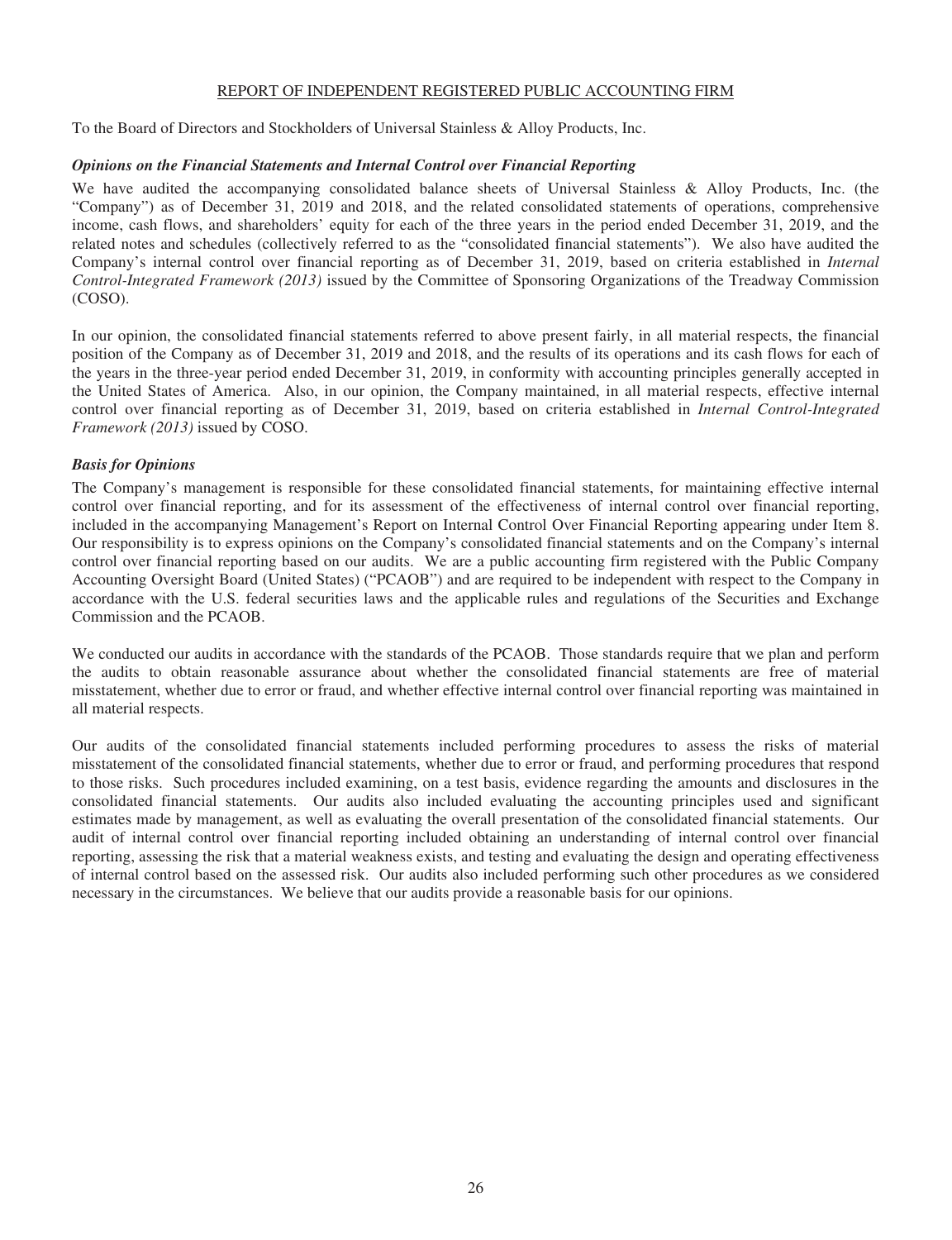# *Definition and Limitations of Internal Control over Financial Reporting*

A company's internal control over financial reporting is a process designed to provide reasonable assurance regarding the reliability of financial reporting and the preparation of financial statements for external purposes in accordance with generally accepted accounting principles. A company's internal control over financial reporting includes those policies and procedures that (1) pertain to the maintenance of records that, in reasonable detail, accurately and fairly reflect the transactions and dispositions of the assets of the company; (2) provide reasonable assurance that transactions are recorded as necessary to permit preparation of financial statements in accordance with generally accepted accounting principles, and that receipts and expenditures of the company are being made only in accordance with authorizations of management and directors of the company; and (3) provide reasonable assurance regarding prevention or timely detection of unauthorized acquisition, use, or disposition of the company's assets that could have a material effect on the financial statements.

Because of its inherent limitations, internal control over financial reporting may not prevent or detect misstatements. Also, projections of any evaluation of effectiveness to future periods are subject to the risk that controls may become inadequate because of changes in conditions, or that the degree of compliance with the policies or procedures may deteriorate.

/s/ Schneider Downs & Co., Inc. Schneider Downs & Co., Inc.

We have served as the Company's auditor since 2003.

Pittsburgh, Pennsylvania February 19, 2020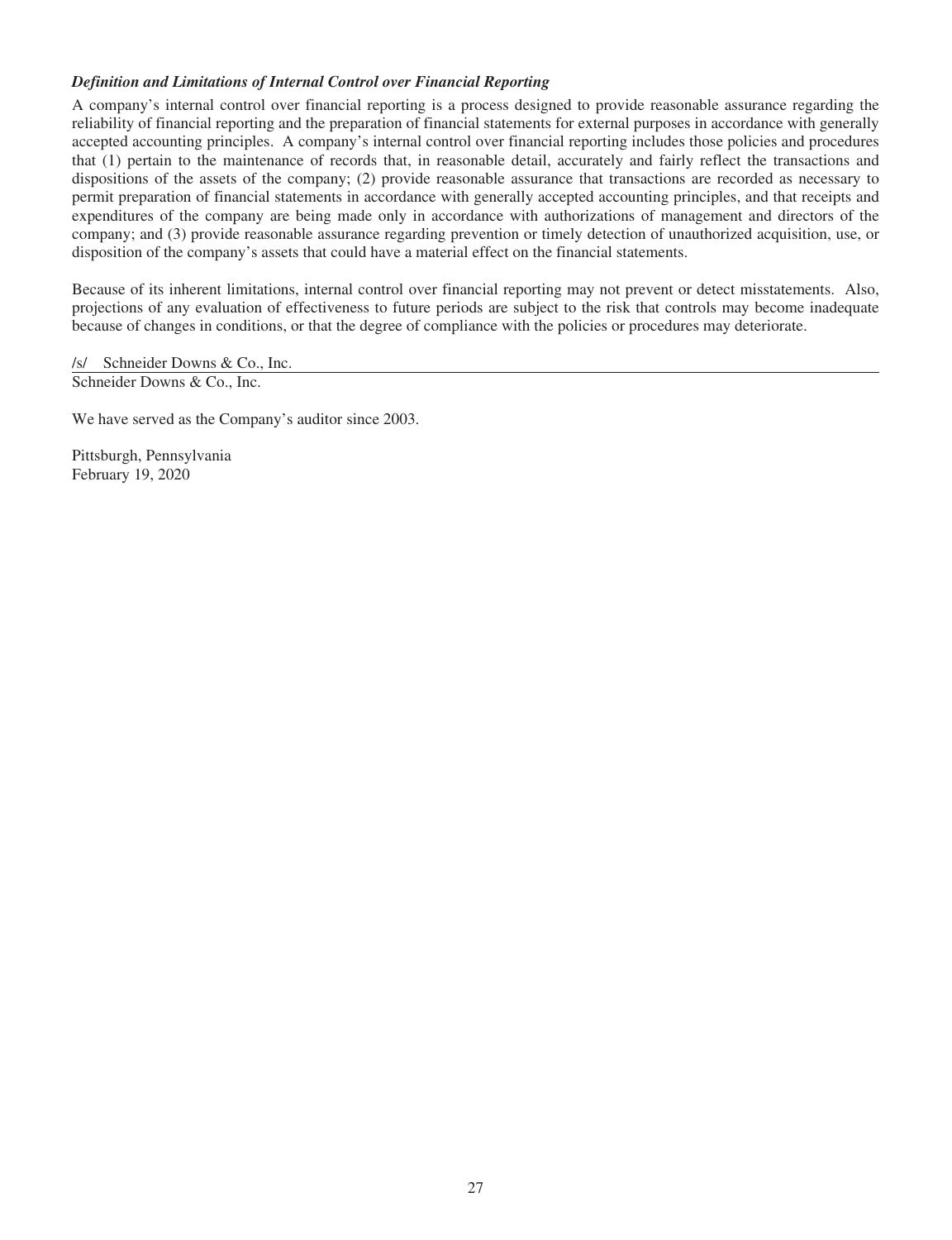# **UNIVERSAL STAINLESS & ALLOY PRODUCTS, INC. CONSOLIDATED STATEMENTS OF OPERATIONS**

| For the years ended December 31,                     |    | 2019      |   | 2018      | 2017 |           |
|------------------------------------------------------|----|-----------|---|-----------|------|-----------|
| (dollars in thousands, except per share information) |    |           |   |           |      |           |
| Net sales                                            | \$ | 243,007   | S | 255,927   | \$   | 202,643   |
| Cost of products sold                                |    | 215,369   |   | 218,111   |      | 179,609   |
| Gross margin                                         |    | 27,638    |   | 37,816    |      | 23,034    |
| Selling, general and administrative expenses         |    | 20,347    |   | 21,746    |      | 18,797    |
| Operating income                                     |    | 7,291     |   | 16,070    |      | 4,237     |
| Interest expense and other financing costs           |    | 3,992     |   | 4,302     |      | 4,277     |
| Other (income), net                                  |    | (474)     |   | (829)     |      | (49)      |
| Income before income taxes                           |    | 3,773     |   | 12,597    |      | 9         |
| (Benefit) provision for income taxes                 |    | (502)     |   | 1,935     |      | (7,601)   |
| Net income                                           |    | 4,275     |   | 10,662    | \$   | 7,610     |
| Basic earnings per share                             |    | 0.49      |   | 1.31      |      | 1.05      |
| Diluted earnings per share                           |    | 0.48      |   | 1.28      |      | 1.03      |
| Weighted average shares of common stock outstanding: |    |           |   |           |      |           |
| <b>Basic</b>                                         |    | 8,778,753 |   | 8,132,632 |      | 7,225,697 |
| Diluted                                              |    | 8,873,719 |   | 8,347,692 |      | 7,374,805 |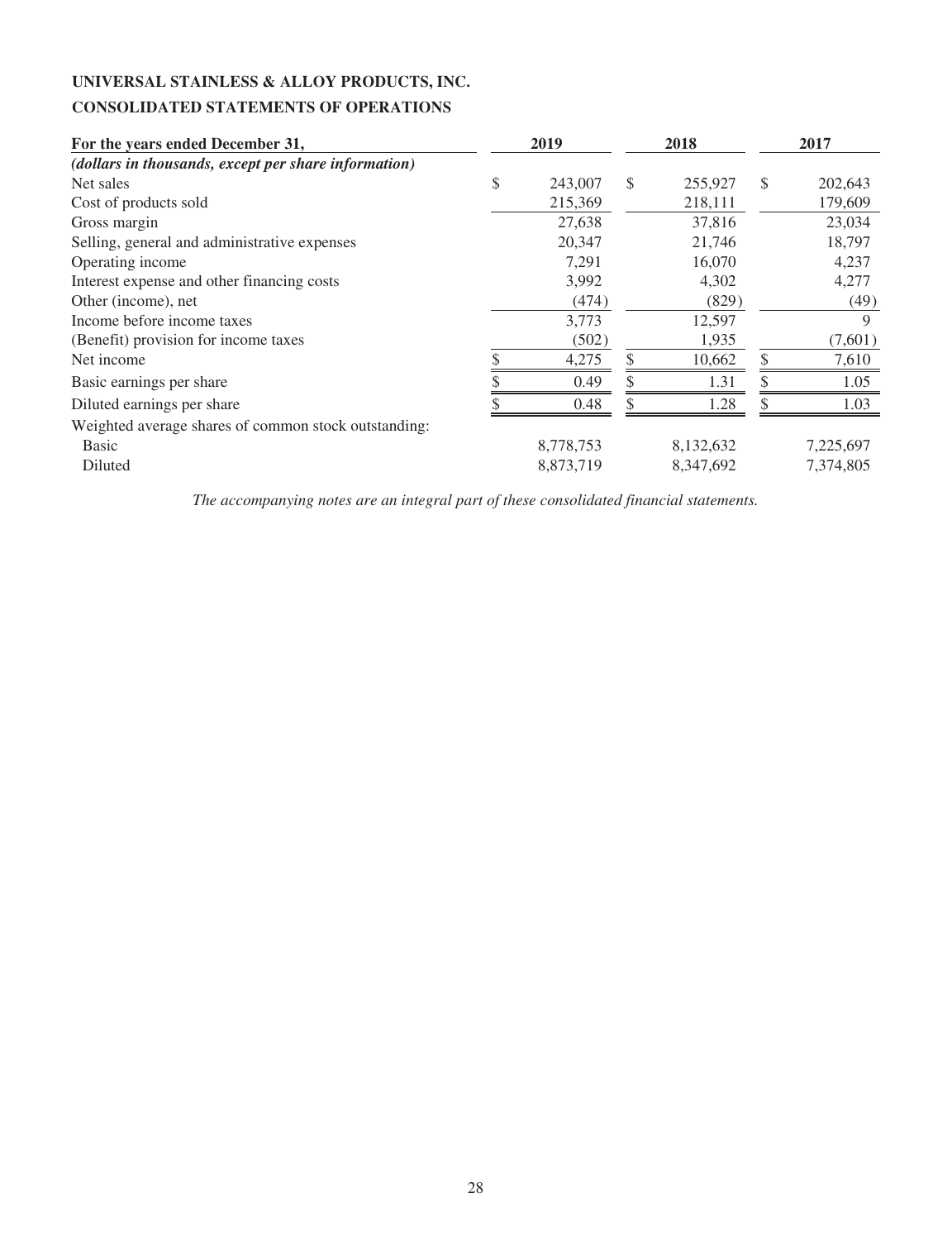# **UNIVERSAL STAINLESS & ALLOY PRODUCTS, INC. CONSOLIDATED STATEMENTS OF COMPREHENSIVE INCOME**

| For the years ended December 31,                                        | 2019 |       | 2018     |  | 2017  |  |
|-------------------------------------------------------------------------|------|-------|----------|--|-------|--|
| ( <i>dollars in thousands</i> )                                         |      |       |          |  |       |  |
| Net income                                                              | S.   | 4.275 | - 10.662 |  | 7,610 |  |
| Other comprehensive income (loss), net of tax:                          |      |       |          |  |       |  |
| (Loss) reclassified into retained earnings from adoption of ASU 2018-02 |      | (21)  | -        |  |       |  |
| Unrealized (loss) gain on foreign currency contracts, net of tax        |      | (11)  | 94       |  | (114) |  |
| Comprehensive income                                                    |      | 4.243 | 10.756   |  | 7.496 |  |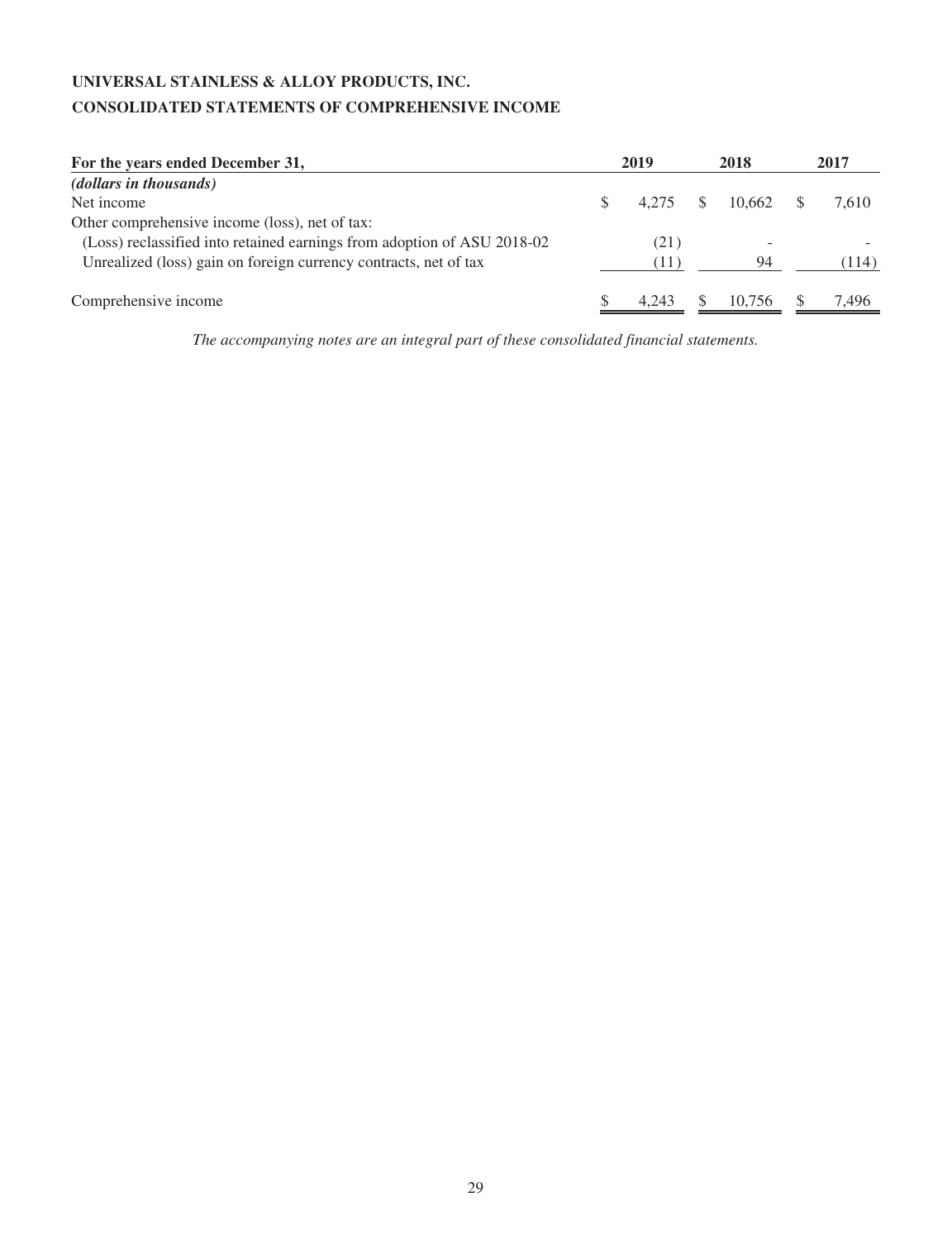# **UNIVERSAL STAINLESS & ALLOY PRODUCTS, INC.**

# **CONSOLIDATED BALANCE SHEETS**

| December 31,                                                                        | 2019 |         | 2018 |         |
|-------------------------------------------------------------------------------------|------|---------|------|---------|
| (dollars in thousands)                                                              |      |         |      |         |
| <b>ASSETS</b>                                                                       |      |         |      |         |
| Current assets:                                                                     |      |         |      |         |
| Cash                                                                                | \$   | 170     | \$   | 3,696   |
| Accounts receivable (less allowance for doubtful accounts of \$295)                 |      | 35,595  |      | 32,618  |
| Inventory, net                                                                      |      | 147,402 |      | 134,738 |
| Other current assets                                                                |      | 8,300   |      | 3,756   |
| Total current assets                                                                |      | 191,467 |      | 174,808 |
| Property, plant and equipment, net                                                  |      | 176,061 |      | 177,844 |
| Other long-term assets                                                              |      | 871     |      | 668     |
| Total assets                                                                        | \$   | 368,399 | \$   | 353,320 |
| LIABILITIES AND STOCKHOLDERS' EQUITY                                                |      |         |      |         |
| Current liabilities:                                                                |      |         |      |         |
| Accounts payable                                                                    | \$   | 40,912  | \$   | 44,379  |
| Accrued employment costs                                                            |      | 4,449   |      | 7,939   |
| Current portion of long-term debt                                                   |      | 3,934   |      | 3,907   |
| Other current liabilities                                                           |      | 830     |      | 2,929   |
| Total current liabilities                                                           |      | 50,125  |      | 59,154  |
| Long-term debt                                                                      |      | 60,411  |      | 42,839  |
| Deferred income taxes                                                               |      | 10,962  |      | 11,481  |
| Other long-term liabilities                                                         |      | 3,765   |      | 2,835   |
| <b>Total liabilities</b>                                                            |      | 125,263 |      | 116,309 |
| Commitments and contingencies (Note 14)                                             |      |         |      |         |
| Stockholders' equity:                                                               |      |         |      |         |
| Senior preferred stock, par value \$0.001 per share; 1,980,000 shares authorized; 0 |      |         |      |         |
| shares issued and outstanding                                                       |      |         |      |         |
| Common stock, par value \$0.001 per share; 20,000,000 shares authorized; 9,093,715  |      |         |      |         |
| and 9,045,345 shares issued, respectively                                           |      | 9       |      | 9       |
| Additional paid-in capital                                                          |      | 94,982  |      | 93,100  |
| Accumulated other comprehensive (loss) income                                       |      | (31)    |      | 1       |
| Retained earnings                                                                   |      | 150,487 |      | 146,191 |
| Treasury stock, at cost; 294,279 and 292,855 common shares held, respectively       |      | (2,311) |      | (2,290) |
| Total stockholders' equity                                                          |      | 243,136 |      | 237,011 |
| Total liabilities and stockholders' equity                                          | \$   | 368,399 | \$   | 353,320 |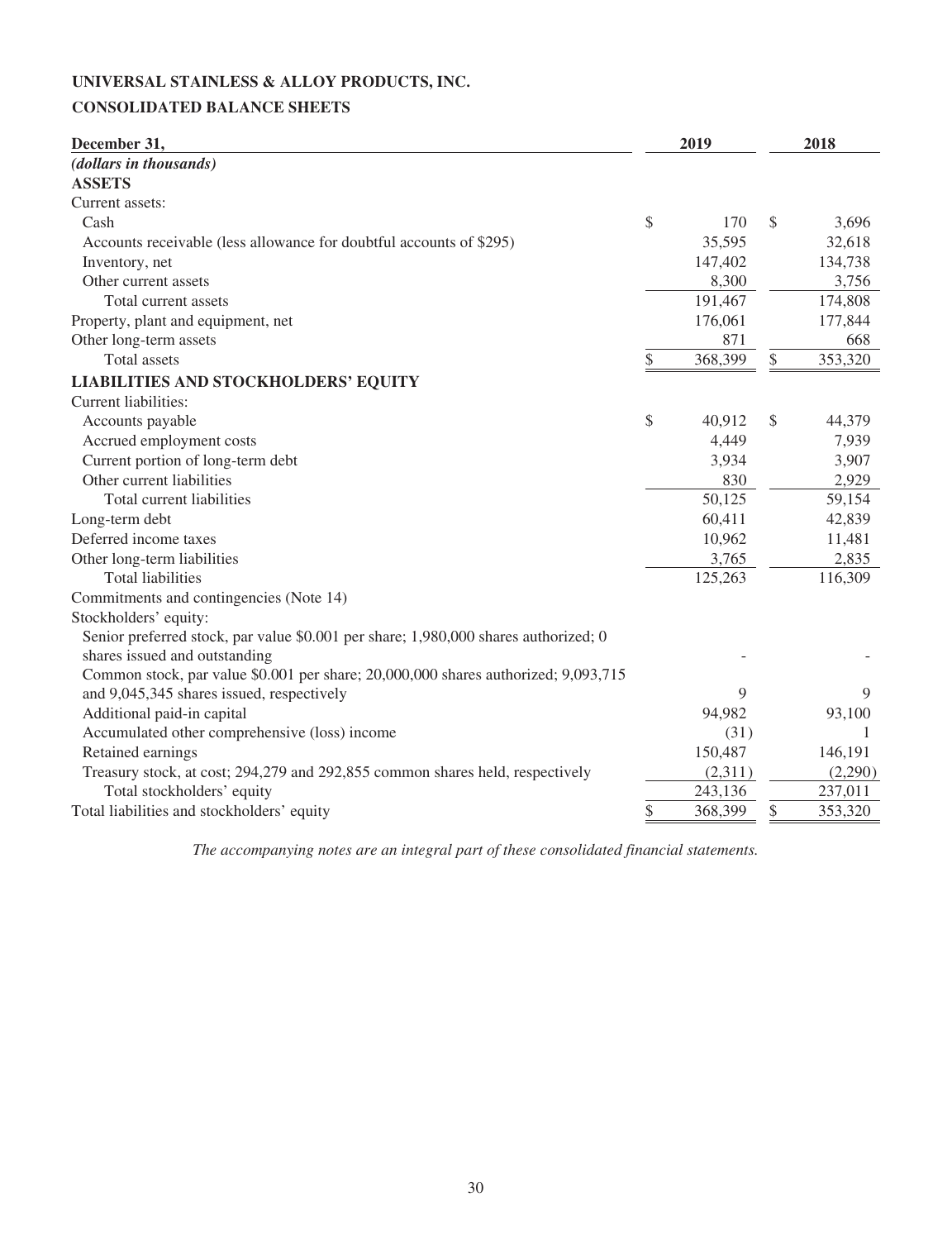# **UNIVERSAL STAINLESS & ALLOY PRODUCTS, INC. CONSOLIDATED STATEMENTS OF CASH FLOWS**

| For the years ended December 31,                                                                 | 2019<br>2018 |    | 2017       |    |            |
|--------------------------------------------------------------------------------------------------|--------------|----|------------|----|------------|
| (dollars in thousands)                                                                           |              |    |            |    |            |
| <b>Operating Activities:</b>                                                                     |              |    |            |    |            |
| Net income                                                                                       | \$<br>4,275  | \$ | 10,662     | \$ | 7,610      |
| Adjustments for non-cash items:                                                                  |              |    |            |    |            |
| Depreciation and amortization                                                                    | 19,133       |    | 18,918     |    | 18,823     |
| Deferred income tax                                                                              | (517)        |    | 1,850      |    | (7,593)    |
| Share-based compensation expense                                                                 | 1,390        |    | 1,442      |    | 1,564      |
| Changes in assets and liabilities:                                                               |              |    |            |    |            |
| Accounts receivable, net                                                                         | (2,977)      |    | (7,628)    |    | (5,567)    |
| Inventory, net                                                                                   | (14, 965)    |    | (20, 373)  |    | (27, 378)  |
| Accounts payable                                                                                 | (1, 412)     |    | 5,293      |    | 14,178     |
| Accrued employment costs                                                                         | (3,490)      |    | 3,865      |    | 272        |
| Income taxes                                                                                     | 84           |    | (246)      |    | 77         |
| Other, net                                                                                       | (5,930)      |    | 2,824      |    | (881)      |
| Net cash (used in) provided by operating activities                                              | (4,409)      |    | 16,607     |    | 1,105      |
| <b>Investing Activities:</b>                                                                     |              |    |            |    |            |
| Capital expenditures                                                                             | (17, 354)    |    | (15,388)   |    | (7,996)    |
| Proceeds from sale of property, plant and equipment                                              |              |    | 10         |    | 70         |
| Net cash used in investing activities                                                            | (17, 354)    |    | (15,378)   |    | (7,926)    |
| <b>Financing Activities:</b>                                                                     |              |    |            |    |            |
| Borrowings under revolving credit facility                                                       | 174,907      |    | 368,910    |    | 350,314    |
| Payments on revolving credit facility                                                            | (153, 632)   |    | (388, 728) |    | (338, 836) |
| Proceeds under New Markets Tax Credit financing, net                                             |              |    | 2,835      |    |            |
| Payments on term loan facility, finance leases, and notes                                        | (3,904)      |    | (12, 364)  |    | (5,078)    |
| Payments of financing costs                                                                      |              |    | (1,109)    |    |            |
| Proceeds from public offering, net of cash expenses                                              |              |    | 32,246     |    |            |
| Proceeds from the exercise of stock options                                                      | 471          |    | 865        |    | 553        |
| Net cash provided by financing activities                                                        | 17,842       |    | 2,655      |    | 6,953      |
| Net (decrease) increase in cash and restricted cash                                              | (3,921)      |    | 3,884      |    | 132        |
| Cash and restricted cash at beginning of period                                                  | 4,091        |    | 207        |    | 75         |
| Cash and restricted cash at end of period                                                        | \$<br>170    | \$ | 4,091      | \$ | 207        |
| <b>Supplemental Disclosure of Cash Flow Information:</b>                                         |              |    |            |    |            |
| Interest paid                                                                                    | \$<br>3,670  | \$ | 4,183      | \$ | 4,027      |
| Income taxes paid (refunded), net                                                                | \$<br>69     | \$ | 102        | \$ | (85)       |
| The following table reconciles cash and restricted cash above to the Consolidated Balance Sheets |              |    |            |    |            |
| For the years ended December 31,                                                                 | 2019         |    | 2018       |    | 2017       |
| Cash                                                                                             | \$<br>170    | \$ | 3,696      | \$ | 207        |
| Restricted cash included in other long-term assets                                               |              |    | 395        |    |            |
| Total cash and restricted cash                                                                   | \$<br>170    | \$ | 4,091      | \$ | 207        |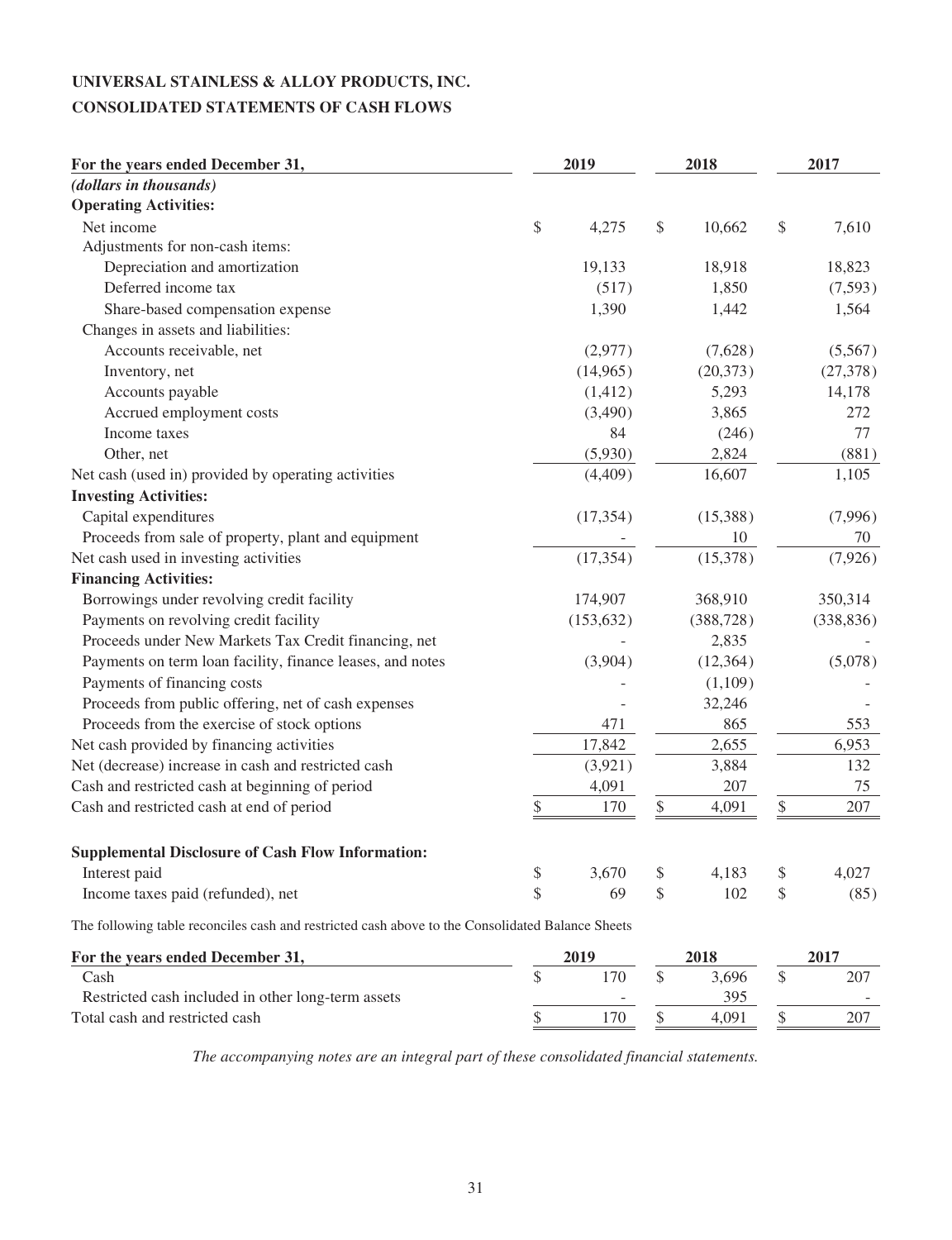# **UNIVERSAL STAINLESS & ALLOY PRODUCTS, INC. CONSOLIDATED STATEMENTS OF SHAREHOLDERS' EQUITY**

|                                     |              |                          |                          |                     | Accumulated            |                   |          |
|-------------------------------------|--------------|--------------------------|--------------------------|---------------------|------------------------|-------------------|----------|
|                                     | Common       |                          | Additional               |                     | other                  |                   |          |
|                                     | shares       | Common                   | paid-in                  | Retained            | comprehensive Treasury |                   | Treasury |
| (dollars in thousands)              | outstanding  | stock                    | capital                  | earnings            | income (loss)          | shares            | stock    |
| <b>Balance at December 31, 2016</b> | 7,215,299 \$ | 8\$                      |                          | 56,397 \$127,084 \$ |                        | 21 292,855 \$     | (2,290)  |
| Common stock issuance under         |              |                          |                          |                     |                        |                   |          |
| Employee Stock Purchase Plan        | 16,185       |                          | 226                      |                     |                        |                   |          |
| Exercise of stock options           | 22,125       |                          | 327                      |                     |                        |                   |          |
| Share-based compensation            | 4,178        |                          | 1,564                    |                     |                        |                   |          |
| Net loss on derivative instruments  |              |                          |                          |                     | (114)                  |                   |          |
| Retroactive adoption of ASU 2016-09 |              |                          |                          | 835                 |                        |                   |          |
| Net income                          |              | $\overline{\phantom{a}}$ |                          | 7,610               |                        |                   |          |
| <b>Balance at December 31, 2017</b> | 7,257,787    | $8\,$                    | 58,514                   | 135,529             |                        | $(93)$ 292,855    | (2,290)  |
| Common stock issuance under         |              |                          |                          |                     |                        |                   |          |
| Employee Stock Purchase Plan        | 7,922        |                          | 149                      |                     |                        |                   |          |
| Exercise of stock options           | 50,770       |                          | 716                      |                     |                        |                   |          |
| Public offering                     | 1,408,163    | 1                        | 32,246                   |                     |                        |                   |          |
| Share-based compensation            | 27,848       |                          | 1,442                    |                     |                        |                   |          |
| Capital investment                  |              |                          | 33                       |                     |                        |                   |          |
| Net gain on derivative instruments  |              |                          |                          |                     | 94                     |                   |          |
| Net income                          |              |                          |                          | 10,662              |                        |                   |          |
| <b>Balance at December 31, 2018</b> | 8,752,490    | 9                        | 93,100                   | 146,191             |                        | 1 292,855         | (2,290)  |
| Common stock issuance under         |              |                          |                          |                     |                        |                   |          |
| Employee Stock Purchase Plan        | 31,376       |                          | 418                      |                     |                        |                   |          |
| Exercise of stock options           | 5,325        |                          | 53                       |                     |                        |                   |          |
| Share-based compensation            | 10,245       | $\overline{\phantom{a}}$ | 1,411                    |                     | ÷.                     | 1,424             | (21)     |
| Net loss on derivative instruments  |              |                          | $\overline{\phantom{a}}$ |                     | (11)                   |                   |          |
| Adoption of ASU 2018-02             |              |                          |                          | 21                  | (21)                   |                   |          |
| Net income                          |              |                          |                          | 4,275               |                        |                   |          |
| <b>Balance at December 31, 2019</b> | 8,799,436 \$ | 9\$                      |                          | 94,982 \$150,487 \$ |                        | $(31)$ 294,279 \$ | (2,311)  |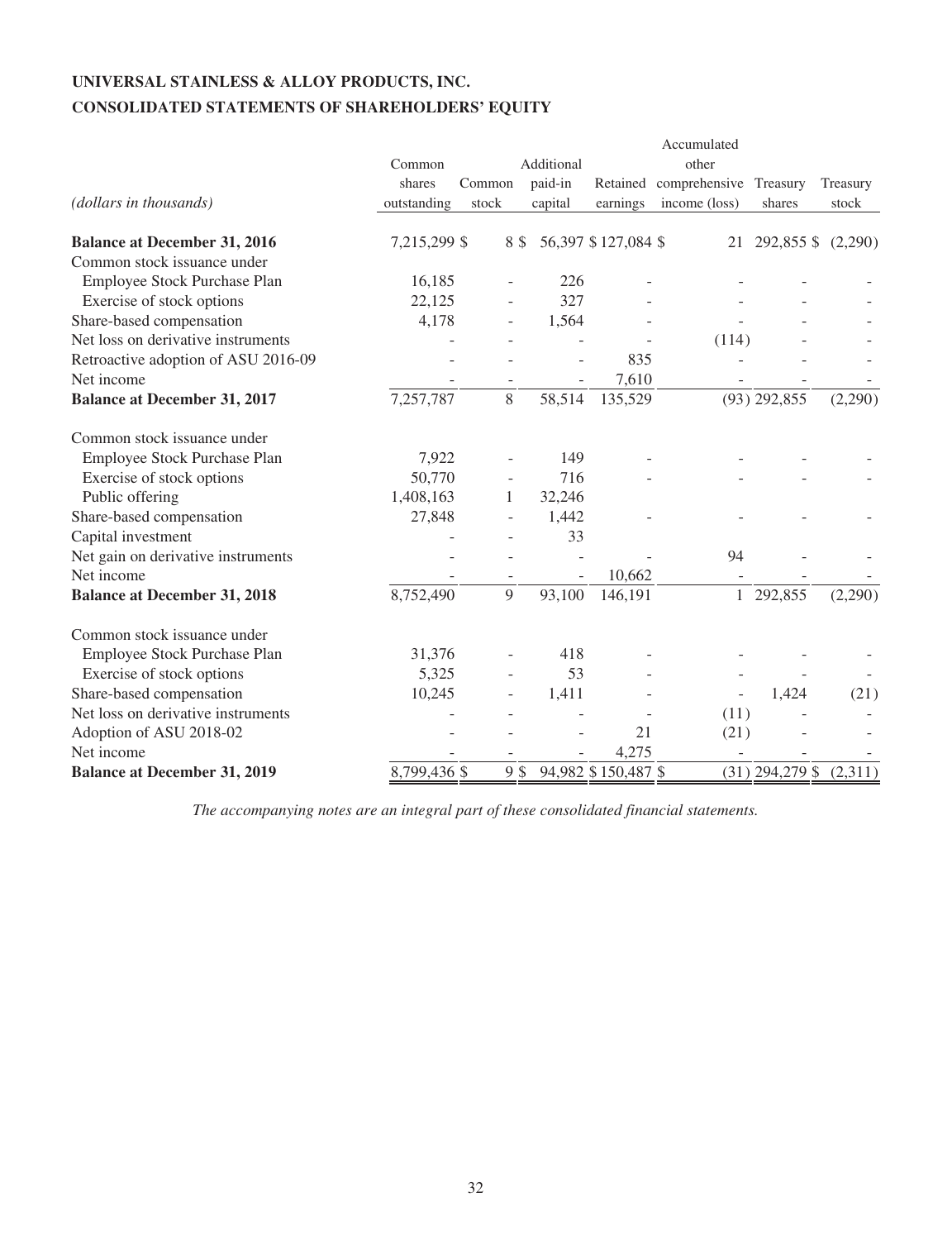# **UNIVERSAL STAINLESS & ALLOY PRODUCTS, INC.**

# **NOTES TO CONSOLIDATED FINANCIAL STATEMENTS**

#### **Note 1: Significant Accounting Policies**

*Basis of Consolidation*. The consolidated financial statements include the accounts of Universal Stainless & Alloy Products, Inc. and its wholly-owned subsidiaries and variable interest entities (collectively, "we," "us," "our," or the "Company"). All intercompany accounts and transactions have been eliminated in consolidation. We have no interests in any unconsolidated entity.

*Use of Estimates*. The preparation of financial statements in conformity with U.S. Generally Accepted Accounting Principles requires management to make estimates and assumptions that affect the amounts reported in the consolidated financial statements. The estimates and assumptions used in these consolidated financial statements are based on known information available as of the balance sheet date. Actual results could differ from those estimates.

*Concentration of Credit Risk*. We limit our credit risk on accounts receivable by performing ongoing credit evaluations and, when necessary, require letters of credit, guarantees or cash collateral. During 2019, we had one customer which accounted for approximately 27% of our total net sales and 9% of our total accounts receivable balance, and a second customer which accounted for approximately 11% of our total net sales and 17% of our total accounts receivable. During 2018, we had one customer which accounted for approximately 18% of our total net sales and 6% of our total accounts receivable balance. During 2017, we had one customer that accounted for approximately 17% of our total net sales and 3% of our total accounts receivable balance.

*Accounts Receivable and Allowance for Doubtful Accounts*. Accounts receivable are presented net of the allowance for doubtful accounts on our consolidated balance sheets. We market our products to a diverse customer base, primarily throughout the United States. International sales approximated 7% of 2019 total net sales, 8% of 2018 total net sales, and 9% of 2017 total net sales. The allowance for doubtful accounts includes specific reserves for the value of outstanding invoices issued to customers that are deemed potentially not collectible. Receivables are charged-off to the allowance when they are deemed to be uncollectible. There was no bad debt expense recorded for the years ended December 31, 2019 and 2018. Bad debt expense, net of recoveries, was \$0.2 million for the year ended December 31, 2017.

*Inventories*. Inventories are stated at the lower of cost or net realizable value with cost principally determined by the weighted average cost method. Such costs include the acquisition cost for raw materials and supplies, direct labor and applied manufacturing overhead within the guidelines of normal plant capacity. We reserve for slow-moving inventory and inventory that is being evaluated under our quality control process. The reserves are based upon management's expected method of disposition. The net change in inventory reserves for the year ended December 31, 2019 was an increase of \$0.2 million. The net change for the year ended December 31, 2018 was an increase of \$0.4 million, and the net change for the year ended December 31, 2017 was an increase of \$0.7 million.

Included in inventory are operating materials consisting of forge dies and production molds and rolls that are consumed over their useful lives. During the years ended December 31, 2019, 2018 and 2017, we amortized these operating materials in the amount of \$2.3 million, \$2.3 million and \$2.1 million, respectively. This expense is recorded as a component of cost of products sold on the consolidated statements of operations and included as a part of our total depreciation and amortization on the consolidated statements of cash flows.

*Property, Plant and Equipment*. Property, plant and equipment is recorded at cost or its fair value at acquisition date. No depreciation is recognized on assets until they are placed in service. Assets which have been retired or disposed of are removed from cost and accumulated depreciation accounts, with the gain or loss generally reflected in cost of goods sold on the consolidated statements of operations.

Major equipment maintenance costs are capitalized as incurred and included in other current assets. These costs are amortized to cost of products sold within a 12 to 36 month period. Other maintenance costs are expensed as incurred. Costs of improvements and renewals are capitalized. Our maintenance expense for the years ended December 31, 2019, 2018 and 2017 was \$19.7 million, \$18.3 million and \$18.8 million, respectively, which is included as a component of cost of products sold.

Depreciation is computed using the straight-line method based on the estimated useful lives of the related assets. The estimated useful lives of buildings and land improvements are between 10 and 39 years, and the estimated useful lives of machinery and equipment are between five and 20 years. Our total depreciation expense for the years ended December 31, 2019, 2018 and 2017 was \$16.7 million, \$16.4 million and \$16.5 million, respectively, of which \$16.1 million, \$15.9 million and \$16.2 million, respectively, was included as a component of cost of products sold while the remainder was included in selling, general and administrative expense.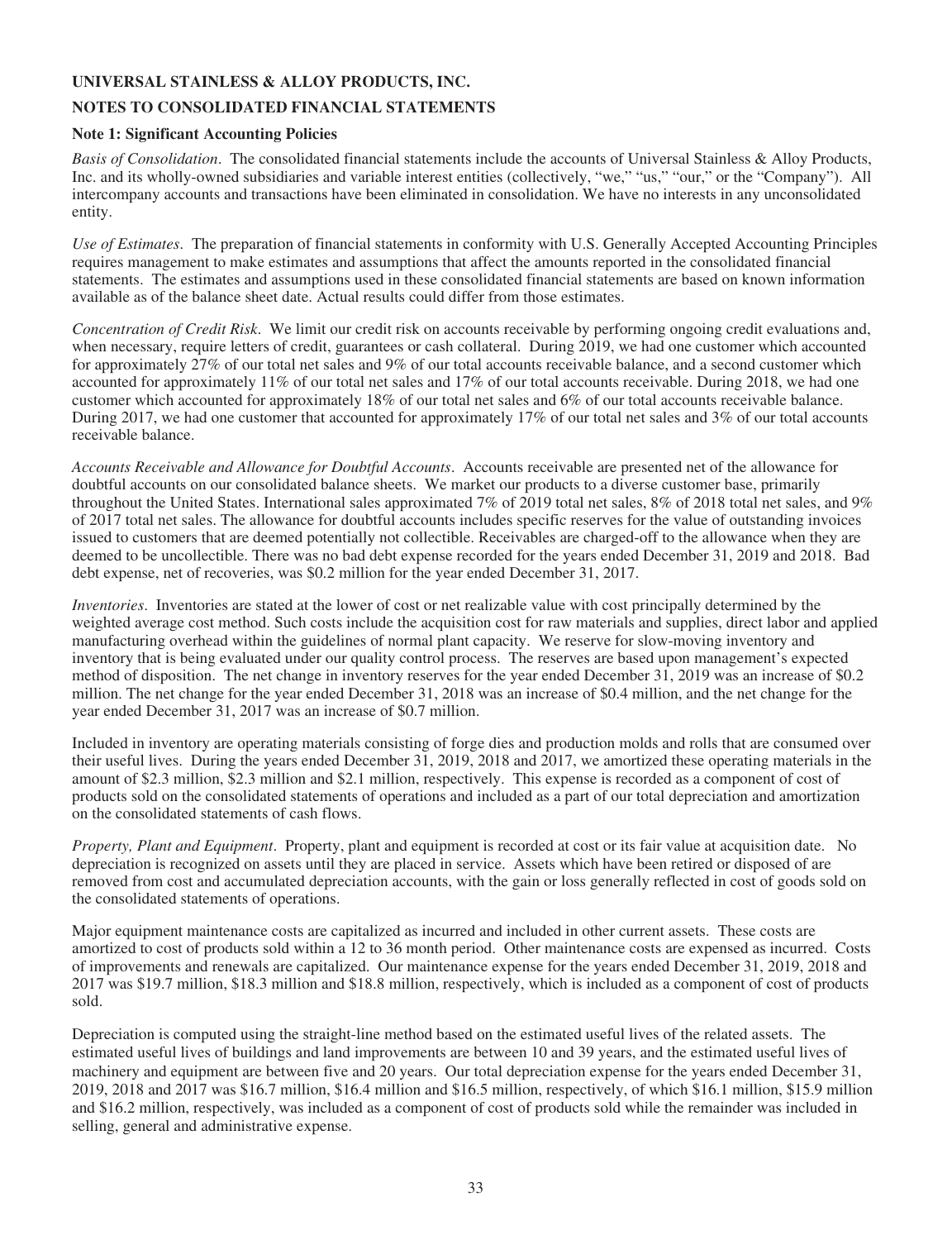*Long-Lived Asset Impairment*. Long-lived assets, including property, plant and equipment and intangible assets are evaluated for impairment whenever events or changes in circumstances indicate that the carrying amount of an asset may not be recoverable in relation to the operating performance and future undiscounted cash flows of the underlying assets. Adjustments are made if the sum of expected future cash flows is less than the book value. Based on management's assessment of the carrying values of long-lived assets, no impairment reserve was necessary as of December 31, 2019, 2018 and 2017.

*Deferred Financing Costs*. Deferred financing costs are amortized up to the maturity date of the related financial instrument using the straight-line method, which approximates the effective interest method. Deferred financing cost amortization for the years ended December 31, 2019, 2018 and 2017 was \$0.2 million, \$0.3 million and \$0.3 million, respectively, and is included as a component of interest expense and other financing costs on the consolidated statements of operations and included as part of total depreciation and amortization on the consolidated statements of cash flows. During 2018, the Company recorded \$0.7 million of additional deferred financing costs related to the New Markets Tax Credits financing effective March 9, 2018, and \$0.4 million of additional deferred financing costs related to the First Amended and Restated Revolving Credit, Term Loan and Security Agreement ("Credit Agreement") effective August 3, 2018. At December 31, 2019 and 2018, we had \$1.4 million and \$1.6 million, respectively, of unamortized deferred financing costs included on our consolidated balance sheets as a reduction of debt.

*Revenue Recognition*. The Company's revenues are primarily composed of sales of products. Revenue from the sale of products is recognized when the Company satisfies its performance obligations under a contract by transferring control of the promised product to its customer ("point-in-time"). Sales of certain specified product grades and shapes, and sales from conversion services, are recognized over-time. These sales qualify for over-time revenue recognition as the Company does not produce an asset with alternative use when completing its performance obligations with regard to these items, and maintains an enforceable right to payment in the event of contract termination. Over-time recognition is a change from prior accounting, which was point-in-time for the specified products and service completion for conversion services.

Invoiced shipping and handling costs are also accounted for as revenue. Customer claims, which are not material, are accounted for primarily as a reduction to gross sales after the matter has been researched and an acceptable resolution has been reached.

*Income Taxes*. Deferred income taxes are provided for net operating losses, unused tax credits earned and the tax effect of temporary differences between the tax basis of assets and liabilities and their reported amounts in the consolidated financial statements. We use the liability method to account for income taxes, which requires deferred taxes to be recorded at the statutory rate expected to be in effect when the taxes are paid. Valuation allowances are provided for a deferred tax asset when it is more likely than not that the asset will not be realized. Income tax penalties and interest are included in the provision for income tax expense.

We evaluate the tax positions taken or expected to be taken in our tax returns. A tax position should only be recognized in the financial statements if we determine that it is more-likely-than-not that the tax position will be sustained upon examination by the tax authorities, based upon the technical merits of the position. For those tax positions that should be recognized, the measurement of a tax position is determined as being the largest amount of benefit that is greater than fifty percent likely of being realized upon ultimate settlement. We believe there are no material uncertain tax positions at December 31, 2019, 2018 and 2017.

We recognize excess tax benefits as a result of the exercise of employee stock options within the consolidated statements of operations.

*Share-based Compensation Plans*. We recognize compensation expense based on the grant-date fair value of the awards. The fair value of the stock option grants is estimated on the date of grant using the Black-Scholes option-pricing model, and is recognized ratably over the service/vesting period of the award. The fair value of time-based restricted stock grants and restricted stock units is calculated using the market value of the stock on the date of issuance, and is recognized ratably over the service/vesting period of the award.

*Net Income per Common Share*. Net income per common share is computed by dividing net income by the weighted-average number of common shares outstanding during the period. Diluted net income per common share is computed by dividing net income by the weighted-average number of common shares outstanding plus all dilutive potential common shares outstanding during the period. Potentially dilutive impacts of shares issuable under our outstanding notes issued in connection with the acquisition of the North Jackson facility (collectively, the "Notes") were excluded from the calculations in 2017 as their inclusion would have been antidilutive. The conversion option expired in 2017 and is not applicable in 2018 or 2019.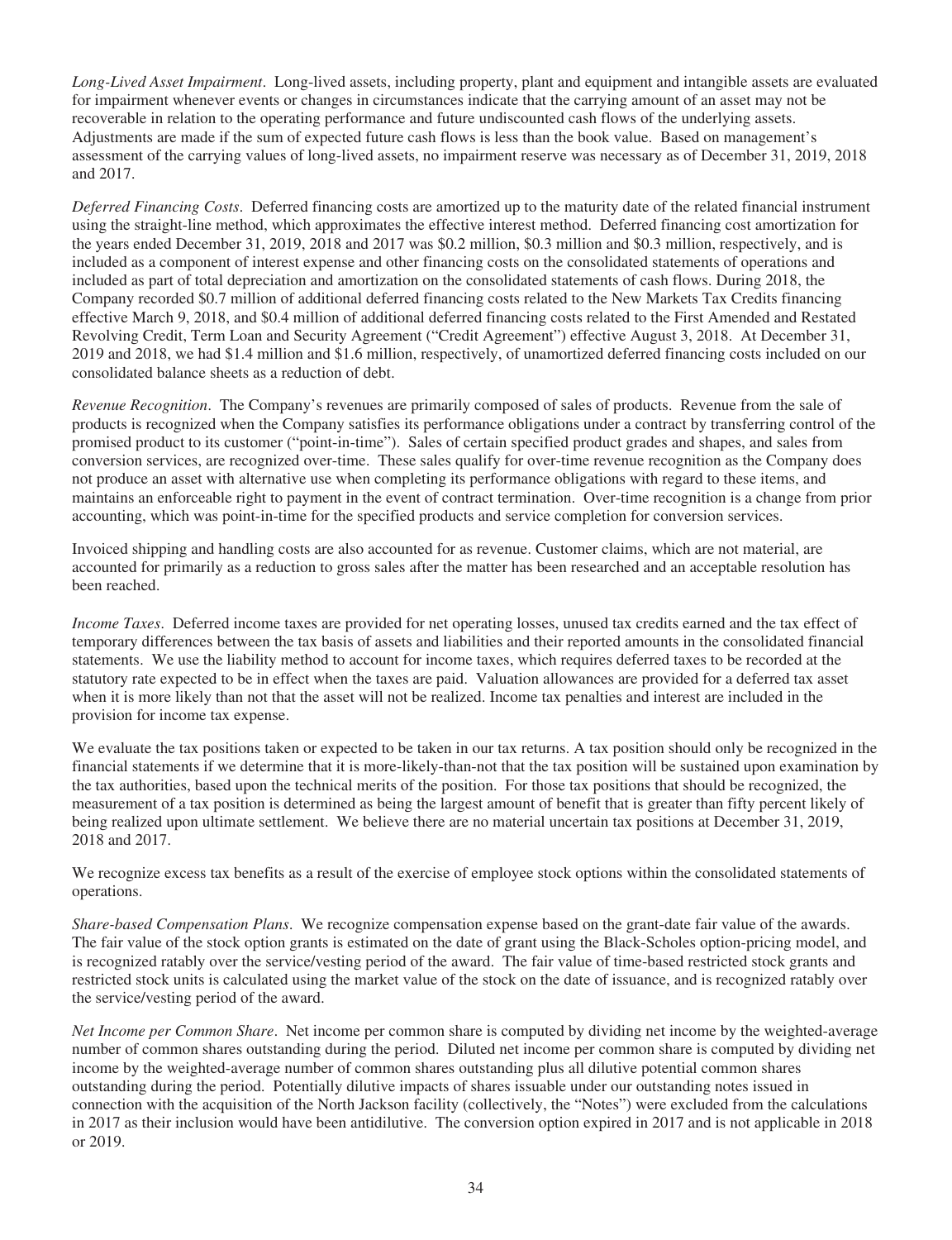*Treasury Stock*. We account for treasury stock under the cost method and include such shares as a reduction of total stockholders' equity.

*Financial Instruments*. Financial instruments held by us include cash, accounts receivable, and accounts payable and current and long-term debt. The carrying value of cash, accounts receivable and accounts payable is considered to be representative of fair value because of the short maturity of these instruments. Refer to Note 8 for fair value disclosures of our financial instruments.

*Segment Reporting*. Our operating facilities are integrated, and therefore our chief operating decision maker ("CODM") views the Company as one business unit. Our CODM sets performance goals, assesses performance and makes decisions about resource allocations on a consolidated basis. As a result of these factors, as well as the nature of the financial information available which is reviewed by our CODM, we maintain one reportable segment.

### *Recently Adopted Accounting Pronouncements*

In February 2016, the Financial Accounting Standards Board ("FASB") issued Accounting Standards Update ("ASU") 2016- 02 "Leases (Topic 842)," which amends existing accounting standards for leases. The ASU requires lessees to recognize most leases on their balance sheet as a lease liability with a corresponding right-of-use asset. For income statement purposes, the FASB retained a dual model, requiring leases to be classified as either operating or finance. The criteria for evaluating are similar to those applied in current lease accounting. The Company adopted the ASU effective January 1, 2019. The adoption resulted in the recognition of current and noncurrent lease liabilities and corresponding right-of-use assets on the balance sheet, which did not have a material impact on the consolidated financial statements.

In February 2018, the FASB issued ASU 2018-02, "Income Statement – Reporting Comprehensive Income," that permits companies the option to reclassify stranded tax effects caused by the 2017 U.S. Tax Cuts and Jobs Act from accumulated other comprehensive income to retained earnings. Consequently, the amendments eliminate the stranded tax effects resulting from the Tax Cuts and Jobs Act and will improve the usefulness of information reported to financial statement users. However, because the amendments only relate to the reclassification of the income tax effects of the Tax Cuts and Jobs Act, the underlying guidance that requires that the effect of a change in tax laws or rates be included in income from continuing operations is not affected. The Company adopted the ASU effective January 1, 2019 and recorded the reclassification to retained earnings as of the effective date of the adoption. The adoption did not have a material impact on the consolidated financial statements.

## *Recently Issued Accounting Pronouncements*

The Company considers the applicability and impact of all ASUs. Recently issued ASUs not listed below were assessed and determined to be either not applicable or are expected to have minimal impact on our consolidated financial statements.

In August 2018, the FASB issued ASU 2018-13, "Disclosure Framework–Changes to the Disclosure Requirements for Fair Value Measurement," which will modify the disclosure requirements on fair value measurements in Topic 820, Fair Value Measurement, including the removal of certain disclosure requirements. The amendments in the ASU are effective for all entities for fiscal years, and interim periods within those fiscal years, beginning after December 15, 2019. Early adoption is permitted upon issuance of the ASU. An entity is permitted to early adopt any removed or modified disclosures upon issuance of the ASU and delay adoption of the additional disclosures until the effective date. We will adopt this guidance effective January 1, 2020, and we do not believe adoption of the guidance will have a material effect on our consolidated financial statements.

#### **Note 2: Revenue Recognition**

The Company's revenues are primarily comprised of sales of products. Revenue is recognized when the Company satisfies its performance obligation under the contract by transferring the promised product to its customer that obtains control of the product. A performance obligation is a promise in a contract to transfer a distinct product to a customer. Most of the Company's contracts have a single performance obligation, as the promise to transfer products or services is not separately identifiable from other promises in the contract and, therefore, not distinct.

Revenue is measured as the amount of consideration the Company expects to receive in exchange for transferring products. As such, revenue is recorded net of returns, allowances, customer discounts, and incentives. Sales and other taxes are excluded from revenues. Invoiced shipping and handling costs are included in revenue. Payment terms vary depending upon various considerations, including credit worthiness and prior payment history.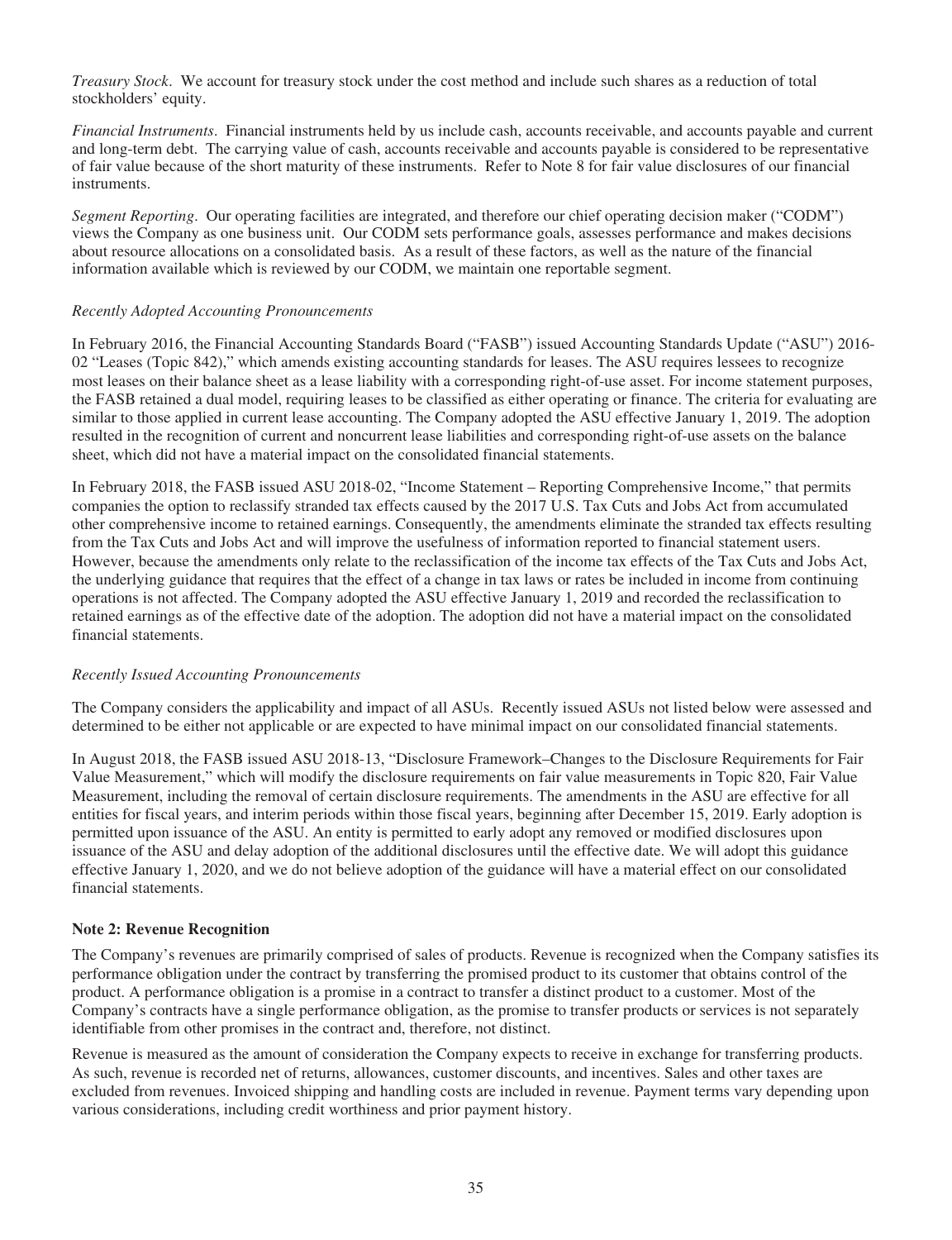The Company's revenue is primarily from products transferred to customers at a point in time. The Company recognizes revenue at the point in time in which the customer obtains control of the product, which is generally when product title passes to the customer upon shipment.

We have determined that there are certain customer agreements involving production of specified product grades and shapes that require revenue to be recognized over time, in advance of shipment, due to there being no alternative use for these grades and shapes without significant economic loss. Also, the Company maintains an enforceable right to payment including a normal profit margin from the customer in the event of contract termination. Contract assets related to services performed, not yet billed of \$2.2 million and \$1.0 million are included in Accounts Receivable in the Consolidated Balance Sheets at December 31, 2019 and December 31, 2018, respectively.

The Company has elected the following practical expedients allowed under ASU 2014-09:

- Shipping activities are not considered to be separate performance obligations.
- Performance obligations are satisfied within one year from a given reporting date, consequently we omit disclosure of the transaction price apportioned to remaining performance obligations on open orders.

The following summarizes our revenue by melt type:

|                                     |    | <b>Twelve Months Ended</b><br>December 31, |         |  |  |  |  |  |
|-------------------------------------|----|--------------------------------------------|---------|--|--|--|--|--|
|                                     |    | 2018                                       |         |  |  |  |  |  |
| Net sales:                          |    |                                            |         |  |  |  |  |  |
| Specialty alloys                    | \$ | 201,120                                    | 209,203 |  |  |  |  |  |
| Premium alloys (A)                  |    | 37,618                                     | 41,144  |  |  |  |  |  |
| Conversion services and other sales |    | 4,269                                      | 5,580   |  |  |  |  |  |
| Total net sales                     |    | 243,007                                    | 255,927 |  |  |  |  |  |

(A) Premium alloys represent all vacuum induction melted (VIM) products.

## **Note 3: Inventory**

The major classes of inventory are as follows:

| December 31,                              |  | 2018    |    |         |  |
|-------------------------------------------|--|---------|----|---------|--|
| (dollars in thousands)                    |  |         |    |         |  |
| Raw materials and starting stock          |  | 9,815   | \$ | 9,555   |  |
| Semi-finished and finished steel products |  | 127,713 |    | 115,627 |  |
| Operating materials                       |  | 13,090  |    | 12,515  |  |
| Gross inventory                           |  | 150,618 |    | 137,697 |  |
| Inventory reserves                        |  | (3,216) |    | (2,959) |  |
| Total inventory, net                      |  | 147,402 |    | 134,738 |  |

# **Note 4: Property, Plant and Equipment**

Property, plant and equipment consists of the following:

| December 31,                        | 2019 |           |    | 2018       |  |  |
|-------------------------------------|------|-----------|----|------------|--|--|
| (dollars in thousands)              |      |           |    |            |  |  |
| Land and land improvements          |      | 7.847     | \$ | 7,543      |  |  |
| <b>Buildings</b>                    |      | 50,974    |    | 50,607     |  |  |
| Machinery and equipment             |      | 281,008   |    | 269,034    |  |  |
| Construction in progress            |      | 9,441     |    | 7,184      |  |  |
| Gross property, plant and equipment |      | 349,270   |    | 334,368    |  |  |
| Accumulated depreciation            |      | (173,209) |    | (156, 524) |  |  |
| Property, plant and equipment, net  |      | 176,061   |    | 177,844    |  |  |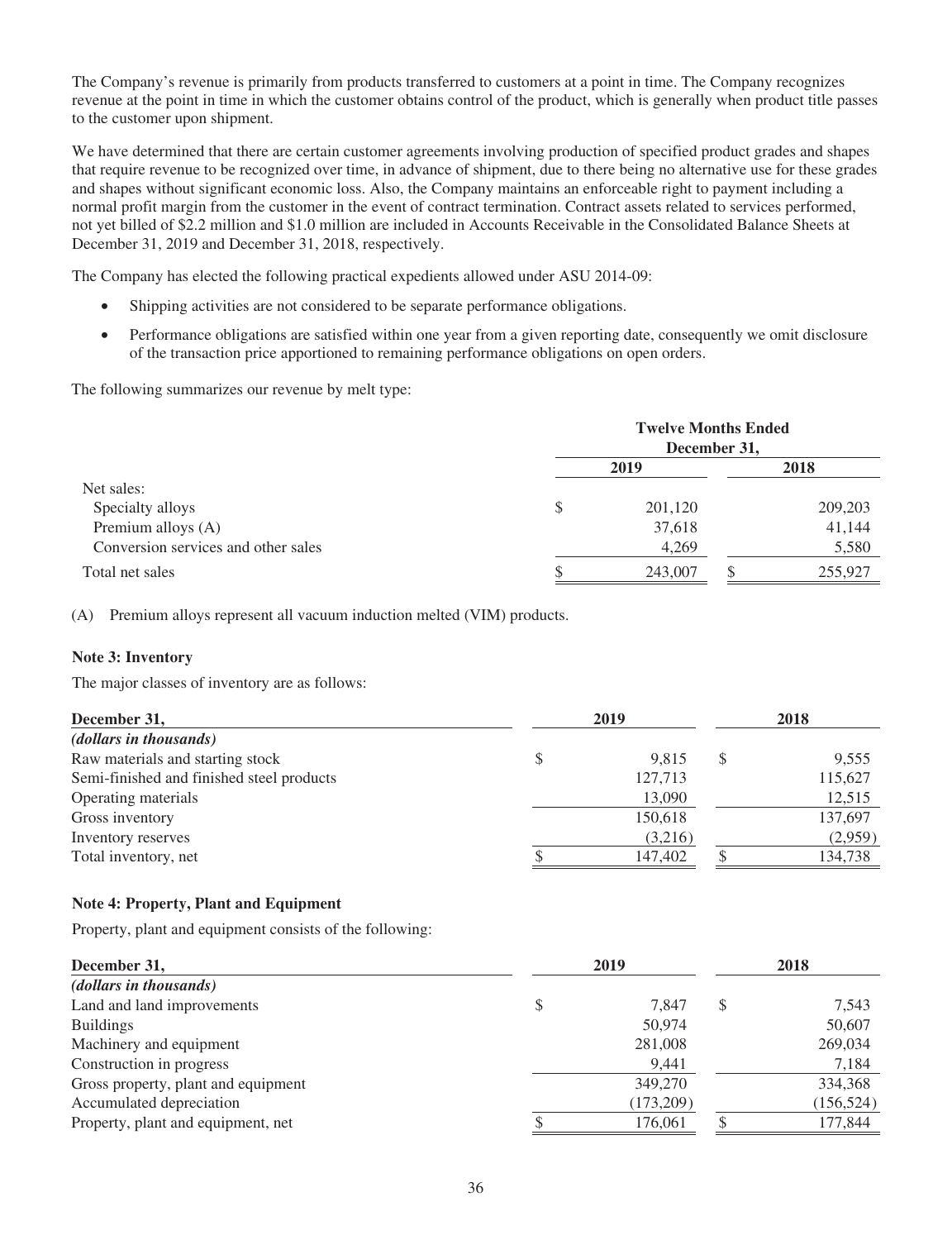# **Note 5: Long-Term Debt**

Long-term debt consists of the following:

| December 31,                            | 2019 | 2018    |               |         |
|-----------------------------------------|------|---------|---------------|---------|
| (dollars in thousands)                  |      |         |               |         |
| Term loan                               | \$   | 8,215   | <sup>\$</sup> | 9,643   |
| Revolving credit facility               |      | 39,480  |               | 18,204  |
| <b>Notes</b>                            |      | 17,000  |               | 19,000  |
| Finance leases                          |      | 1,026   |               | 1,502   |
|                                         |      | 65,721  |               | 48,349  |
| Less: current portion of long-term debt |      | (3,934) |               | (3,907) |
| Less: deferred financing costs          |      | (1,376) |               | (1,603) |
| Long-term debt                          |      | 60,411  | S             | 42,839  |

# *Credit Facility*

On August 3, 2018, we entered into the Credit Agreement with PNC Bank, National Association, as administrative agent and co-collateral agent, Bank of America, N.A., as co-collateral agent, and PNC Capital Markets LLC, as sole lead arranger and sole bookrunner. The Credit Agreement amended the prior Revolving Credit, Term Loan and Security Agreement ("Prior Agreement"), and provides for a senior secured revolving credit facility not to exceed \$110.0 million ("Revolving Credit Facility") and a senior secured term loan facility ("Term Loan") in the amount of \$10.0 million (together with the Revolving Credit Facility, the "Facilities"). The Company was in compliance with all applicable covenants prior to the August 3, 2018 amendment to the Credit Agreement and through December 31, 2019 and 2018.

The Facilities, which expire on August 3, 2023 (the 'Expiration Date"), are collateralized by a first lien in substantially all of the assets of the Company and its subsidiaries, except that no real property is collateral under the Facilities other than Company's real property in North Jackson, Ohio.

Availability under the Credit Agreement is based on eligible accounts receivable and inventory. Further, the Company must maintain undrawn availability under the Credit Agreement of at least an amount equal to payments due on the notes issued in connection with the acquisition of the North Jackson facility, as defined in the Credit Agreement, plus 12.5% of the maximum borrowing amount of \$110.0 million "(Minimum Liquidity"). At December 31, 2019, the amount of payments due on the notes relevant to the Minimum Liquidity calculation was \$2.0 million. This requirement exists until the Notes are paid in full, refinanced or extended.

The Company is required to pay a commitment fee of 0.25% based on the daily unused portion of the Revolving Credit Facility.

With respect to the Term Loan, the Company must pay quarterly installments of the principal of approximately \$0.4 million, plus accrued and unpaid interest, on the first day of each fiscal quarter beginning on September 30, 2018. To the extent not previously paid, the Term Loan will become due and payable in full on the Expiration Date.

Amounts outstanding under the Facilities, at the Company's option, will bear interest at either a base rate or a LIBOR based rate, in either case calculated in accordance with the terms of the Credit Agreement. Interest under the Credit Agreement is payable monthly. We elected to use the LIBOR based rate for the majority of the debt outstanding under the Facilities during 2019. At December 31, 2019, the LIBOR based rate was 3.45% on our Revolving Credit Facility and 3.95% for the Term Loan.

The Credit Agreement contains customary affirmative and negative covenants. If a triggering event occurs as defined in the Credit Agreement, the Company must maintain a fixed charge coverage ratio of not less than 1.10 to 1.0 measured on a rolling four quarter basis and calculated in accordance with the terms of the Credit Agreement.

\$6.7 million was drawn on the Revolving Credit Facility to fund cash restricted for use related to the New Markets Tax Credit ("NMTC") Financing Transaction. NMTC related restricted cash receipts totaling approximately \$8.0 million in 2018 and \$0.4 million in 2019 were applied to the Company's Revolving Credit Facility, described in Note 7.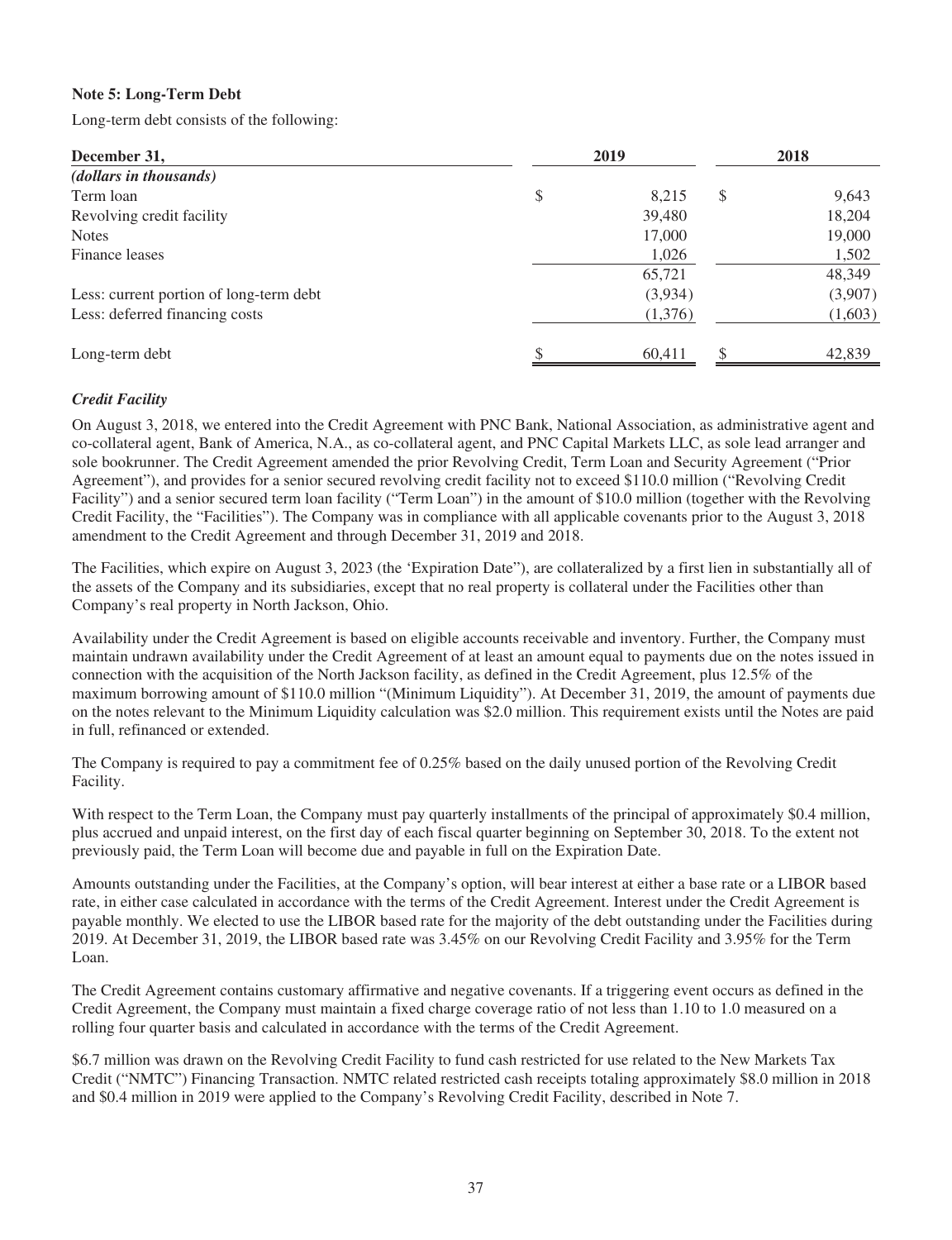At December 31, 2019 and 2018, we had net Credit Agreement related deferred financing costs of approximately \$0.7 million and \$0.9 million, respectively. For the years ended December 31, 2019 and 2018, we amortized \$0.2 million and \$0.3 million of those deferred financing costs, respectively. We did not record any additional deferred financing costs to the Consolidated Balance Sheet during 2019. For the year ended December 31, 2018, we recorded \$0.4 million of additional Credit Agreement related deferred financing costs to the Consolidated Balance Sheet.

The aggregate annual principal payments due under our Credit Agreement at December 31, 2019, are as follows:

| (dollars in thousands) |   |        |
|------------------------|---|--------|
| 2020                   | S | 1,429  |
| 2021                   |   | 1,429  |
| 2022                   |   | 1,429  |
| 2023                   |   | 43,408 |
|                        |   | 47.695 |

# *Notes*

In connection with the acquisition of the North Jackson facility in 2011, we issued \$20.0 million in Notes to the sellers of the facility as partial consideration in the transaction.

On January 21, 2016, the Company entered into Amended and Restated Notes in the aggregate principal amount of \$20.0 million, each in favor of Gorbert Inc. ("Holder"). The Company's obligations under the Notes are collateralized by a second lien on the same assets of the Company that collateralize the obligations of the Company under the Facilities. The Holder had the right to elect at any time on or prior to August 17, 2017 to convert all or any portion of the outstanding principal amount of the Notes. The Holder's conversion rights expired and are no longer subject to exercise.

The Notes were originally scheduled to mature on March 17, 2019. On March 30, 2018, the Company provided notification of its intent to extend the maturity date to March 17, 2020 in accordance with the terms of the Notes. Upon the Company's extension of the maturity date of the Notes to March 17, 2020, principal payments in the aggregate of \$2.0 million were made in March 2019.

On March 18, 2019, the Company provided notification of its intent to extend the maturity date to March 17, 2021 in accordance with the terms of the Notes. Extending the maturity date of the Notes to March 17, 2021 would require a principal payment in the aggregate amount of \$2.0 million to be made in March 2020. In conjunction with the intended extension of the maturity date of the Notes, \$2.0 million has been classified within current portion of long-term debt.

In accordance with the terms of the Notes, the Notes have borne interest at a rate of 6.0% per year since August 17, 2017. All accrued and unpaid interest is payable quarterly in arrears on each September 18, December 18, March 18 and June 18.

## **Note 6: Leases**

The Company periodically enters into leases in its normal course of business. At December 31, 2019, the leases in effect were primarily related to mobile and other production equipment. The term of our leases is generally 60 months or less, and the leases do not have significant restrictions, covenants, or other nonstandard terms.

We adopted the guidance effective in Leases (Topic 842) on January 1, 2019. Adoption of this guidance did not change the balance sheet recognition of our finance leases or the income statement recognition of our finance or operating leases. As a result of adopting the guidance, the Company recorded lease liabilities and right-of-use assets related to its operating leases. The impact at adoption was immaterial to the Company's consolidated financial statements.

Right-of-use assets and lease liabilities are recorded at the present value of minimum lease payments. For our operating leases, the assets are included in Other long-term assets on the consolidated balance sheet at December 31, 2019 and are amortized within operating income over the respective lease terms. The long-term component of the lease liability is included in Other long-term liabilities, net, and the current component is included in Other current liabilities. During the twelve months ended December 31, 2019, the Company entered into four new lease agreements accounted for as operating leases.

For our finance leases, the assets are included in Property, plant and equipment, net on the consolidated balance sheets and are depreciated over the respective lease terms which range from three to five years. The long-term component of the lease liability is included in Long-term debt and the current component is included in Current portion of long-term debt. The Company did not enter into any material new lease agreements accounted for as a finance lease during the twelve months ended December 31, 2019.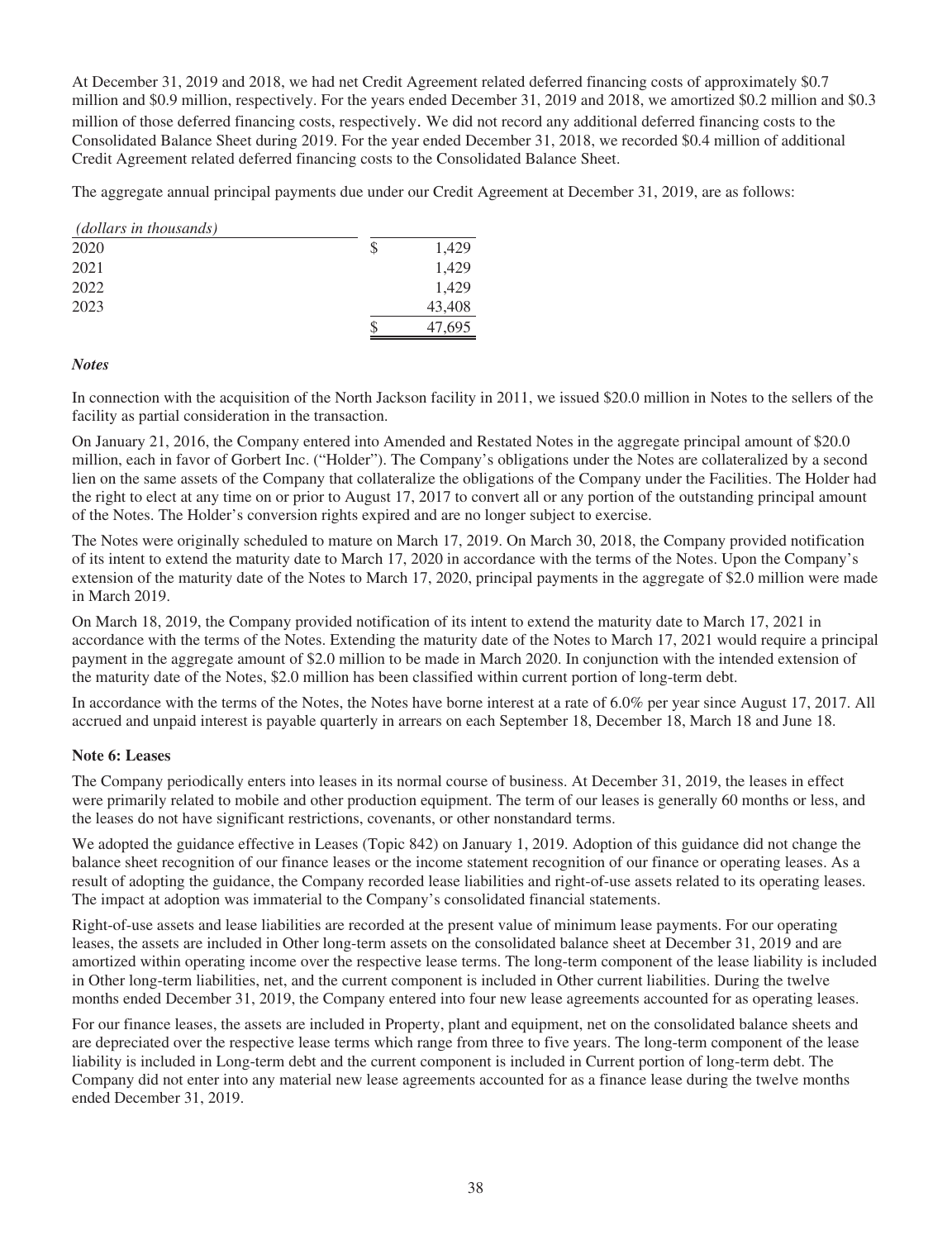As of December 31, 2019, future minimum lease payments applicable to operating and finance leases were as follows:

|                                         |    | <b>Operating Leases</b> | <b>Finance Leases</b> |         |  |
|-----------------------------------------|----|-------------------------|-----------------------|---------|--|
| 2020                                    | \$ | 212                     | S                     | 583     |  |
| 2021                                    |    | 192                     |                       | 471     |  |
| 2022                                    |    | 181                     |                       | 56      |  |
| 2023                                    |    | 87                      |                       | 15      |  |
| 2024                                    |    | 11                      |                       |         |  |
| Total minimum lease payments            | \$ | 683                     | \$                    | 1,125   |  |
| Less amounts representing interest      |    | (41)                    |                       | (99)    |  |
| Present value of minimum lease payments | S  | 642                     | <sup>\$</sup>         | 1,026   |  |
| Less current obligations                |    | (208)                   |                       | (507)   |  |
| Total long-term lease obligations, net  |    | 434                     |                       | 519     |  |
| Weighted-average remaining lease term   |    | 4 years                 |                       | 2 years |  |

Right-of-use assets recorded to the consolidated balance sheet at December 31, 2019 were \$0.6 million for operating leases and \$0.8 million for finance leases. For the twelve months ended December 31, 2019, the amortization of finance lease assets was \$0.5 million and was included in cost of products sold in the Consolidated Statements of Operations.

The Company elected the practical expedient allowed under Leases (Topic 842) to exclude leases with a term of 12 months or less from the calculation of our lease liabilities and right-of-use assets.

In determining the lease liability and corresponding right-of-use asset for each lease, the Company calculated the present value of future lease payments using the interest rate implicit in the lease, when available, or the Company's incremental borrowing rate. The incremental borrowing rate was determined with reference to the interest rate applicable under our senior secured revolving credit facility discussed in Note 5, as this facility is collateralized by a first lien on substantially all of the assets of the Company and its term is similar to the term of our leases.

# **Note 7: New Markets Tax Credit Financing Transaction**

On March 9, 2018, the Company entered into a New Markets Tax Credit financing program with PNC New Markets Investment Partners, LLC and Boston Community Capital, Inc. related to a new mid-size bar cell capital project at the Company's Dunkirk, NY facility. PNC New Markets Investment Partners, LLC made a capital contribution and the Company made a loan to Dunkirk Investment Fund, LLC ("Investment Fund") under the qualified NMTC program. Through this financing transaction, the Company secured low interest financing and the potential for other future benefits related to its mid-size bar cell capital project.

In connection with the financing transaction, the Company loaned \$6.7 million aggregate principal amount ("Leverage Loan") due in March 2048 to the Investment Fund. Additionally, PNC New Markets Investment Partners, LLC contributed \$3.5 million to the Investment Fund, and as such, PNC New Markets Investment Partners, LLC is entitled to substantially all tax and other benefits derived from the NMTC. The Investment Fund then contributed the proceeds to a community development entity ("CDE"). The CDE then loaned the funds, on similar terms, as the Leverage Loan to Dunkirk Specialty Steel, LLC, a wholly-owned subsidiary of the Company. The CDE loan proceeds are restricted for use on the mid-size bar cell capital project.

The NMTC is subject to 100 percent recapture for a period of seven years as provided in the Internal Revenue Code. The Company is required to comply with various regulations and contractual provisions that apply to the NMTC arrangement. Non-compliance with applicable requirements could result in projected tax benefits not being realized and, therefore, require the Company to indemnify PNC New Markets Investment Partners, LLC for any loss or recapture of NMTCs related to the financing until the Company's obligation to deliver tax benefits is relieved. The Company does not anticipate any credit recaptures will be required in connection with this arrangement.

As of December 31, 2019 and 2018, the Company recorded \$2.8 million within Other long-term liabilities related to this transaction, which represents the funds contributed to the Investment Fund by PNC New Markets Investment Partners, LLC.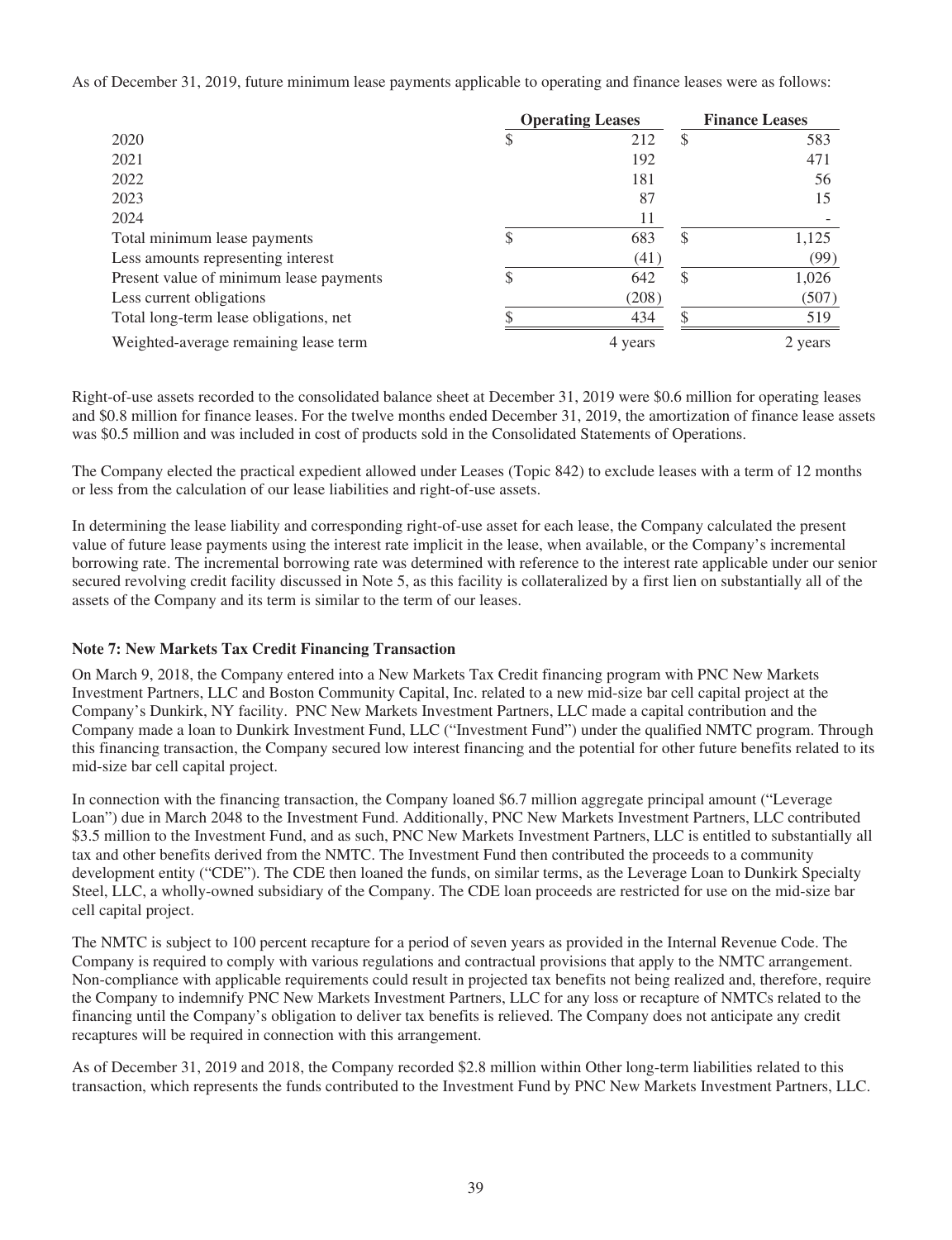This transaction also includes a put/call provision whereby the Company may be obligated or entitled to repurchase PNC New Markets Investment Partners, LLC's interest in the Investment Fund. The Company believes that PNC New Markets Investment Partners, LLC will exercise the put option in March 2025, at the end of the recapture period, resulting in a gain of \$2.8 million at that time. The value attributed to the put/call is immaterial.

Direct costs incurred in structuring this financing transaction totaled \$0.7 million. These costs were deferred and will be amortized over the term of the loans.

The Company has determined that the Investment Fund and CDE are each a VIE, and that it is the primary beneficiary of each VIE. This conclusion was reached based on the following:

- The ongoing activities of the VIE, collecting and remitting interest and fees, and NMTC compliance were all considered in the initial design and are not expected to significantly affect economic performance throughout the life of the VIE;
- Contractual arrangements obligate the Company to comply with NMTC rules and regulations and provide various other guarantees to the Investment Fund and CDE;
- PNC New Markets Investment Partners, LLC lacks a material interest in the underlying economics of the project; and
- The Company is obligated to absorb losses of the VIE.

Because the Company is the primary beneficiary of each VIE, these entities have been included in the Company's Consolidated Financial Statements.

## **Note 8: Fair Value Measurements**

The fair value hierarchy has three levels based on the inputs used to determine fair value, which are as follows:

*Level 1* — Unadjusted quoted prices available in active markets for the identical assets or liabilities at the measurement date.

*Level 2* — Unadjusted quoted prices in active markets for similar assets or liabilities, or unadjusted quoted prices for identical or similar assets or liabilities in markets that are not active, or inputs other than quoted prices that are observable for the asset or liability.

*Level 3* — Unobservable inputs that cannot be corroborated by observable market data and reflect the use of significant management judgment. These values are generally determined using pricing models for which the assumptions utilize management's estimates of market participant assumptions.

The fair value hierarchy requires the use of observable market data when available. In instances where the inputs used to measure fair value fall into different levels of the fair value hierarchy, the fair value measurement has been determined based on the lowest level input significant to the fair value measurement in its entirety. Our assessment of the significance of a particular item to the fair value measurement in its entirety requires judgment, including the consideration of inputs specific to the asset or liability.

The carrying amounts of our cash, accounts receivable and accounts payable approximated fair value at December 31, 2019 and 2018 due to their short-term nature (Level 1). The fair value of the Term Loan and Revolver at December 31, 2019 and 2018 approximated the carrying amount as the interest rate is based upon floating short-term interest rates (Level 2). The fair value of the Notes was approximately \$16.9 million at December 31, 2019 and \$18.8 million at December 31, 2018 (Level 2).

# **Note 9: Derivatives and Hedging**

The Company invoices certain customers in foreign currencies. In order to mitigate the risks associated with fluctuations in exchange rates with the US Dollar, the Company enters into foreign exchange forward contracts for a portion of these sales and has designated these contracts as cash flow hedges.

The notional value of these contracts was \$4.9 million at December 31, 2019 and \$7.4 million at December 31, 2018. The contracts had a related unrealized loss recorded in accumulated other comprehensive income at December 31, 2019 of less than \$0.1 million, and a related unrealized gain of less than \$0.1 million at December 31, 2018.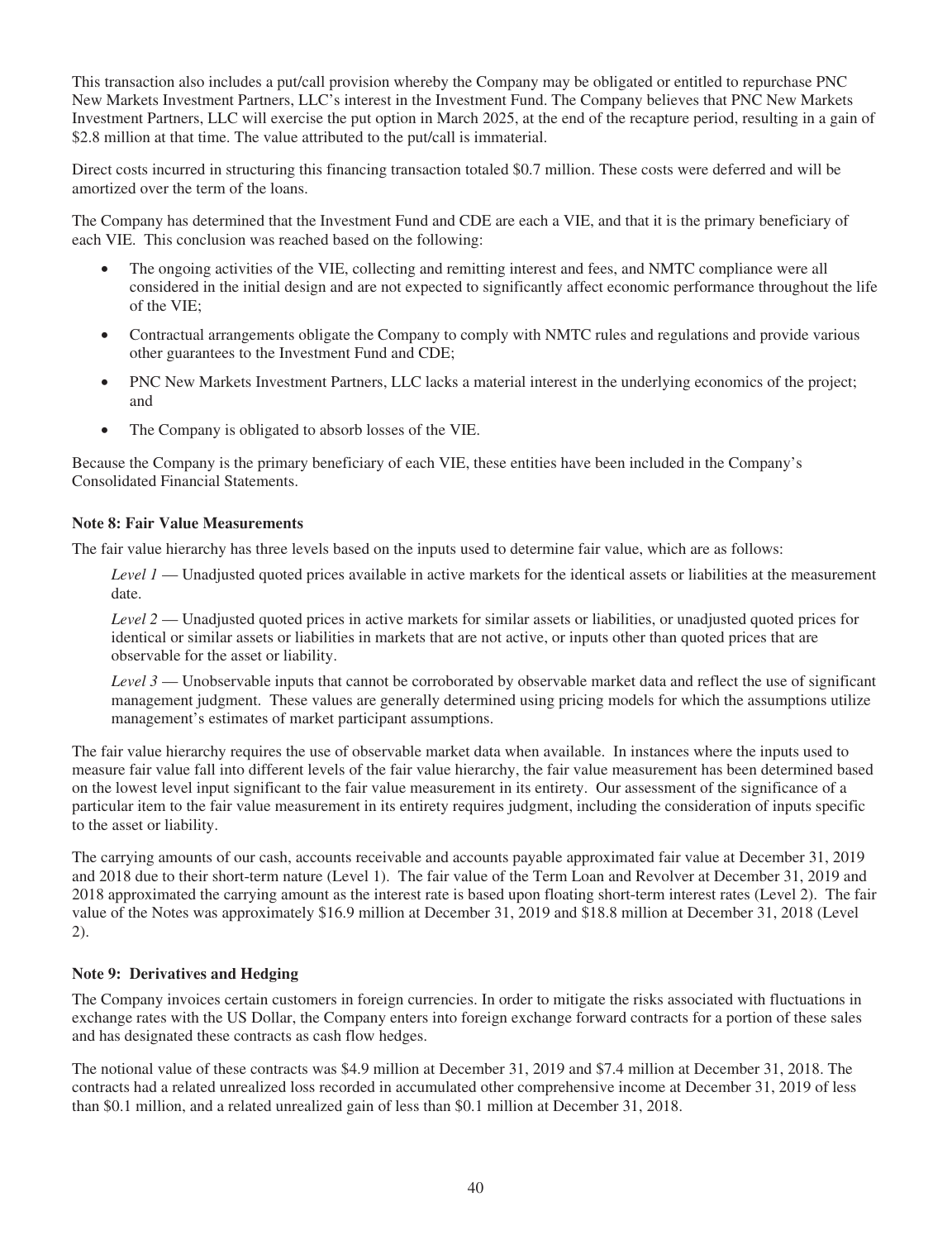### **Note 10: Income Taxes**

The income tax benefit attributable to continuing operations during the years ended December 31, 2019, 2018 and 2017 is as follows:

Components of the benefit from income taxes are as follows:

| For the years ended December 31,               | 2019     |    | 2018    |   | 2017    |
|------------------------------------------------|----------|----|---------|---|---------|
| ( <i>dollars in thousands</i> )                |          |    |         |   |         |
| Current (benefit) provision                    |          |    |         |   |         |
| Federal                                        | \$<br>7) | -S | $\perp$ | S | (28)    |
| <b>State</b>                                   | 22       |    | 86      |   | 21      |
| Deferred (benefit) provision                   |          |    |         |   |         |
| Federal                                        | (279)    |    | 2.100   |   | 114     |
| <b>State</b>                                   | (238)    |    | (250)   |   | 568     |
| Benefit related to a change in enacted tax law | -        |    |         |   | (8,276) |
| (Benefit) provision for income taxes           | (502)    |    | 1,935   |   | (7,601) |

The income tax (benefit) provision reconciled to taxes computed at the statutory federal rate is as follows:

| For the years ended December 31,           |   | 2019    | 2018  | 2017    |
|--------------------------------------------|---|---------|-------|---------|
| Tax provision at statutory tax rate        | S | 792     | 2.645 |         |
| State income taxes, net of federal impact  |   | 38      | 74    |         |
| Research and development tax credit        |   | (1,233) | (874) | (425)   |
| Valuation allowance, net of federal impact |   | (193)   | (167) | 475     |
| Impact of changes in enacted tax law       |   |         |       | (8,276) |
| Adjustments to deferred taxes              |   | 41      | 277   | 506     |
| Other, net                                 |   | 53      | (20)  | 113     |
| (Benefit) provision for income taxes       |   | (502)   | 1,935 | (7,601) |

We continue to record a full valuation allowance against our New York deferred tax assets due to the zero percent state income tax rate for qualified manufacturers. We continue to record a partial valuation allowance against our Pennsylvania net operating loss deferred tax asset due to annual usage limitations. We have determined that federal and other state deferred tax assets are expected to be realized and have not recorded any additional valuation allowances.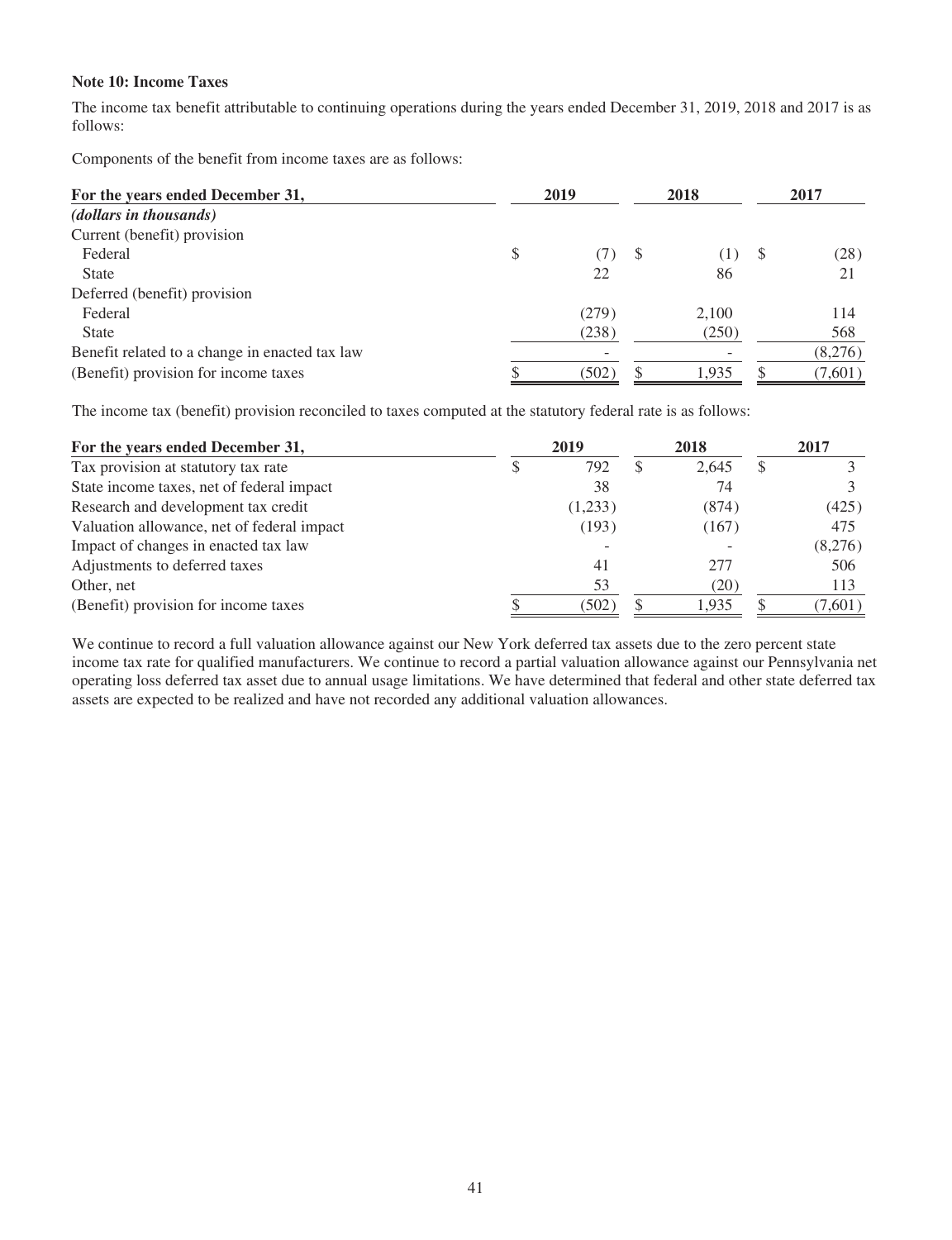We recognized the tax effects of the Tax Cuts and Jobs Act (the "Tax Act") in the year ended December 31, 2017 and recorded \$8.3 million in tax benefits, which relates almost entirely to the remeasurement of deferred tax liabilities to the reduced 21% corporate income tax rate.

Deferred income taxes reflect the net tax effects of temporary differences between the carrying amounts of assets and liabilities for financial reporting purposes and the amounts used for income tax purposes. Significant components of our net deferred taxes related to continuing operations are as follows:

| December 31,                           | 2019 |        | 2018         |  |
|----------------------------------------|------|--------|--------------|--|
| ( <i>dollars in thousands</i> )        |      |        |              |  |
| Noncurrent deferred income taxes:      |      |        |              |  |
| Federal and state tax carryforwards    | \$   | 7.659  | \$<br>8,331  |  |
| Inventory                              |      | 970    | 787          |  |
| Share-based compensation               |      | 2,029  | 1,909        |  |
| Receivables                            |      | 166    | 239          |  |
| Accrued liabilities                    |      | 333    | 836          |  |
| Other                                  |      |        | 5            |  |
| Total deferred tax assets              | \$   | 11,164 | \$<br>12,107 |  |
| Deferred tax liabilities:              |      |        |              |  |
| Property, plant and equipment          | \$   | 21,312 | \$<br>22,951 |  |
| Other                                  |      | 814    | 637          |  |
| Total deferred tax liabilities         |      | 22,126 | \$<br>23,588 |  |
| Total noncurrent deferred income taxes |      | 10,962 | \$<br>11.481 |  |

We file a U.S. federal income tax return and various state income tax returns. For federal income tax purposes, we had \$8.6 million and \$18.7 million of net operating loss carryforwards at December 31, 2019 and 2018, respectively. The net operating loss carryforwards begin to expire in 2031. In addition, we have credit carryforwards associated with our research and development activities of \$5.2 million and \$4.0 million as of December 31, 2019 and 2018, respectively. The research and development credit carryforwards begin to expire in 2030.

We have state net operating loss carryforwards of \$8.8 million at December 31, 2019 and 2018, and the related valuation allowances were \$2.8 million and \$5.2 million at December 31, 2019 and 2018, respectively. We have state credit carryforwards of \$0.2 million at December 31, 2019 and 2018. The state net operating loss carryforwards begin to expire in 2031. The state credit carryforwards begin to expire in 2027.

We are routinely under audit by federal or state authorities. Our federal tax returns are subject to examination by the IRS for tax years after 2015. We are subject to examination by most state tax jurisdictions for tax years after 2015.

## **Note 11: Net Income (Loss) Per Common Share**

The computation of basic and diluted net income (loss) per common share for the years ended December 31, 2019, 2018 and 2017 is as follows:

| For the years ended December 31,                                      | 2019 |                    | 2018 |                   | 2017 |           |
|-----------------------------------------------------------------------|------|--------------------|------|-------------------|------|-----------|
| (dollars in thousands, except per share amounts)                      |      |                    |      |                   |      |           |
| Numerator:                                                            |      |                    |      |                   |      |           |
| Net income                                                            | \$   | $4.275$ \$         |      | $10.662 \text{ }$ |      | 7,610     |
| Denominator:                                                          |      |                    |      |                   |      |           |
| Weighted average number of shares of common stock outstanding         |      | 8,778,753          |      | 8,132,632         |      | 7,225,697 |
| Weighted average effect of dilutive share-based compensation          |      | 94,966             |      | 215,060           |      | 149,108   |
| Diluted weighted average number of shares of common stock outstanding |      | 8,873,719          |      | 8,347,692         |      | 7,374,805 |
| Net income per common share:                                          |      |                    |      |                   |      |           |
| Basic earnings per share                                              |      | $0.49 \text{ }$ \$ |      | 1.31S             |      | 1.05      |
| Diluted earnings per share                                            |      | 0.48               |      | 1.28              |      | 1.03      |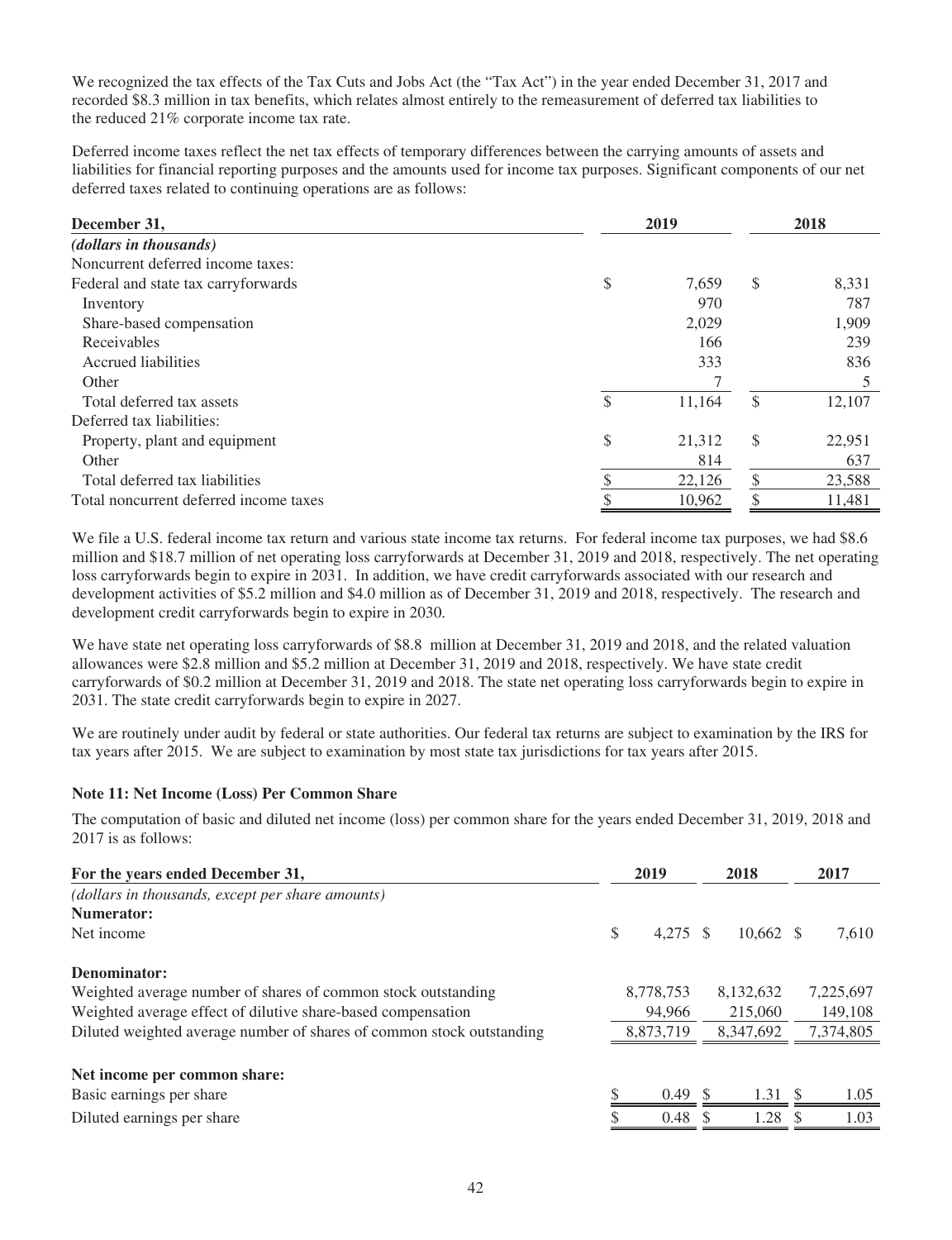On May 25, 2018, the Company completed an underwritten, public offering involving the issuance and sale by the Company of 1,224,490 shares of common stock at a public offering price of \$24.50 per share. In addition, the Company granted the underwriters a 30-day option to purchase up to an additional 183,673 shares of common stock. On June 1, 2018, the underwriters exercised the option in full, and an additional 183,673 shares of common stock were issued and sold on June 5, 2018. The public offering resulted in gross proceeds to the Company of approximately \$34.5 million, or \$32.2 million net of the underwriting discount and other offering fees and expenses. We used the net proceeds from the public offering to repay amounts outstanding under the Company's revolving credit facility. The public offering's impact on the weighted average number of shares for the year ended December 31, 2018 was 0.8 million shares.

There were 593,975, 323,250, and 590,350 options to purchase shares of common stock, at an average price of \$26.91, \$32.36, and \$30.63 for the years ended December 31, 2019, 2018 and 2017, respectively, that were not included in the computation of diluted net income per common share because their respective exercise prices were greater than the average market price of our common stock.

An adjustment for interest expense on convertible notes was excluded from the income per share calculation for the years ended December 31, 2017 as it would have been antidilutive.

The calculations of diluted earnings per share for the year ended December 31, 2017 exclude 268,351 shares for the assumed conversion of the Notes as inclusion would have been antidilutive.

# **Note 12: Share-Based Compensation**

At December 31, 2019, we had the following share-based compensation plans:

# **Universal Stainless & Alloy Products, Inc. 2017 Equity Incentive Plan**

We maintain the Universal Stainless & Alloy Products, Inc. 2017 Equity Incentive Plan (the "2017 Plan"), which was approved by our stockholders in May 2017. The 2017 Plan permits the issuance of stock options, restricted stock, restricted stock units, other share-based awards and performance awards to officers, employees, non-employee directors, and consultants and advisors to the Company. At inception, there were 568,357 shares authorized for issuance under the 2017 Plan.

When adopted, the 2017 Plan replaced the Omnibus Incentive Plan ("OIP"). Any awards outstanding under the OIP will remain subject to and be paid under the OIP. No new awards will be granted under the OIP. Any shares subject to outstanding awards under the OIP that cease to be subject to such awards after the adoption of the 2017 Plan will increase the shares authorized under the 2017 Plan. At December 31, 2019, there were 473,351 shares available for grant under the 2017 Plan.

## **Omnibus Incentive Plan**

We maintain the OIP which was approved by our stockholders in May 2012. The OIP permitted the issuance of stock options, restricted stock, restricted stock units and other share-based awards to non-employee directors, other than those directors owning more than 5% of our outstanding common stock, consultants, officers and other key employees who were expected to contribute to our future growth and success. With the adoption of the 2017 Plan, no shares of common stock were available for grant at December 31, 2019 under OIP.

## **Stock Options**

The price for options granted under the both the 2017 Plan and OIP is equal to the fair market value of the common stock at the date of grant. Options granted to non-employee directors vest over a three-year period, and options granted to employees vest over a four-year period. All options under both the 2017 Plan and OIP will expire no later than ten years after the grant date. Forfeited options may be reissued and are included in the amount available for grants.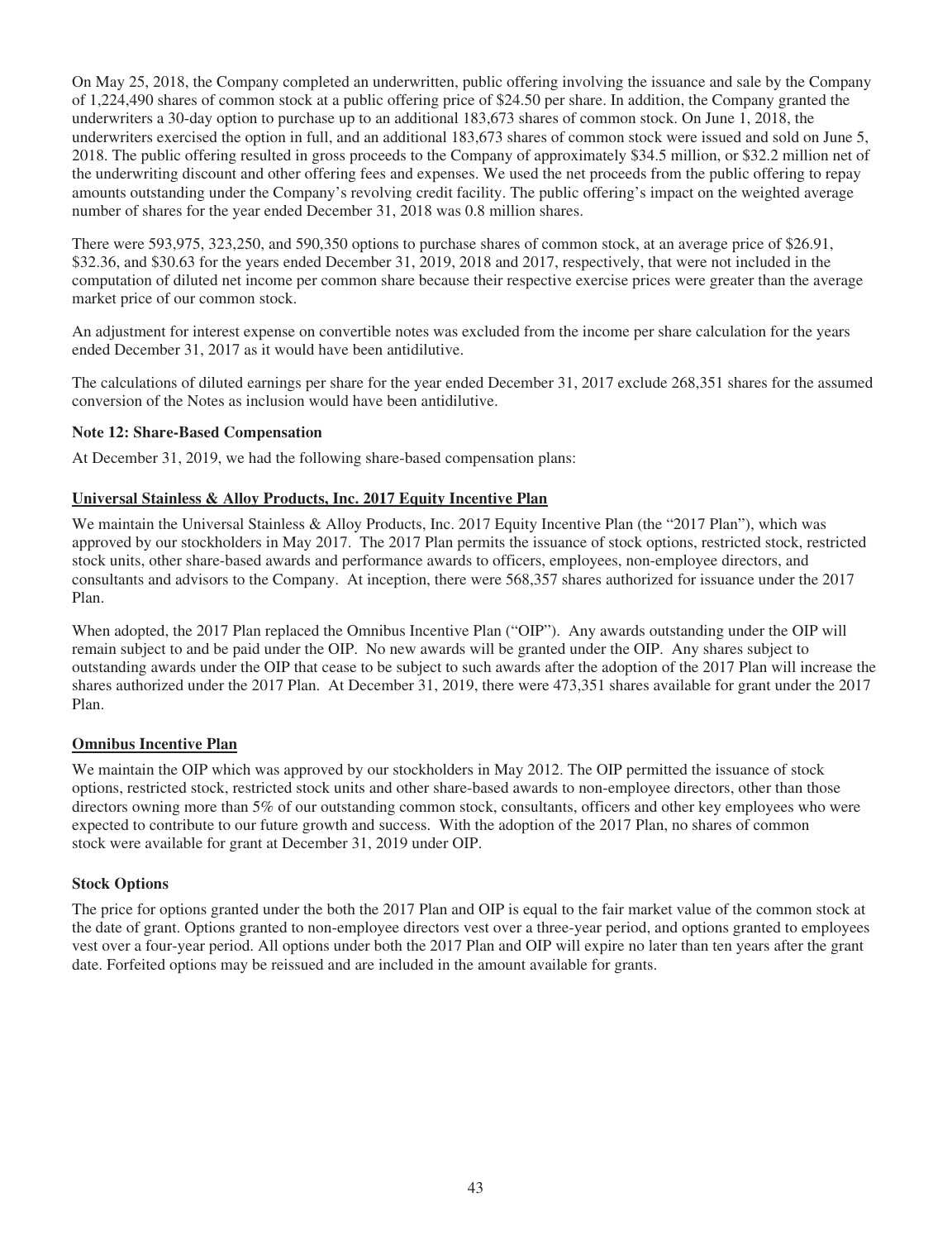A summary of stock option activity as of and for the year ended December 31, 2019 is presented below:

|                                  | Non-vested stock<br>options outstanding |               |            | Stock options<br>outstanding |             |              |
|----------------------------------|-----------------------------------------|---------------|------------|------------------------------|-------------|--------------|
|                                  |                                         |               | Weighted-  |                              | Weighted-   | Weighted-    |
|                                  |                                         |               | average    |                              | average     | average      |
|                                  | Number                                  |               | grant-date | <b>Number</b>                | exercise    | contractual  |
|                                  | of shares                               |               | fair value | of shares                    | price       | term (years) |
| Outstanding at December 31, 2018 | 263,783                                 | <sup>\$</sup> | 9.04       | 862,025                      | \$<br>22.56 |              |
| Stock options granted            | 112,550                                 |               | 6.71       | 112,550                      | 14.56       |              |
| Stock options exercised          |                                         |               |            | (5,325)                      | 10.10       |              |
| Stock options vested             | (103, 697)                              |               | 8.05       |                              |             |              |
| Stock options forfeited          | (19,900)                                |               | 8.60       | (72, 450)                    | 17.99       |              |
| Outstanding at December 31, 2019 | 252,736                                 |               | 8.45       | 896,800                      | 22.01       | 5.8          |
| Exercisable at December 31, 2019 |                                         |               |            | 644,064                      | 23.75       | 4.5          |

Proceeds from stock option exercises totaled \$0.1 million, \$0.7 million and \$0.3 million for the years ended December 31, 2019, 2018 and 2017, respectively. Shares issued in connection with stock option exercises are issued from available authorized shares.

Based upon the closing stock price of \$14.90 at December 31, 2019, the aggregate intrinsic value of outstanding and exercisable stock options was \$0.8 million and \$0.6 million, respectively. Intrinsic value of stock options is calculated as the amount by which the market price of our common stock exceeds the exercise price of the options. The aggregate intrinsic value of stock options exercised for the years ended December 31, 2019 was less than \$0.1 million, and was \$0.6 million for the year ended December 31, 2018.

The total fair value of stock option awards vested during the years ended December 31, 2019, 2018 and 2017 was \$0.8 million, \$0.8 million and \$1.2 million, respectively.

Share-based compensation to employees and directors is recognized as compensation expense in the consolidated statements of operations based on the stock options fair value on the measurement date, which is the date of the grant. The value of the portion of the award that is ultimately expected to vest is recognized as expense over the requisite service periods. The compensation expense recognized and its related tax effects are included in additional paid-in capital.

Share-based compensation expense related to stock options totaled \$0.8 million, \$0.8 million and \$1.2 million for the years ended December 31, 2019, 2018 and 2017, respectively. Share-based compensation expense is recognized ratably over the requisite service period for all stock option awards. Unrecognized share-based compensation expense related to non-vested stock option awards totaled \$1.9 million at December 31, 2019, and the weighted-average period over which this unrecognized expense was expected to be recognized was 2.8 years.

The fair value of our stock options granted is estimated on the measurement date, which is the date of grant. We use the Black-Scholes option-pricing model. Our determination of fair value of stock option awards on the date of grant is affected by our stock price as well as assumptions regarding our expected stock price volatility over the term of the awards, and actual and projected stock option exercise behaviors. The weighted-average grant-date fair value of stock options granted during the years ended December 31, 2019, 2018 and 2017 was \$6.71, \$10.33 and \$9.60, respectively.

The assumptions used to determine the fair value of stock options granted are detailed in the table below:

|                                                   | 2019               | 2018               | 2017             |
|---------------------------------------------------|--------------------|--------------------|------------------|
| Risk-free interest rate                           | 1.41\% to 2.56\%   | 2.63\% to 3.10\%   | 1.92\% to 2.29\% |
| Dividend yield                                    | $0.0\%$            | $0.0\%$            | $0.0\%$          |
| Expected market price volatility                  | 47\% to 52\%       | 45\% to 52\%       | 45\% to 53\%     |
| Weighted-average expected market price volatility | $49.4\%$           | 49.1%              | $47.4\%$         |
| Expected term                                     | 4.6 to $6.5$ years | 4.7 to $6.8$ years | 5.6 to 7.5 years |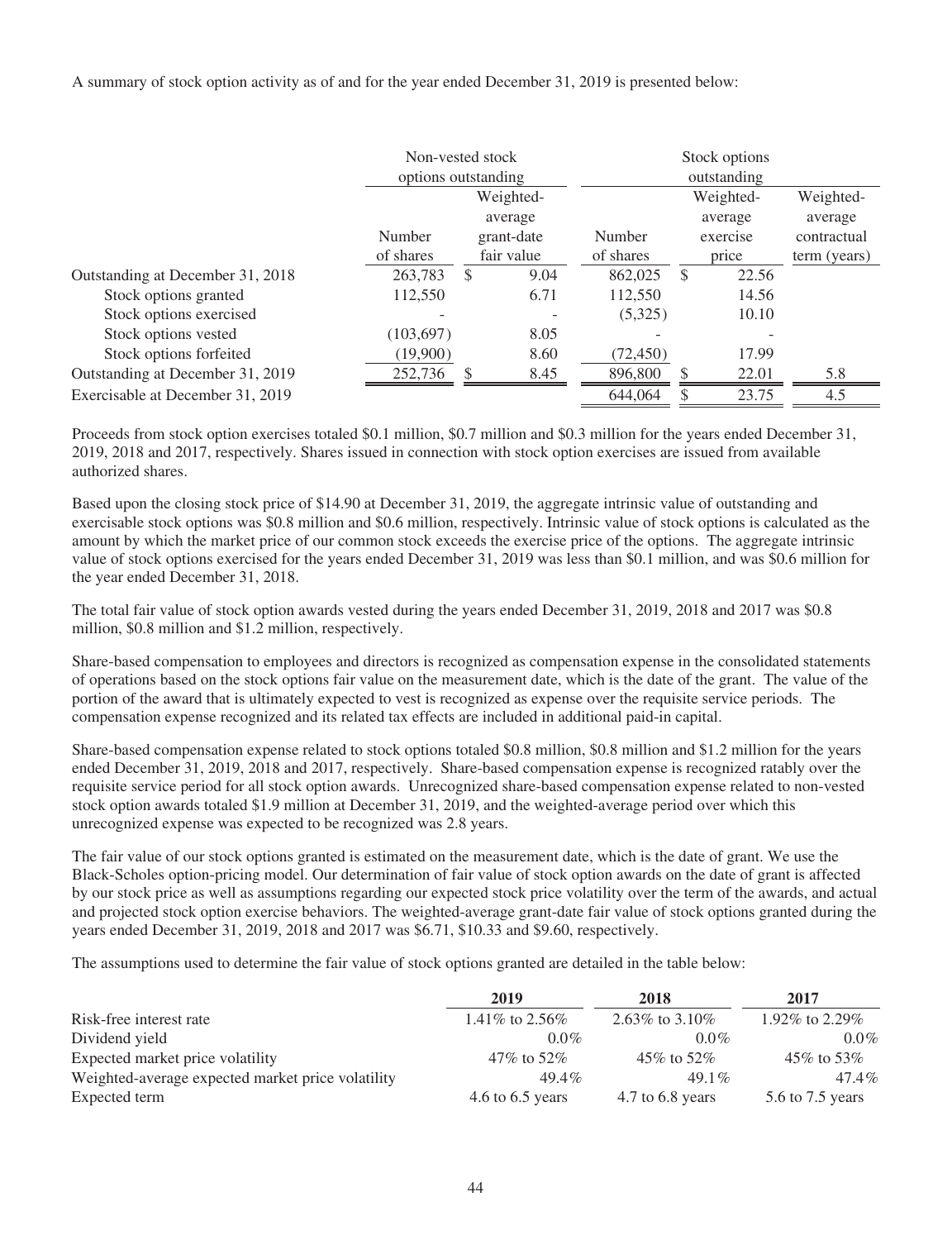The risk-free interest rate was developed using the U.S. Treasury yield curve for periods equal to the expected life of the stock options at the grant date. No dividend yield was assumed because we do not pay cash dividends on common stock and currently have no plans to pay a dividend. Expected volatility is based on the long-term historical volatility (estimated over a period equal to the expected term of the stock options) of our common stock. In estimating the fair value of stock options under the Black-Scholes option-pricing model, separate groups of employees that have similar historical exercise behavior are considered separately. The expected term of options granted represents the period of time that options granted are expected to be outstanding.

# **Restricted Stock and Restricted Stock Units**

A summary of restricted stock activity for the years ended December 31, 2019 and 2018 is presented below:

|                                      |                     | Weighted-<br>average     |
|--------------------------------------|---------------------|--------------------------|
|                                      | Number<br>of shares | grant-date<br>fair value |
| Balance, December 31, 2017           | 82,280              | \$<br>15.45              |
| Restricted stock granted in February | 9,530               | 26.23                    |
| Restricted stock granted in May      | 5,136               | 24.20                    |
| Restricted stock vested in May       | (2,260)             | 18.00                    |
| Restricted stock granted in November | 10,666              | 19.46                    |
| Restricted stock vested in December  | (25,000)            | 14.75                    |
| Balance, December 31, 2018           | 80,352              | 17.97                    |
| Restricted stock granted in May      | 6,368               | 12.88                    |
| Restricted stock vested in May       | (4,528)             | 20.56                    |
| Restricted stock granted in November | 18,000              | 14.39                    |
| Balance, December 31, 2019           | 100,192             | 16.89                    |

Share-based compensation expense related to restricted stock totaled \$0.4 million, \$0.5 million, and \$0.4 million for the years ended December 31, 2019, 2018 and 2017, respectively.

During the years ended December 31, 2019 and 2018, we granted 24,368 and 25,332 time-based restricted stock units, respectively, to certain employees and directors. The restricted stock units typically vest over four years for employees and three years for directors. The fair value of the non-vested time-based restricted common stock awards was calculated using the market value of the stock on the date of issuance.

As of December 31, 2019, total unrecognized compensation cost related to non-vested time-based restricted stock units was \$0.9 million. That cost is expected to be recognized over a weighted-average period of 1.9 years.

## **Employee Stock Purchase Plan**

Under the 1996 Employee Stock Purchase Plan, as amended (the "Plan"), the Company is authorized to issue up to 300,000 shares of common stock to its full-time employees, nearly all of whom are eligible to participate. Under the terms of the Plan, employees can choose as of January 1 and July 1 of each year to have up to 10% of their total earnings withheld to purchase up to 100 shares of our common stock each six-month period. The purchase price of the stock is 85% of the lower of its beginning-of-the-period or end-of-the-period market prices. At December 31, 2019, we have issued 251,367 shares of common stock since the Plan's inception.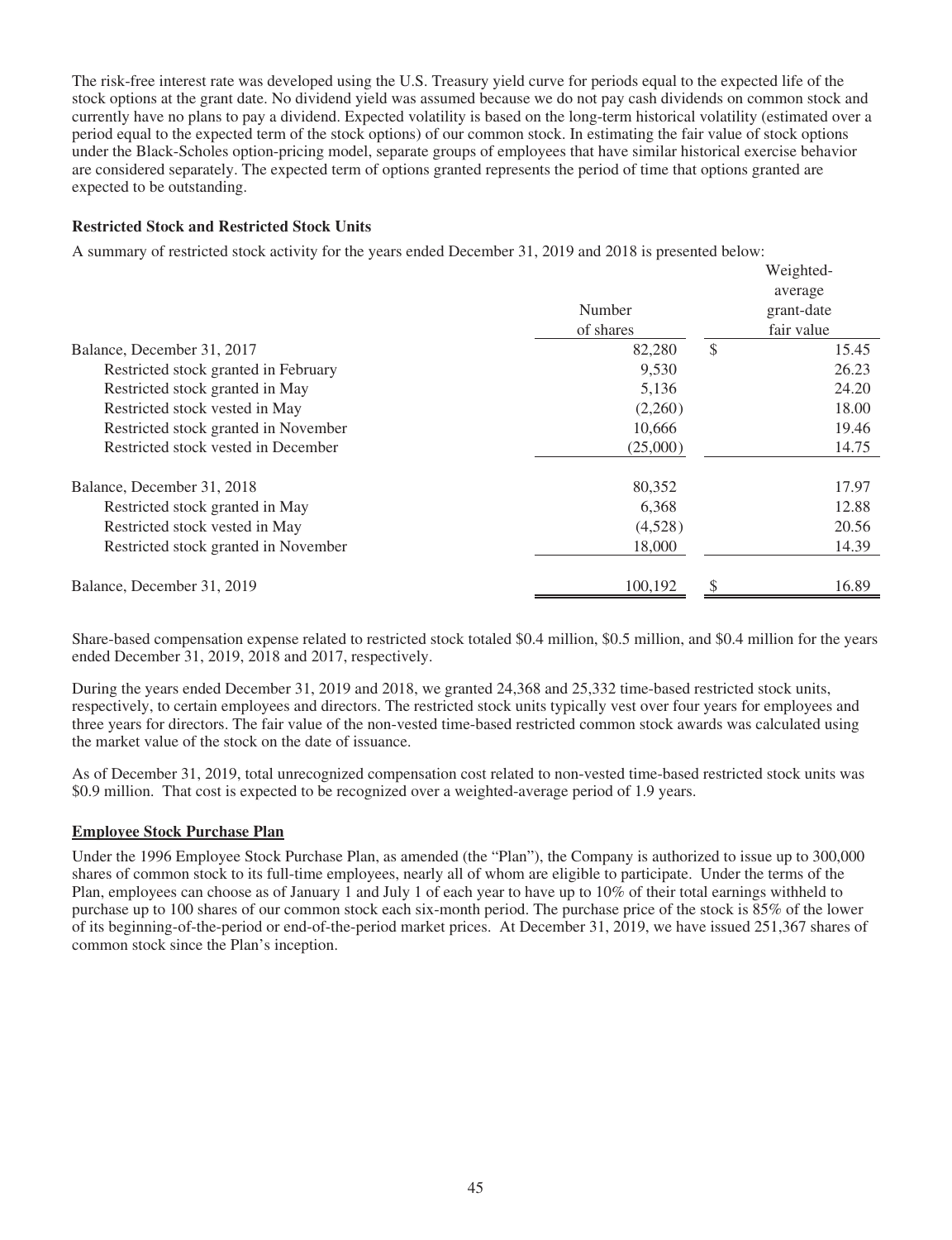## **Note 13: Retirement Plans**

We have a defined contribution retirement plan  $("401(k)$  plan") that covers substantially all employees. Pursuant to the 401(k) plan, participants may elect to make pre-tax and after-tax contributions, subject to certain limitations imposed under the Internal Revenue Code of 1986, as amended. In addition, we make periodic contributions to the 401(k) plan based on service for the North Jackson, Titusville and Dunkirk hourly employees. Prior to the North Jackson initial collective bargaining agreement, periodic contributions to the 401(k) plan were based on age for hourly employees at the North Jackson facility. We make periodic contributions for the salaried employees at all locations based upon their service and their individual contribution to the 401(k) plan.

We also participate in the Steelworkers Pension Trust (the "Trust"), a multi-employer defined-benefit pension plan that is open to all hourly and salary employees associated with the Bridgeville facility. We make periodic contributions to the Trust based on hours worked at a fixed rate for each hourly employee, as determined by the collective bargaining agreement, and a fixed monthly contribution on behalf of each salary employee. The trustees of the Trust have provided us with the latest data available for the Trust year ended December 31, 2018. As of that date, the Trust is not fully funded. We could be held liable to the Trust for our own obligations, as well as those of other employers, due to our participation in the Trust. Contribution rates could increase if the Trust is required to adopt a funding improvement plan or a rehabilitation plan, if the performance of the Trust assets do not meet expectations, or as a result of future collectively-bargained wage and benefit agreements. If we choose to stop participating in the Trust, we may be required to pay the Trust an amount based on the underfunded status of the Trust, referred to as a withdrawal liability.

The Pension Protection Act (PPA) defines a zone status for each trust. Trusts in the green zone are at least 80% funded, trusts in the yellow zone are at least 65% funded, and trusts in the red zone are generally less than 65% funded. The Trust recertified its zone status after using the extended amortization provisions as allowed by law. The Trust has not implemented a funding improvement or rehabilitation plan, nor are such plans pending. Our contributions to the Trust have not exceeded more than 5% of the total contributions to the Trust.

|         | Trusts employer  |       |                 |              |      |                        |                                    |           |
|---------|------------------|-------|-----------------|--------------|------|------------------------|------------------------------------|-----------|
|         | identification   |       |                 | Funding plan |      |                        | Company contributions to the Trust |           |
| Pension | number $\prime$  |       | PPA zone status | pending/     |      | (dollars in thousands) |                                    | Surcharge |
| fund    | plan number      | 2019  | 2018            | implemented  | 2019 | 2018                   | 2017                               | imposed   |
| Trust   | 23-6648508 / 499 | Green | Green           | No           | 945  | 880                    | 773.                               | No        |

The total expense of all retirement plans for the years ended December 31, 2019, 2018 and 2017 was \$2.1 million, \$2.1 million and \$1.8 million, respectively. No other post-retirement benefit plans exist.

## **Note 14: Commitments and Contingencies**

From time to time, various lawsuits and claims have been or may be asserted against us relating to the conduct of our business, including routine litigation relating to commercial and employment matters. The ultimate cost and outcome of any litigation or claim cannot be predicted with certainty. Management believes, based on information presently available, that the likelihood that the ultimate outcome of any such pending matter will have a material adverse effect on our financial condition, or liquidity or a material impact to our results of operations is remote, although the resolution of one or more of these matters may have a material adverse effect on our results of operations for the period in which the resolution occurs.

We, as well as other steel companies, are subject to demanding environmental standards imposed by federal, state and local environmental laws and regulations. We are not aware of any environmental condition that currently exists at any of our facilities that would cause a material adverse effect on our financial condition, results of operations or liquidity in a particular future quarter or year.

Our purchase obligations include the value of all open purchase orders with established quantities and purchase prices, as well as minimum purchase commitments, all made in the normal course of business. At December 31, 2019, our total purchase obligations were approximately \$21.7 million, of which approximately \$15.9 million will be due in 2020.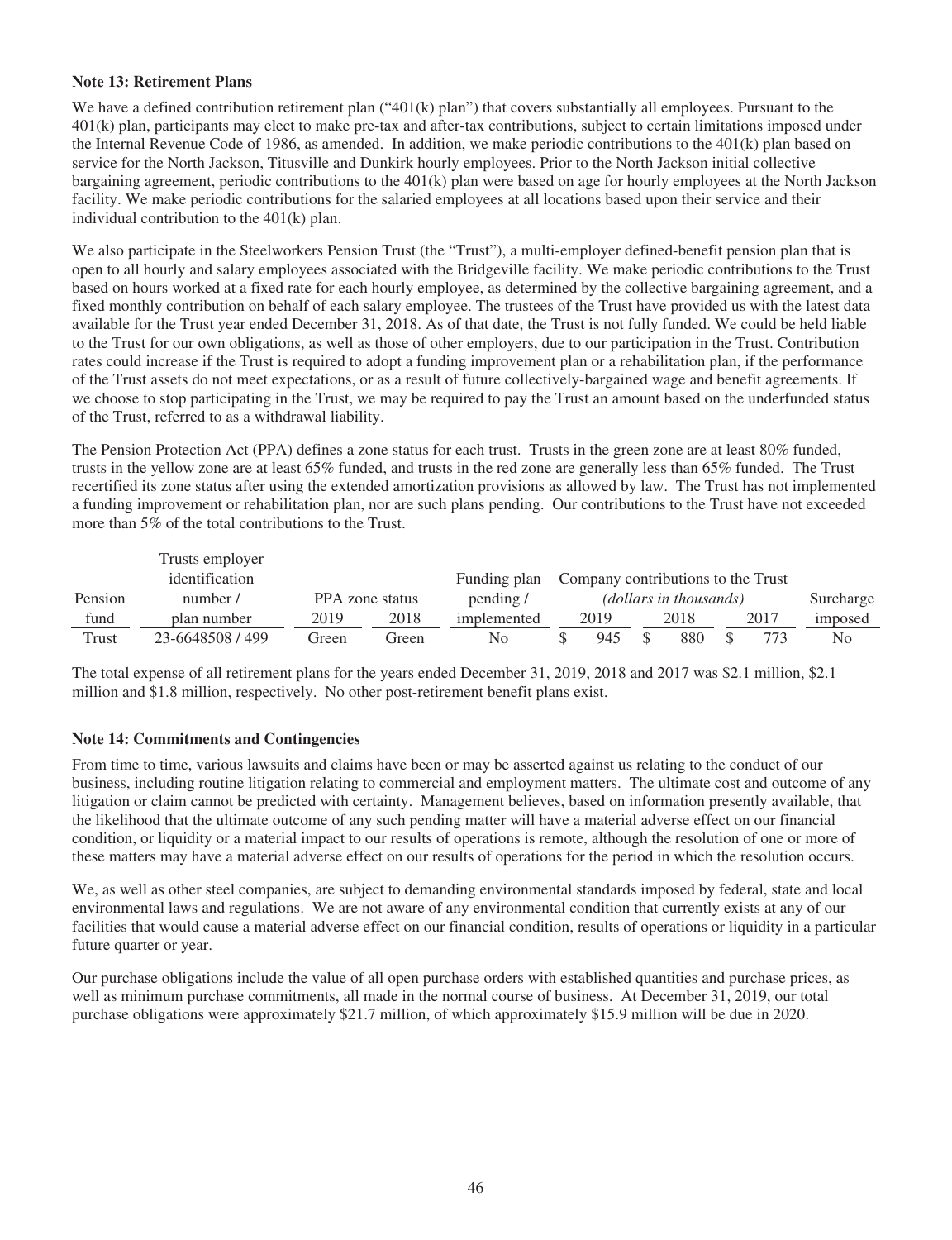| $1000$ To $00000$ $0000$ $0000$ $0000$ $0000$ $0000$ |                      |                |               |                       |
|------------------------------------------------------|----------------------|----------------|---------------|-----------------------|
|                                                      | <b>First quarter</b> | Second quarter | Third quarter | <b>Fourth quarter</b> |
| (dollars in thousands, except per share amounts)     |                      |                |               |                       |
| 2019 Data:                                           |                      |                |               |                       |
| Net sales                                            | \$<br>60,271         | \$<br>70,997   | \$<br>56,568  | \$<br>55,171          |
| Gross margin                                         | \$<br>7,370          | \$<br>9,106    | \$<br>5,308   | \$<br>5,854           |
| Operating income                                     | \$<br>2,404          | \$<br>3,502    | \$<br>783     | \$<br>602             |
| Provision (benefit) for income taxes                 | \$<br>248            | \$<br>384      | \$<br>(577)   | \$<br>(557)           |
| Net income                                           | \$<br>1,222          | \$<br>2,086    | \$<br>767     | \$<br>200             |
| Net income per common share                          |                      |                |               |                       |
| <b>Basic</b>                                         | \$<br>0.14           | \$<br>0.24     | \$<br>0.09    | \$<br>0.02            |
| Diluted                                              | \$<br>0.14           | \$<br>0.24     | \$<br>0.09    | \$<br>0.02            |
| 2018 Data:                                           |                      |                |               |                       |
| Net sales                                            | \$<br>63,737         | \$<br>66,071   | \$<br>69,056  | \$<br>57,063          |
| Gross margin                                         | \$<br>9,272          | \$<br>11,695   | \$<br>10,425  | \$<br>6,424           |
| Operating income                                     | \$<br>4,065          | \$<br>5,846    | \$<br>5,294   | \$<br>865             |
| Provision (benefit) for income taxes                 | \$<br>777            | \$<br>1,139    | \$<br>460     | \$<br>(441)           |
| Net income                                           | \$<br>2,125          | \$<br>4,038    | \$<br>3,916   | \$<br>583             |
| Net income per common share:                         |                      |                |               |                       |
| <b>Basic</b>                                         | \$<br>0.29           | \$<br>0.52     | \$<br>0.45    | \$<br>0.07            |
| Diluted                                              | 0.28                 | \$<br>0.50     | \$<br>0.44    | \$<br>0.07            |
|                                                      |                      |                |               |                       |

#### **Note 15: Selected Quarterly Financial Data (unaudited)**

Net income per common share amounts for each quarter is required to be computed independently. As a result, their sum may not equal the total year earnings per share amounts.

#### **ITEM 9. CHANGES IN AND DISAGREEMENTS WITH ACCOUNTANTS ON ACCOUNTING AND FINANCIAL DISCLOSURE**

None.

## **ITEM 9A. CONTROLS AND PROCEDURES**

Our management, including our Chairman, President and Chief Executive Officer and our Vice President of Finance, Chief Financial Officer and Treasurer, performed an evaluation of the effectiveness of our disclosure controls and procedures. Based on that evaluation, our Chairman, President and Chief Executive Officer and our Vice President of Finance, Chief Financial Officer and Treasurer concluded that, as of the end of the fiscal year covered by this Annual Report on Form 10-K, our disclosure controls and procedures are effective. Management's Report on our internal control over financial reporting is included in Item 8 of this Annual Report on Form 10-K under the caption "Management's Report on Internal Control Over Financial Reporting" and is incorporated herein by reference. Our independent registered public accounting firm has issued a report on management's maintenance of effective internal control over financial reporting and is set forth in Item 8 of this Annual Report on Form 10-K under the caption "Report of Independent Registered Public Accounting Firm" and is incorporated herein by reference.

During the last fiscal quarter of the fiscal year ended December 31, 2019, there were no changes in our internal control over financial reporting which have materially affected, or are reasonably likely to materially affect, our internal control over financial reporting.

#### **ITEM 9B. OTHER INFORMATION**

None.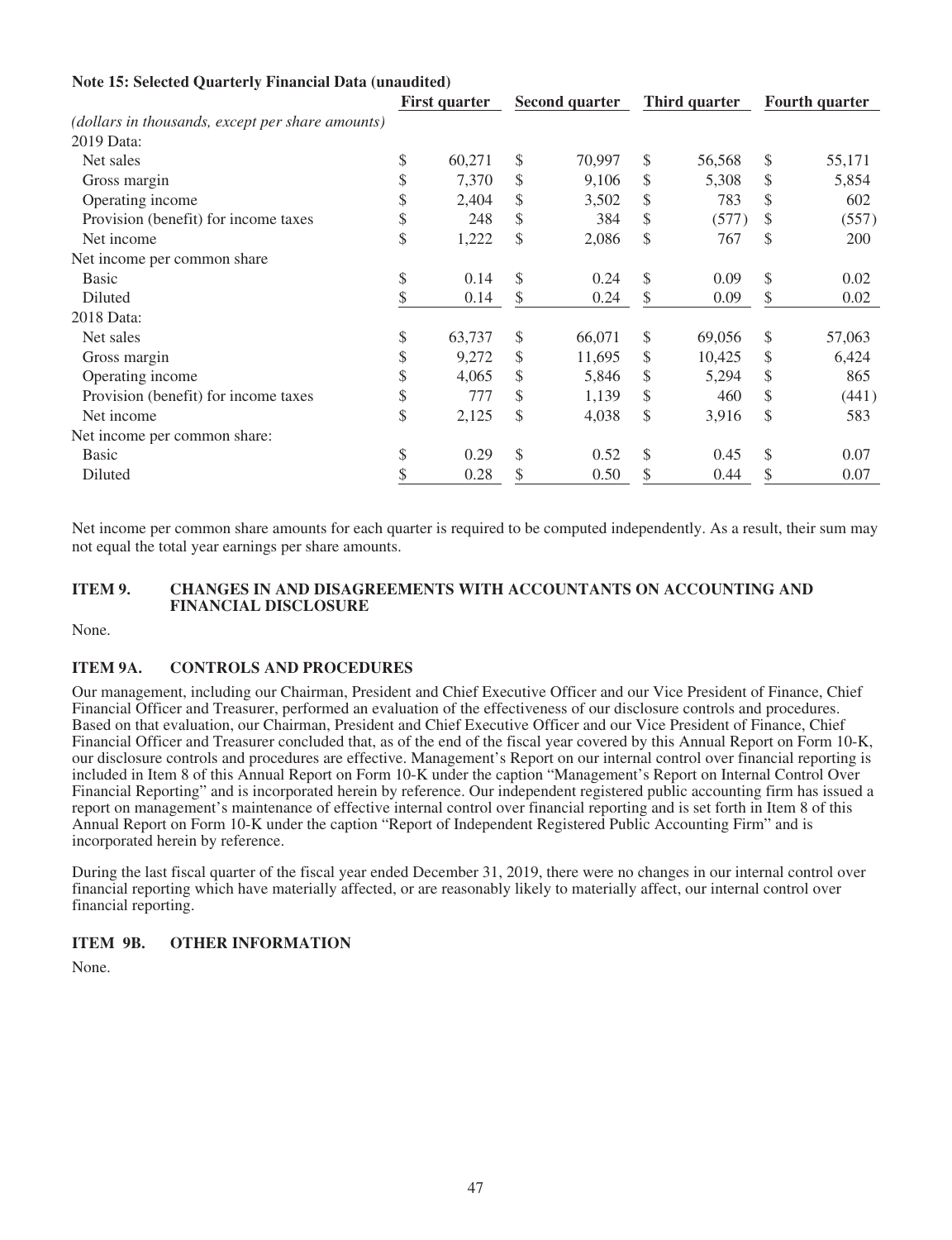# **PART III**

# **ITEM 10. DIRECTORS, EXECUTIVE OFFICERS AND CORPORATE GOVERNANCE**

The information concerning the directors of the Company is set forth in the Proxy Statement for the 2019 Annual Meeting of Stockholders (the "Proxy Statement") to be sent to stockholders in connection with our 2019 Annual Meeting of Stockholders, under the heading "Proposal No. 1—Election of Directors," which information is incorporated by reference. With the exception of the information specifically incorporated herein by reference, our Proxy Statement is not to be deemed filed as part of this report for the purposes of this Item.

In addition to the information set forth under the caption "Executive Officers" in Part I of this report, the information concerning our directors required by this item is incorporated and made part hereof by reference to the material appearing under the heading "Nominees for Election as Directors" in our Proxy Statement, which will be filed with the SEC, pursuant to Regulation 14A, not later than 120 days after the end of the 2019 fiscal year. Information concerning the Audit Committee and its "audit committee financial expert" required by this item is incorporated and made part hereof by reference to the material appearing under the heading "Committees of the Board of Directors" in the Proxy Statement. Information required by this item regarding compliance with Section 16(a) of the Exchange Act is incorporated and made a part hereof by reference to the material appearing under the heading "Security Ownership of Certain Beneficial Owners and Management" in the Proxy Statement. Information concerning the executive officers of the Company is contained in Part I of this Annual Report on Form 10-K under the caption "Executive Officers."

We have adopted a Code of Business Conduct and Ethics that applies to all directors and employees, including its principal executive officer and principal financial officer. A copy is available through our website at http://www.univstainless.com. Information on our website is not part of this Annual Report on Form 10-K. We intend to timely disclose any amendment of or waiver under the Code of Business Conduct and Ethics on our website and will retain such information on our website as required by applicable SEC rules.

# **ITEM 11. EXECUTIVE COMPENSATION**

The information concerning executive compensation is set forth in the Proxy Statement under the heading "Executive Compensation," which information is incorporated by reference. With the exception of the information specifically incorporated herein by reference, the Proxy Statement is not to be deemed filed as part of this report for the purposes of this Item.

# **ITEM 12. SECURITY OWNERSHIP OF CERTAIN BENEFICIAL OWNERS AND MANAGEMENT AND RELATED STOCKHOLDER MATTERS**

The information concerning security ownership of certain beneficial owners and management is set forth in the Proxy Statement under the heading "Security Ownership of Certain Beneficial Owners and Management," which information is incorporated by reference. With the exception of the information specifically incorporated herein by reference, the Proxy Statement is not to be deemed filed as part of this report for the purposes of this Item.

# **Equity Compensation Plan Information:**

Securities authorized for issuance under equity compensation plans at December 31, 2019 were as follows:

|                                                               | Number of shares<br>to be issued upon<br>exercise of |               | Weighted-average<br>exercise price of | Number of shares<br>remaining available<br>for future issuance under<br>equity compensation |
|---------------------------------------------------------------|------------------------------------------------------|---------------|---------------------------------------|---------------------------------------------------------------------------------------------|
| Plan Category                                                 | outstanding options                                  |               | outstanding options                   | plans $(A)$                                                                                 |
| Equity compensation plans<br>approved by security holders     | 896,800                                              | <sup>\$</sup> | 22.01                                 | 521,984                                                                                     |
| Equity compensation plans not<br>approved by security holders |                                                      |               |                                       |                                                                                             |
| Total                                                         | 896,800                                              |               | 22.01                                 | 521,984                                                                                     |

(A) Includes 473,351 shares of common stock not issued under the Universal Stainless & Alloy Products, Inc. 2017 Equity Incentive Plan and 48,633 available under the 1996 Employee Stock Purchase Plan, as amended.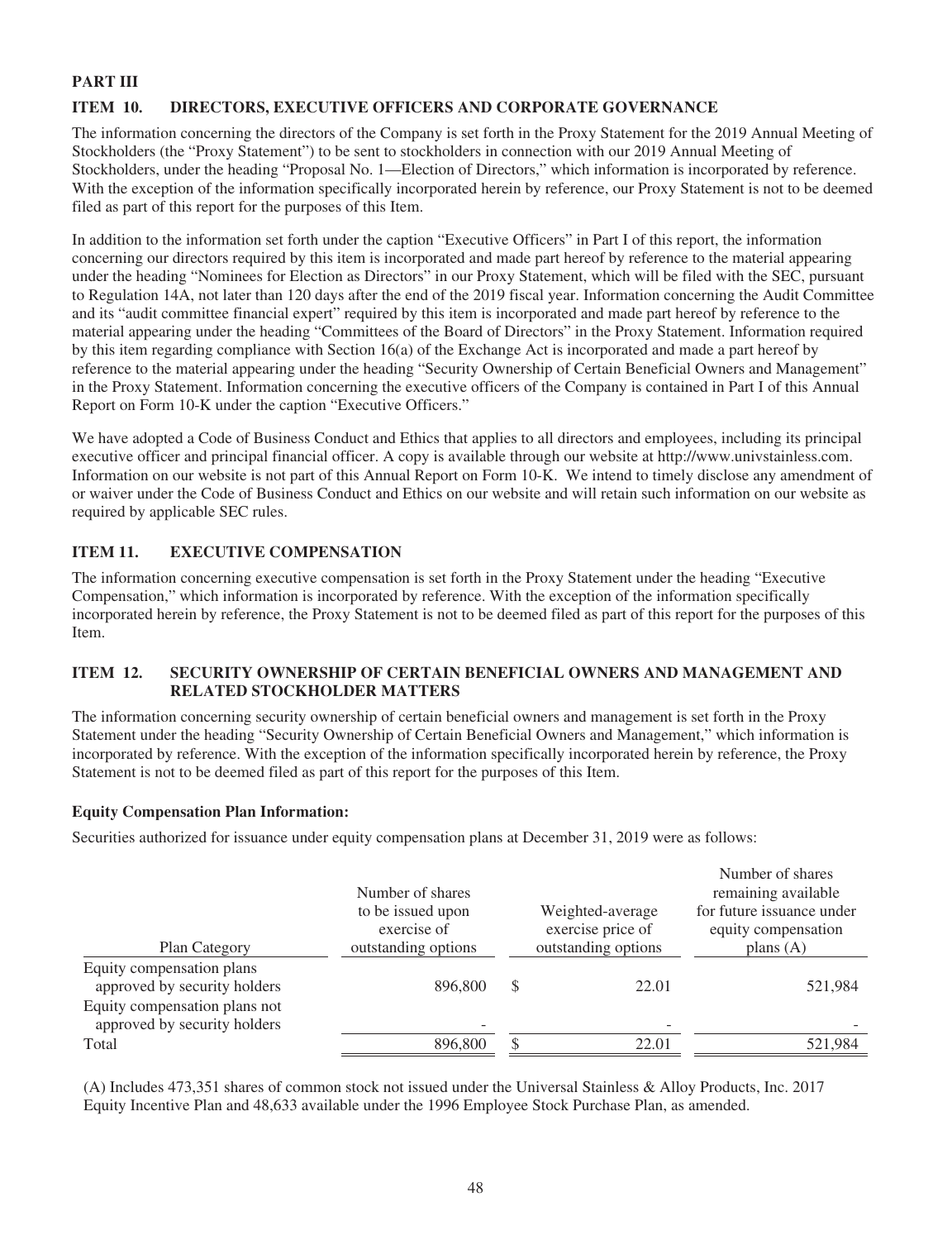# **ITEM 13. CERTAIN RELATIONSHIPS AND RELATED TRANSACTIONS, AND DIRECTOR INDEPENDENCE**

The information concerning certain relationships and related transactions, and director independence is set forth in the Proxy Statement under the heading "The Board of Directors," which information is incorporated by reference. With the exception of the information specifically incorporated herein by reference, the Proxy Statement is not to be deemed filed as part of this report for the purposes of this Item.

# **ITEM 14. PRINCIPAL ACCOUNTANT FEES AND SERVICES**

The information concerning principal accountant fees and services is set forth in the Proxy Statement under the heading "Principal Accountant Fees and Services," which information is incorporated by reference. With the exception of the information specifically incorporated herein by reference, the Proxy Statement is not to be deemed filed as part of this report for the purposes of this Item.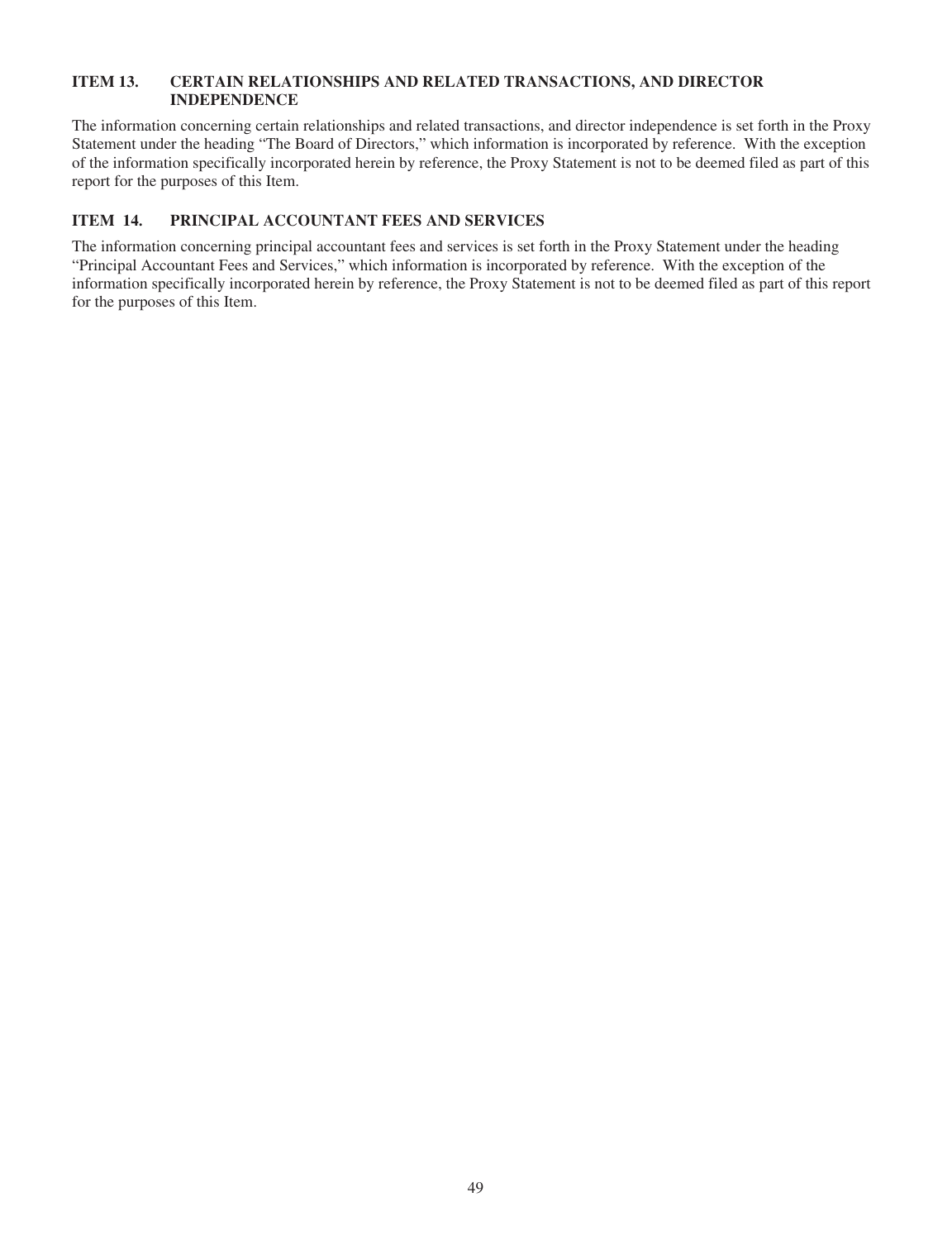# **PART IV**

# **ITEM 15. EXHIBITS AND FINANCIAL STATEMENT SCHEDULES**

The following documents are filed as part of this Form 10-K:

#### **1) Financial Statements**

The list of financial statements required by this item is set forth in Item 8, "Financial Statements and Supplementary Data" and is incorporated herein by reference.

## **2) Consolidated Financial Statement Schedules**

## **Schedule II – Valuation and Qualifying Accounts**

| For the Years Ended December 31, 2019, 2018 and 2017 | <b>Balance at</b><br>beginning<br>of year | <b>Charged to</b><br>costs and<br>expenses | Deductions/<br>net charge-<br>offs $(A)$ |      | <b>Balance at</b><br>end of year |
|------------------------------------------------------|-------------------------------------------|--------------------------------------------|------------------------------------------|------|----------------------------------|
| ( <i>dollars in thousands</i> )                      |                                           |                                            |                                          |      |                                  |
| Allowance for doubtful accounts:                     |                                           |                                            |                                          |      |                                  |
| Year ended December 31, 2019                         | \$<br>295                                 | $\overline{\phantom{a}}$                   | $\sim$ 10 $\,$                           | S    | 295                              |
| Year ended December 31, 2018                         | 456                                       | $\overline{\phantom{a}}$                   | (161)                                    |      | 295                              |
| Year ended December 31, 2017                         | 309                                       | 159                                        | (12)                                     |      | 456                              |
| Valuation allowance for deferred income taxes:       |                                           |                                            |                                          |      |                                  |
| Year ended December 31, 2019                         | \$<br>2,298                               | $\overline{\phantom{0}}$                   | (193)                                    | - \$ | 2,105                            |
| Year ended December 31, 2018                         | 2,465                                     | -                                          | (167)                                    |      | 2,298                            |
| Year ended December 31, 2017                         | 1,553                                     | 912                                        | $\overline{\phantom{a}}$                 |      | 2,465                            |

(A) Credits to the allowance for doubtful accounts represent the write-off of bad debts net of recoveries. Credits to the valuation allowance for deferred income taxes represent adjustments to existing valuation allowances.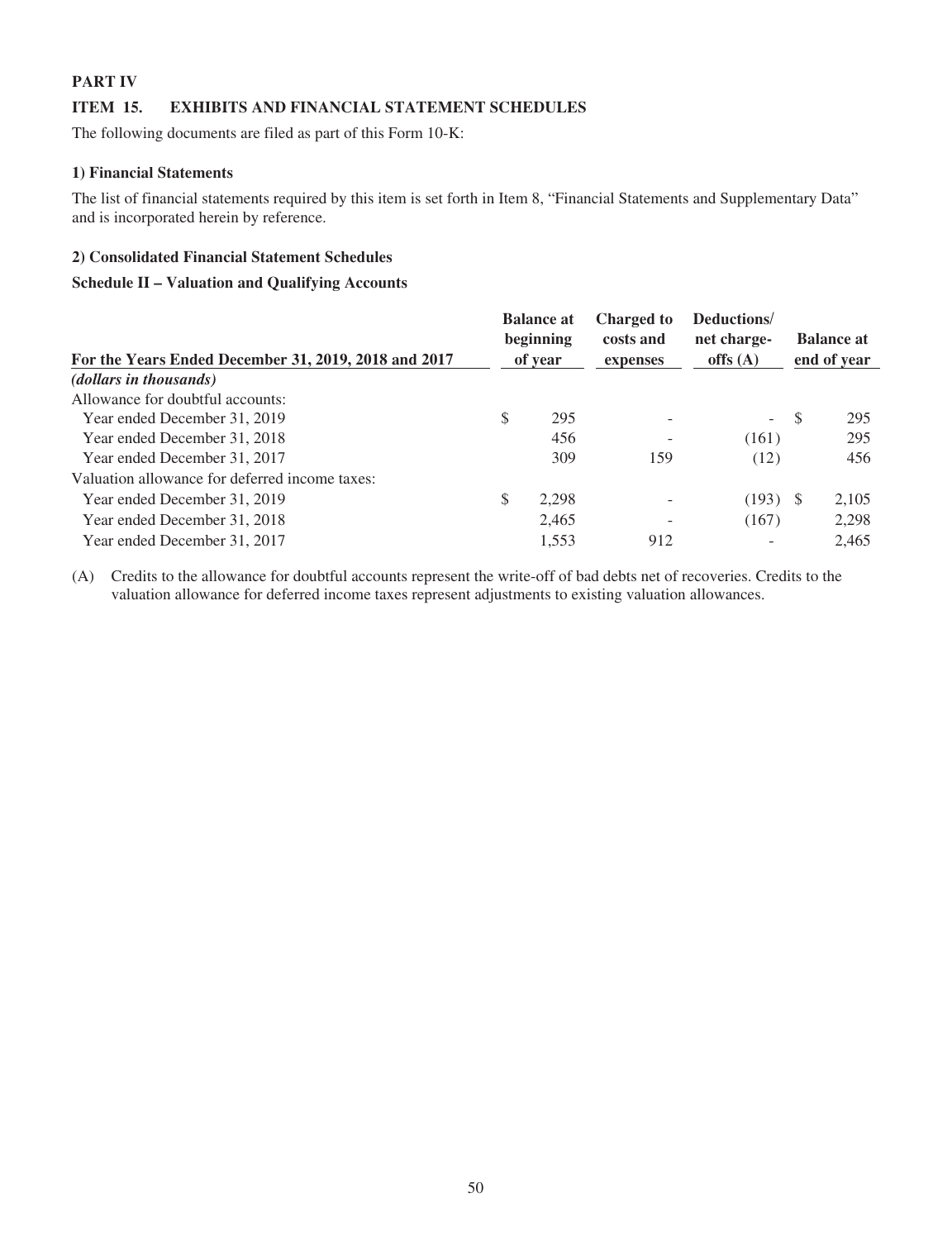# **3) Exhibits**

| <b>EXHIBIT</b><br><b>NUMBER</b> | <b>DESCRIPTION</b>                                                                                                 |                                                                                                                                                                    |
|---------------------------------|--------------------------------------------------------------------------------------------------------------------|--------------------------------------------------------------------------------------------------------------------------------------------------------------------|
| 3.1                             | Amended and Restated Certificate of Incorporation, as<br>amended                                                   | Incorporated herein by reference to Exhibit 3.1 to<br>the Annual Report on Form 10-K for the year<br>ended December 31, 2017.                                      |
| 3.2                             | Second Amended and Restated By-laws of the Company                                                                 | Incorporated herein by reference to Exhibit 3.1 to<br>the Current Report on Form 8-K filed December<br>15, 2014.                                                   |
| 4.1                             | Specimen Copy of Stock Certificate for shares of Common<br><b>Stock</b>                                            | Incorporated herein by reference to Exhibit 4.1 to<br>the Company's Annual Report on Form 10-K for<br>the year ended December 31, 1998.                            |
| 4.2                             | Form of Amended and Restated Note, dated January 21,<br>2016                                                       | Incorporated herein by reference to Exhibit 4.1 to<br>the Current Report on Form 8-K filed by Universal<br>Stainless & Alloy Products, Inc. on January 25,<br>2016 |
| 4.3                             | Description of Registrant's Securities Registered Pursuant to<br>Section 12 of the Securities Exchange Act of 1934 | Filed herewith.                                                                                                                                                    |
| 10.1                            | Stockholders Agreement dated as of August 1, 1994, by and<br>among the Company and its existing stockholders       | Incorporated herein by reference to Exhibit 10.1 to<br>the Annual Report on Form 10-K for the year<br>ended December 31, 2017.                                     |
| 10.2                            | Omnibus Incentive Plan                                                                                             | Incorporated herein by reference to Appendix B of<br>the Company's Definitive Proxy Statement dated<br>April 25, 2012.*                                            |
| 10.3                            | Employment Agreement dated December 21, 2007 between<br>the Company and Dennis M. Oates                            | Incorporated herein by reference to Exhibit 10.7 to<br>the Company's Annual Report on Form 10-K for<br>the year ended December 31, 2007.*                          |
| 10.4                            | Employment Agreement dated February 21, 2008 between<br>the Company and Paul A. McGrath                            | Incorporated herein by reference to Exhibit 10.4 to<br>the Company's Annual Report on Form 10-K for<br>the year ended December 31, 2007.*                          |
| 10.5                            | Employment Agreement dated April 21, 2008 between the<br>Company and Christopher M. Zimmer                         | Incorporated herein by reference to Exhibit 10.7 to<br>the Company's Annual Report on Form 10-K for<br>the year ended December 31, 2010.*                          |
| 10.6                            | Employment Agreement dated August 5, 2015 between the<br>Company and Graham McIntosh                               | Incorporated herein by reference to Exhibit 10.2 to<br>the Company's Quarterly Report on Form 10-Q for<br>the quarter ended June 30, 2015.*                        |
| 10.7                            | Employment Agreement dated April 2, 2018, between the<br>Company and Christopher T. Scanlon                        | Incorporated herein by reference to Exhibit 10.3 to<br>the Company's Quarterly Report on Form 10-Q for<br>the quarter ended March 31, 2018.*                       |
| 10.8                            | Employment Agreement dated November 5, 2018, between<br>the Company and Alyssa H. Snider                           | Incorporated herein by reference to Exhibit 10.8 to<br>the Company's Annual Report on Form 10-K for<br>the year ended December 31, 2018.*                          |
| 10.9                            | Form of notice of grant of restricted stock award.                                                                 | Incorporated herein by reference to Exhibit 10.1 to<br>the Company's Quarterly Report on Form 10-Q for<br>the quarter ended September 30, 2012.*                   |
| 10.10                           | Form of non-statutory stock option agreement.                                                                      | Incorporated herein by reference to Exhibit 10.12<br>to the Company's Annual Report on Form 10-K for<br>the year ended December 31, 2014.*                         |
| 10.11                           | Form of incentive stock option agreement.                                                                          | Incorporated herein by reference to Exhibit 10.13<br>to the Company's Annual Report on Form 10-K for                                                               |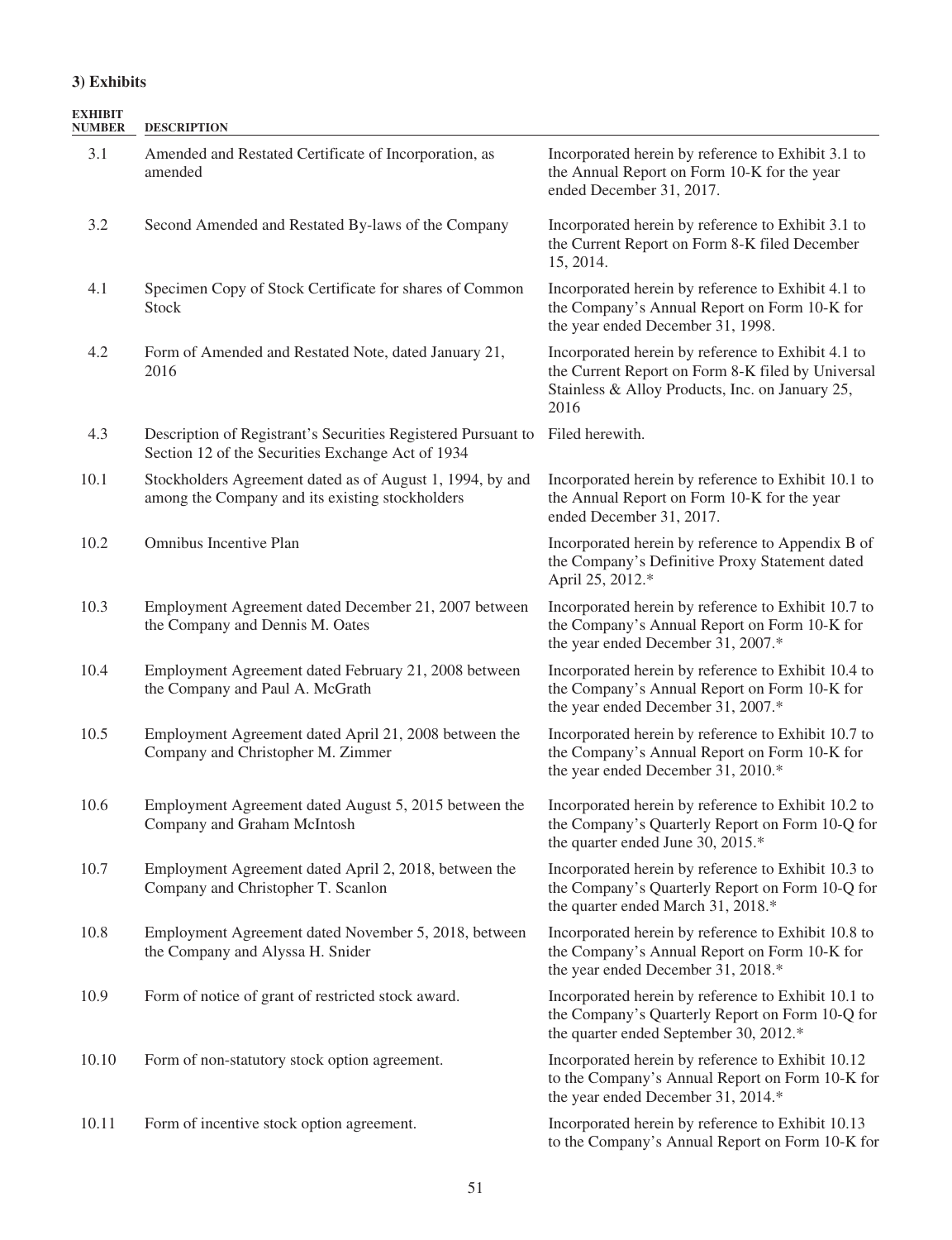- 10.12 Form of non-statutory stock option agreement for eligible directors. 10.13 First Amended and Restated Revolving Credit, Term Loan and Security Agreement, dated as of August 3, 2018, by and among Universal Stainless & Alloy Products, Inc., the other borrowers party thereto, the guarantors party thereto from time to time, PNC Bank, National Association, as administrative agent and co-collateral agent, Bank of America, N.A., as co-collateral agent, the lenders party thereto from time to time and PNC Capital Markets LLC, as sole lead arranger and sole bookrunner. 2018. 10.14 Amendment to the Universal Stainless & Alloy Products, Inc. Employee Stock Purchase Plan, dated as of May 12, 2016. 10.15 Universal Stainless & Alloy Products, Inc. 2017 Equity Incentive Plan. 10.16 Form of Non-Employee Director Stock Option Award Agreement (Universal Stainless & Alloy Products, Inc. 2017 Equity Incentive Plan) 10.17 Form of Non-Employee Director RSU Award Agreement (Universal Stainless & Alloy Products, Inc. 2017 Equity Incentive Plan) 10.18 Form of Employee Stock Option Award Agreement (Universal Stainless & Alloy Products, Inc. 2017 Equity Incentive Plan) 10.19 Form of Employee RSU Award Agreement (Universal Stainless & Alloy Products, Inc. 2017 Equity Incentive Plan)
	- 10.20 Form of Retention Stock Option Award Agreement (Universal Stainless & Alloy Products, Inc. 2017 Equity Incentive Plan)
	- 10.21 Form of Retention RSU Award Agreement (Universal Stainless & Alloy Products, Inc. 2017 Equity Incentive Plan)
	- 10.22 Amendment to the Employment Agreement dated December 21, 2007 between the Company and Dennis M. Oates
	- 10.23 Amendment to the Employment Agreement dated February 21, 2008 between the Company and Paul A. McGrath
	- 10.24 Amendment to the Employment Agreement dated April 21, 2008 between the Company and Christopher M. Zimmer
	- 21.1 Subsidiaries of Registrant Filed herewith.
	- 23.1 Consent of Schneider Downs & Co., Inc. Filed herewith.
	-
	- 31.1 Certification of Chief Executive Officer pursuant to Rule 13a-14(a) and 15d-14(a), as adopted pursuant to Section 302 of the Sarbanes-Oxley Act of 2002

the year ended December 31, 2014.\*

Incorporated herein by reference to Exhibit 10.14 to the Company's Annual Report on Form 10-K for the year ended December 31, 2014.\*

Incorporated herein by reference to Exhibit 10.1 to the Current Report on Form 8-K filed by Universal Stainless & Alloy Products, Inc. on August 6,

Incorporated by reference to Exhibit 10.1 to the Current Report on Form 8-K filed by Universal Stainless & Alloy Products, Inc. on May 13, 2016.

Incorporated herein by reference to Exhibit 10.1 to the Company's Quarterly Report on Form 10-Q for the quarter ended June 30, 2017.\*

Incorporated herein by reference to Exhibit 10.3 to the Company's Quarterly Report on Form 10-Q for the quarter ended September 30, 2017.

Incorporated herein by reference to Exhibit 10.4 to the Company's Quarterly Report on Form 10-Q for the quarter ended September 30, 2017.

Incorporated herein by reference to Exhibit 10.6 to the Company's Quarterly Report on Form 10-Q for the quarter ended September 30, 2017.

Incorporated herein by reference to Exhibit 10.7 to the Company's Quarterly Report on Form 10-Q for the quarter ended September 30, 2017.

Incorporated herein by reference to Exhibit 10.5 to the Company's Quarterly Report on Form 10-Q for the quarter ended September 30, 2017.

Incorporated herein by reference to Exhibit 10.8 to the Company's Quarterly Report on Form 10-Q for the quarter ended September 30, 2017.

Filed herewith.

Filed herewith.

Filed herewith.

24.1 Powers of Attorney Included on the signature page herein.

Filed herewith.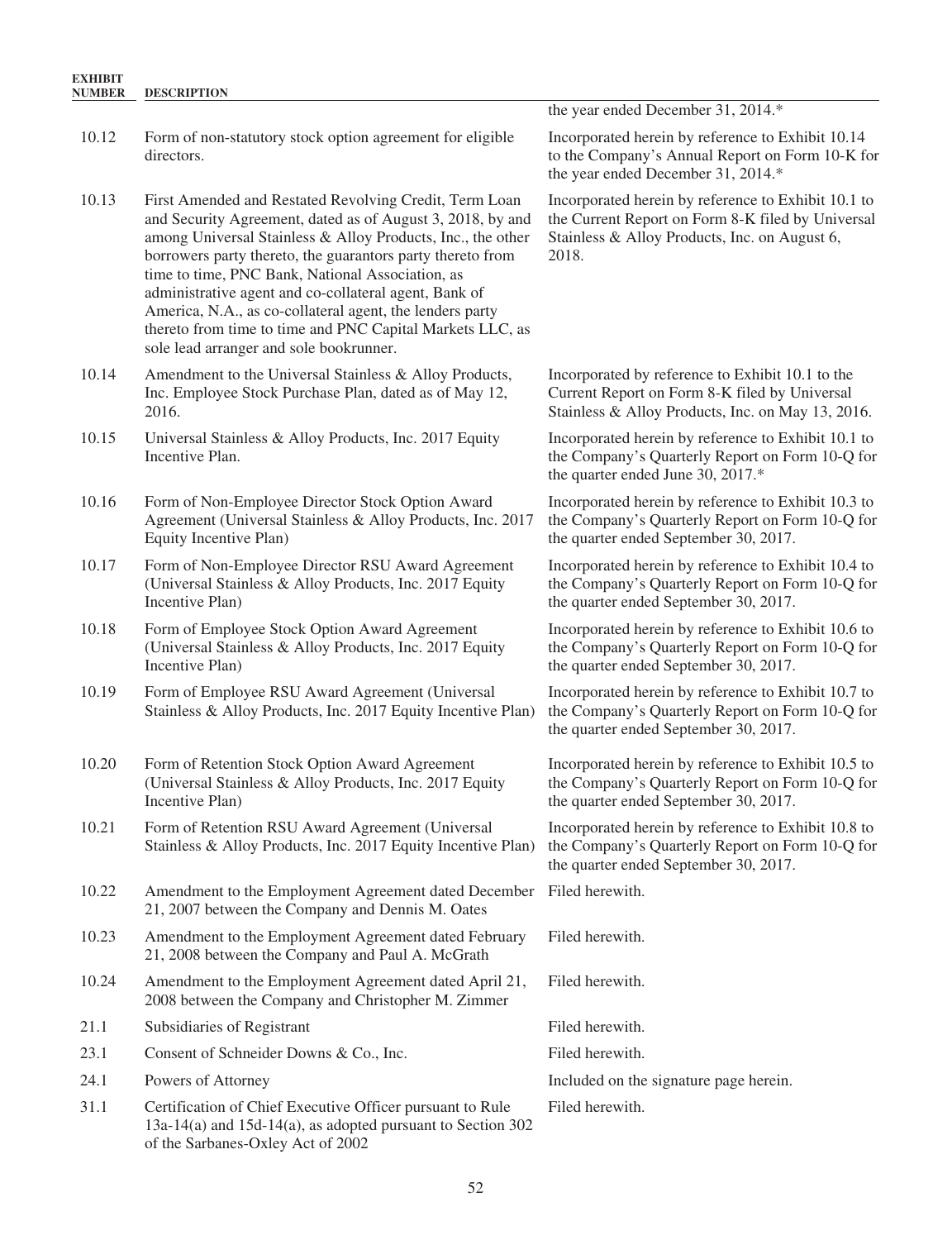| <b>EXHIBIT</b><br><b>NUMBER</b> | <b>DESCRIPTION</b>                                                                                                                                                                                                                                                                                                                                                                                                                                                                                                                                                                                                                                                                                                                                                                           |                 |
|---------------------------------|----------------------------------------------------------------------------------------------------------------------------------------------------------------------------------------------------------------------------------------------------------------------------------------------------------------------------------------------------------------------------------------------------------------------------------------------------------------------------------------------------------------------------------------------------------------------------------------------------------------------------------------------------------------------------------------------------------------------------------------------------------------------------------------------|-----------------|
| 31.2                            | Certification of Chief Financial Officer pursuant to Rule 13a- Filed herewith.<br>$14(a)$ and $15d-14(a)$ , as adopted pursuant to Section 302 of<br>the Sarbanes-Oxley Act of 2002                                                                                                                                                                                                                                                                                                                                                                                                                                                                                                                                                                                                          |                 |
| 32.1                            | Certification of Chief Executive Officer and Chief Financial<br>Officer pursuant to Rule 18 U.S.C. Section 1350, as adopted<br>pursuant to Section 906 of the Sarbanes-Oxley Act of 2002                                                                                                                                                                                                                                                                                                                                                                                                                                                                                                                                                                                                     | Filed herewith. |
| 101                             | The following financial information from this Annual Report Filed herewith.<br>on Form 10-K for the fiscal year ended December 31, 2018,<br>formatted in XBRL (Extensible Business Reporting<br>Language) and furnished electronically herewith: (i) the<br>Consolidated Balance Sheets as of December 31, 2018 and<br>2017 (ii) the Consolidated Statements of Operations for the<br>years ended December 31, 2018, 2017 and 2016; (iii) the<br>Consolidated Statements of Comprehensive Income; (iv) the<br>Consolidated Statements of Cash Flows for the years ended<br>December 31, 2018, 2017 and 2014; (v) the Consolidated<br>Statements of Shareholders' Equity for the years ended<br>December 31, 2018, 2017 and 2016; and (vi) the Notes to<br>Consolidated Financial Statements. |                 |

<sup>\* -</sup> Reflects management contract or compensatory plan or arrangement to be filed as an exhibit pursuant to Item 15(b) of this Annual Report on Form 10-K.

# **ITEM 16. FORM 10-K SUMMARY**

Not Applicable.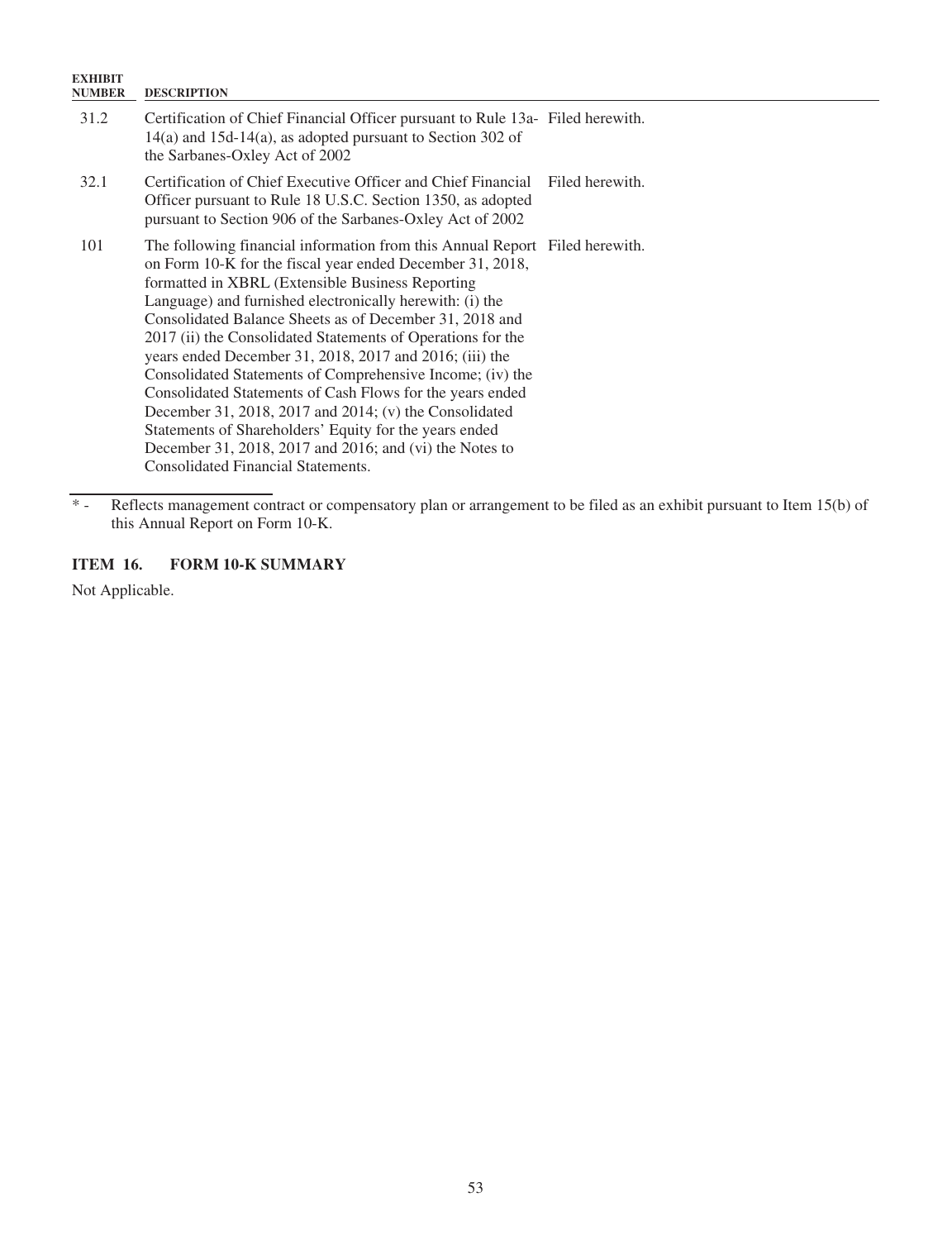#### SIGNATURES

Pursuant to the requirements of Section 13 or 15(d) of the Securities Exchange Act of 1934, the Registrant has duly caused this Report on Form 10-K to be signed on its behalf by the undersigned, thereunto duly authorized, on February 19, 2020.

UNIVERSAL STAINLESS & ALLOY PRODUCTS, INC.

By: /s/ Dennis M. Oates Dennis M. Oates Chairman, President and Chief Executive Officer

## POWER OF ATTORNEY

Each of the officers and directors of Universal Stainless & Alloy Products, Inc., whose signature appears below in so signing also makes, constitutes and appoints Dennis M. Oates and Paul A. McGrath, and each of them acting alone, his true and lawful attorney-in-fact, with full power of substitution, for him in any and all capacities, to execute and cause to be filed with the SEC any and all amendment or amendments to this Report on Form 10-K, with exhibits thereto and other documents connected therewith and to perform any acts necessary to be done in order to file such documents, and hereby ratifies and confirms all that said attorney-in-fact, or his substitute or substitutes, may do or cause to be done by virtue hereof.

Pursuant to the requirements of the Securities Exchange Act of 1934, this Report has been signed below by the following persons on behalf of the Registrant in the capacities and on the dates indicated.

| <b>SIGNATURE</b>                                               | TITLE                                                                                                            | <b>DATE</b>       |  |  |
|----------------------------------------------------------------|------------------------------------------------------------------------------------------------------------------|-------------------|--|--|
| Dennis M. Oates<br>$\sqrt{s}$<br>Dennis M. Oates               | Chairman, President, Chief Executive Officer and<br>Director (Principal Executive)                               | February 19, 2020 |  |  |
| Christopher T. Scanlon<br>$\sqrt{s}$<br>Christopher T. Scanlon | Vice President of Finance, Chief Financial Officer and<br>Treasurer (Principal Financial and Accounting Officer) | February 19, 2020 |  |  |
| Christopher L. Ayers<br>$\sqrt{s}$                             | Director                                                                                                         | February 19, 2020 |  |  |
| Christopher L. Ayers                                           |                                                                                                                  |                   |  |  |
| Judith L. Bacchus<br>$\sqrt{s}$                                | Director                                                                                                         | February 19, 2020 |  |  |
| Judith L. Bacchus                                              |                                                                                                                  |                   |  |  |
| M. David Kornblatt<br>$\sqrt{s}$                               | Director                                                                                                         | February 19, 2020 |  |  |
| M. David Kornblatt                                             |                                                                                                                  |                   |  |  |
| Udi Toledano<br>/s/                                            | Director                                                                                                         | February 19, 2020 |  |  |
| Udi Toledano                                                   |                                                                                                                  |                   |  |  |